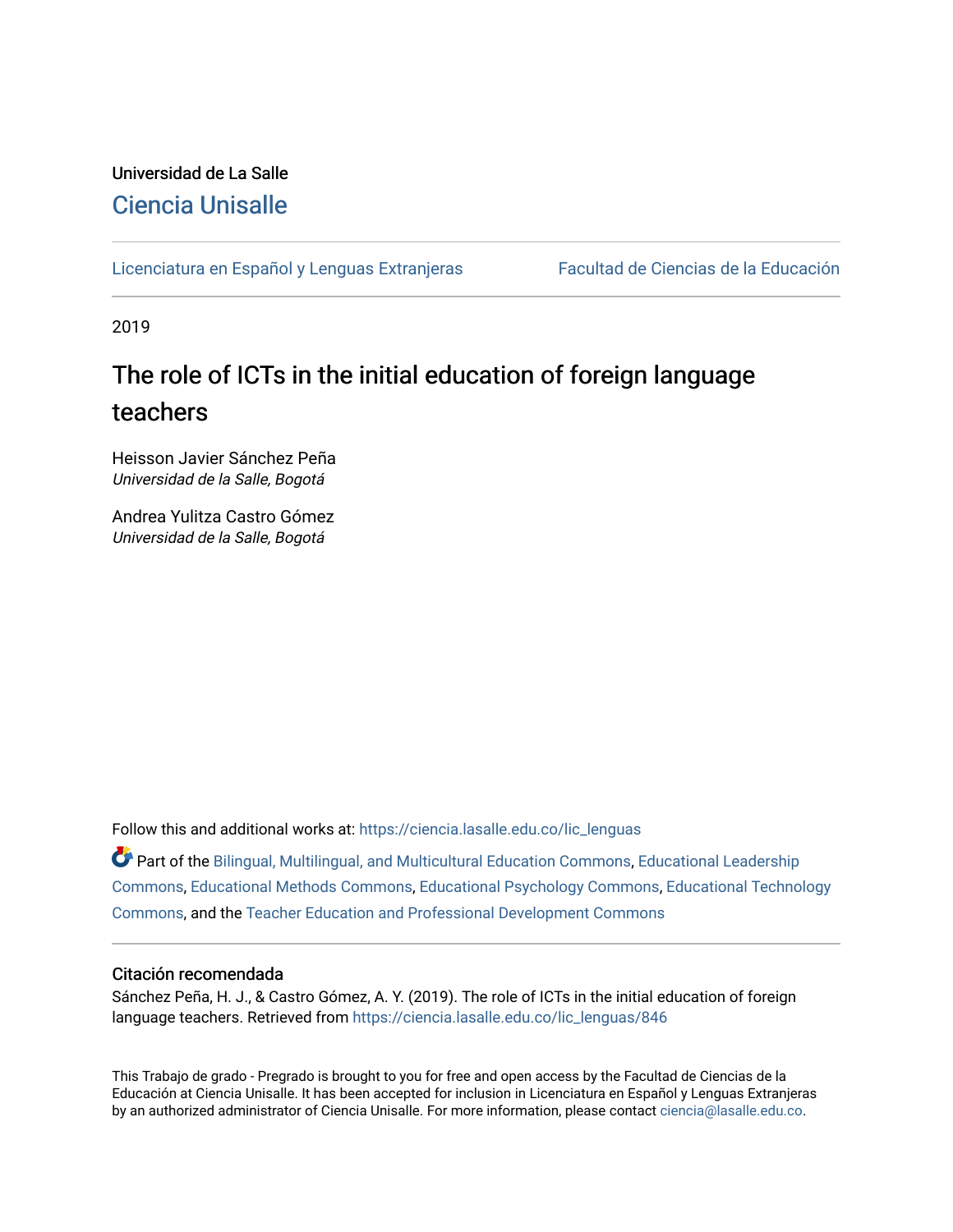

# **THE ROLE OF ICTs IN THE INITIAL EDUCATION OF FOREIGN LANGUAGE TEACHERS**

# **HEISSON JAVIER SÁNCHEZ PEÑA Código 26142121 ANDREA YULITZA CASTRO GÓMEZ Código 26151117**

# **UNIVERSIDAD DE LA SALLE**

# **FACULTAD DE CIENCIAS DE LA EDUCACIÓN**

# **LICENCIATURA EN LENGUA CASTELLANA, INGLÉS Y FRANCÉS**

**BOGOTÁ D.C., MAYO 2019**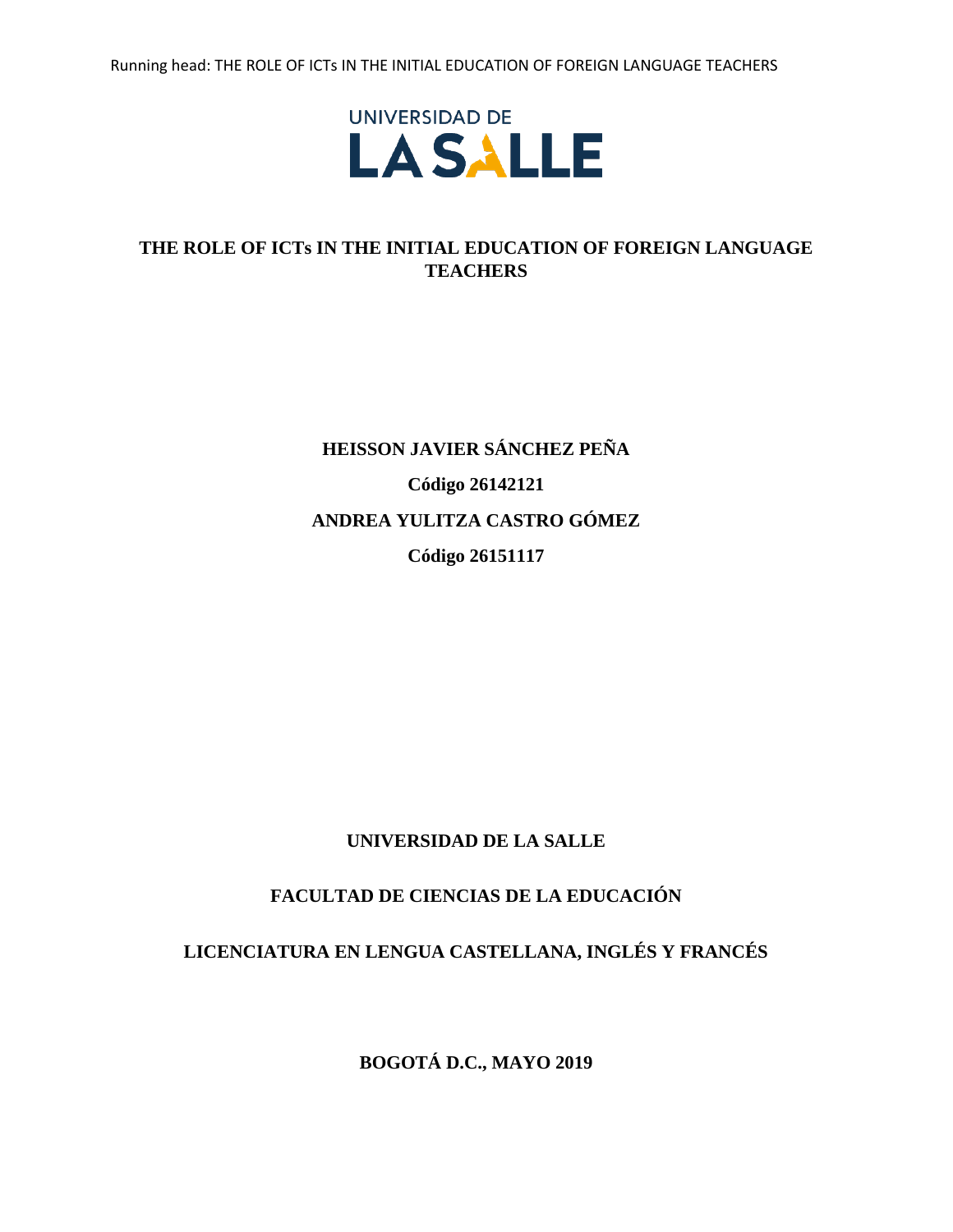

# **HEISSON JAVIER SÁNCHEZ PEÑA**

**Código: 26142121**

# **ANDREA YULITZA CASTRO GÓMEZ**

**Código: 26151117**

# **TRABAJO DE GRADO PRESENTADO COMO REQUISITO PARA OPTAR AL TÍTULO DE**

# **LICENCIADOS EN LENGUA CASTELLANA, INGLÉS Y FRANCÉS**

**Director:**

**LUIS JESÚS RINCÓN USSA**

**BOGOTÁ D.C. MAYO 2019**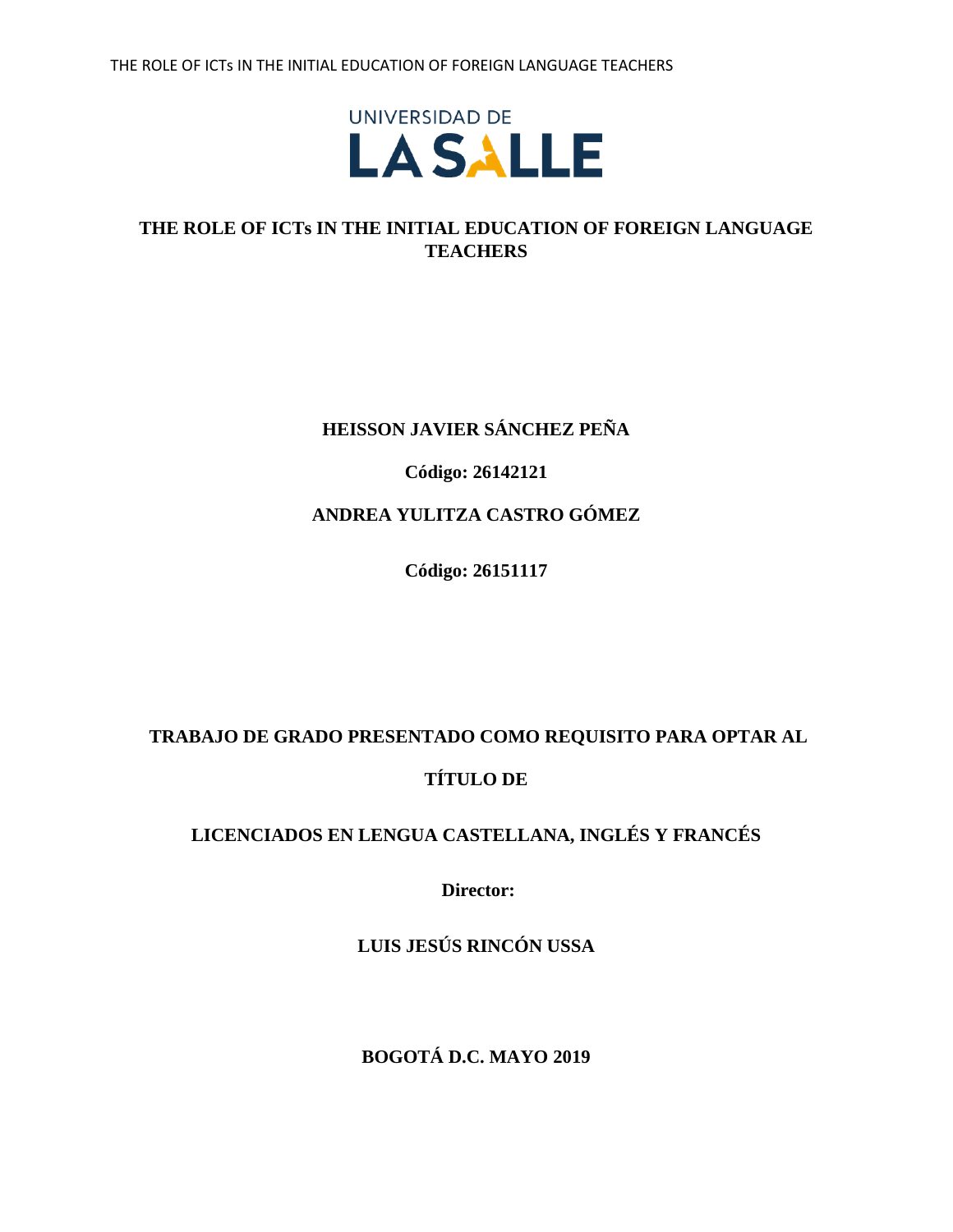# **RECTOR:**

HNO. ALBERTO PRADA SANMIGUEL

# **VICERRECTORA ACADÉMICA:**

# DRA. CARMEN AMALIA CAMACHO

# **DECANO DE LA FACULTAD DE CIENCIAS DE LA EDUCACIÓN**

DR. GUILLERMO LONDOÑO OROZCO

# **DIRECTOR DEL PROGRAMA:**

DRA. NORMA SOFÍA VANEGAS

**LÍNEA DE INVESTIGACIÓN**

POLÍTICA PÚBLICA EDUCATIVA

# **TEMA DE INVESTIGACIÓN:**

PERTINENCIA, EFECTIVIDAD Y CALIDAD DE LOS SISTEMAS EDUCATIVOS

# **DIRECTOR TRABAJO DE GRADO:**

LUIS JESÚS RINCÓN USSA

**BOGOTÁ D.C, MAYO 2019**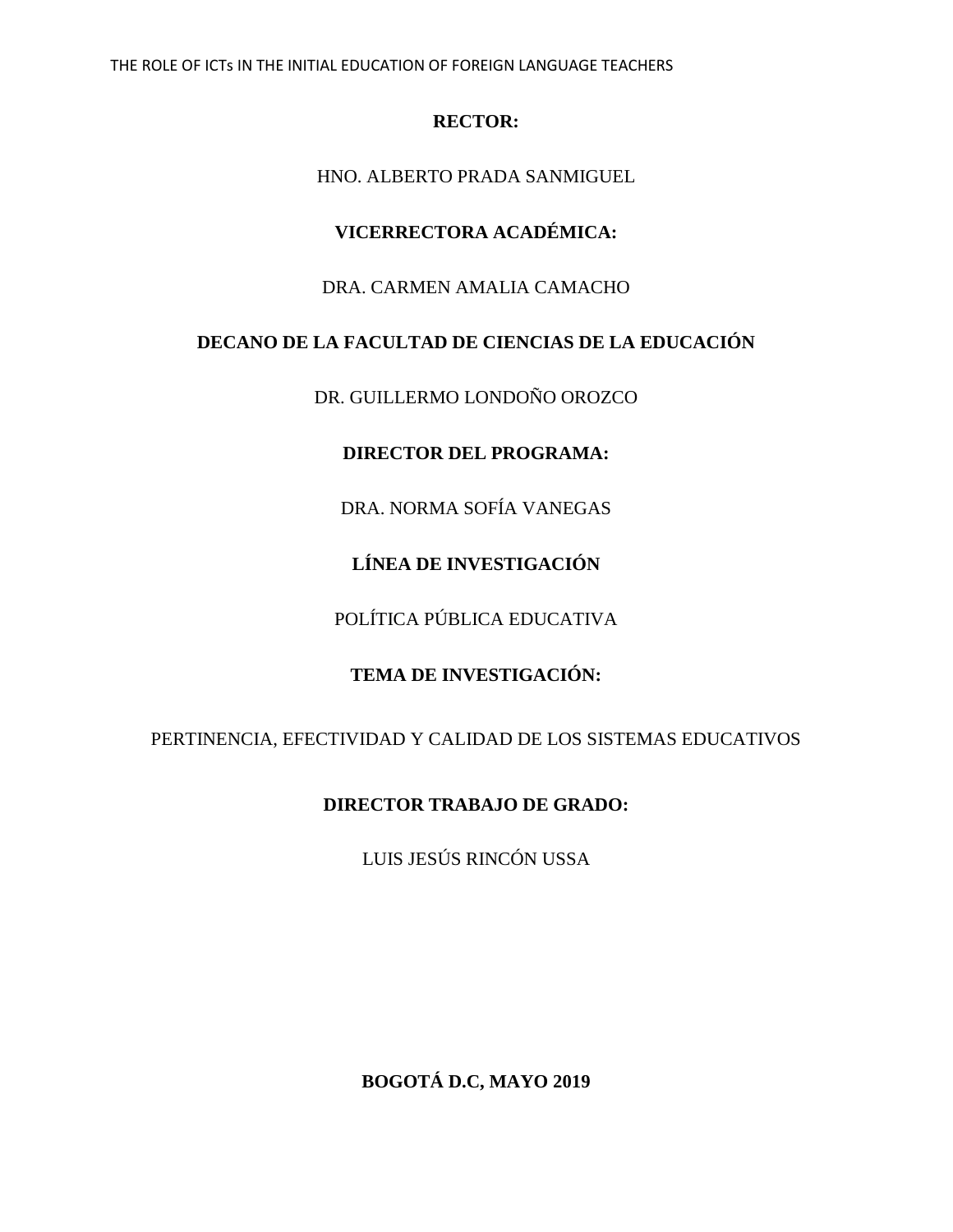**Bogotá D.C. 2019**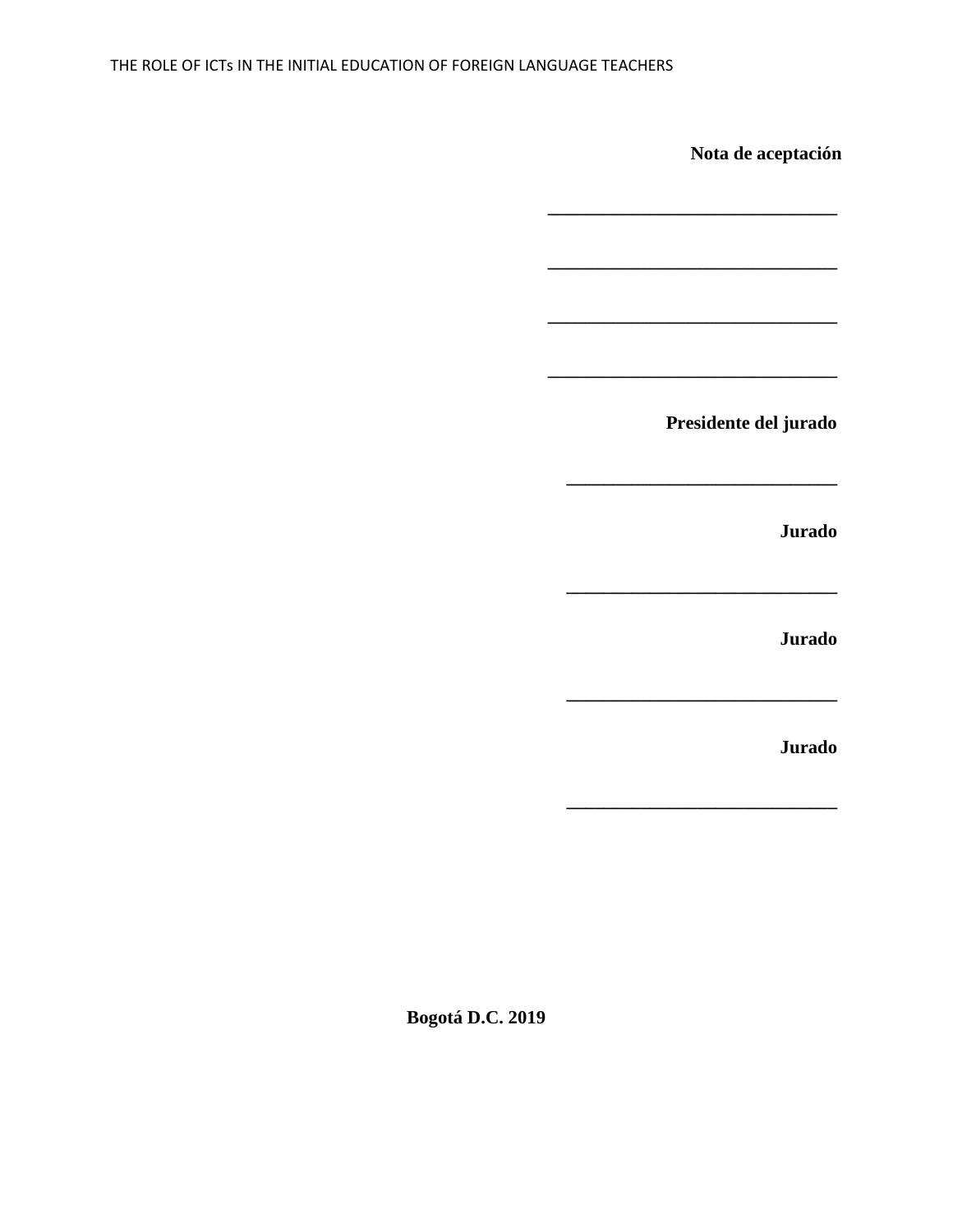### **Resumen**

Este informe de semillero de investigación presenta tres constructos teóricos que sirven como base para entender los procesos tecnológicos implicados en la enseñanza y el aprendizaje de una lengua extranjera. De igual manera, permite conocer los resultados del análisis de un cuestionario que recoge las opiniones de los estudiantes de primero a sexto semestre, de la Licenciatura en Español y Lenguas Extranjeras, de la universidad de La Salle, sobre el valor de una herramienta tecnológica - curso Pearson English Interactive de la plataforma My English Lab de Pearsonpara el aprendizaje del inglés y potenciar el desarrollo de la autonomía, el aprendizaje autogestionado y el uso de las TIC. Los resultados muestran la opinión de los estudiantes respecto al uso del curso PEI teniendo en cuenta tres categorías principales: Actitud y Motivación; desarrollo de habilidades y autonomía y aprendizaje autogestionado. Con el respectivo análisis de contenido, se pudo ver que si bien las herramientas tecnológicas son útiles para enseñar o aprender una lengua extranjera aún hay dudas respecto a su efectividad ya que los estudiantes no se sienten del todo seguros al momento de usar el curso.

*Palabras clave*: TICs, formación inicial docente, enseñanza, aprendizaje.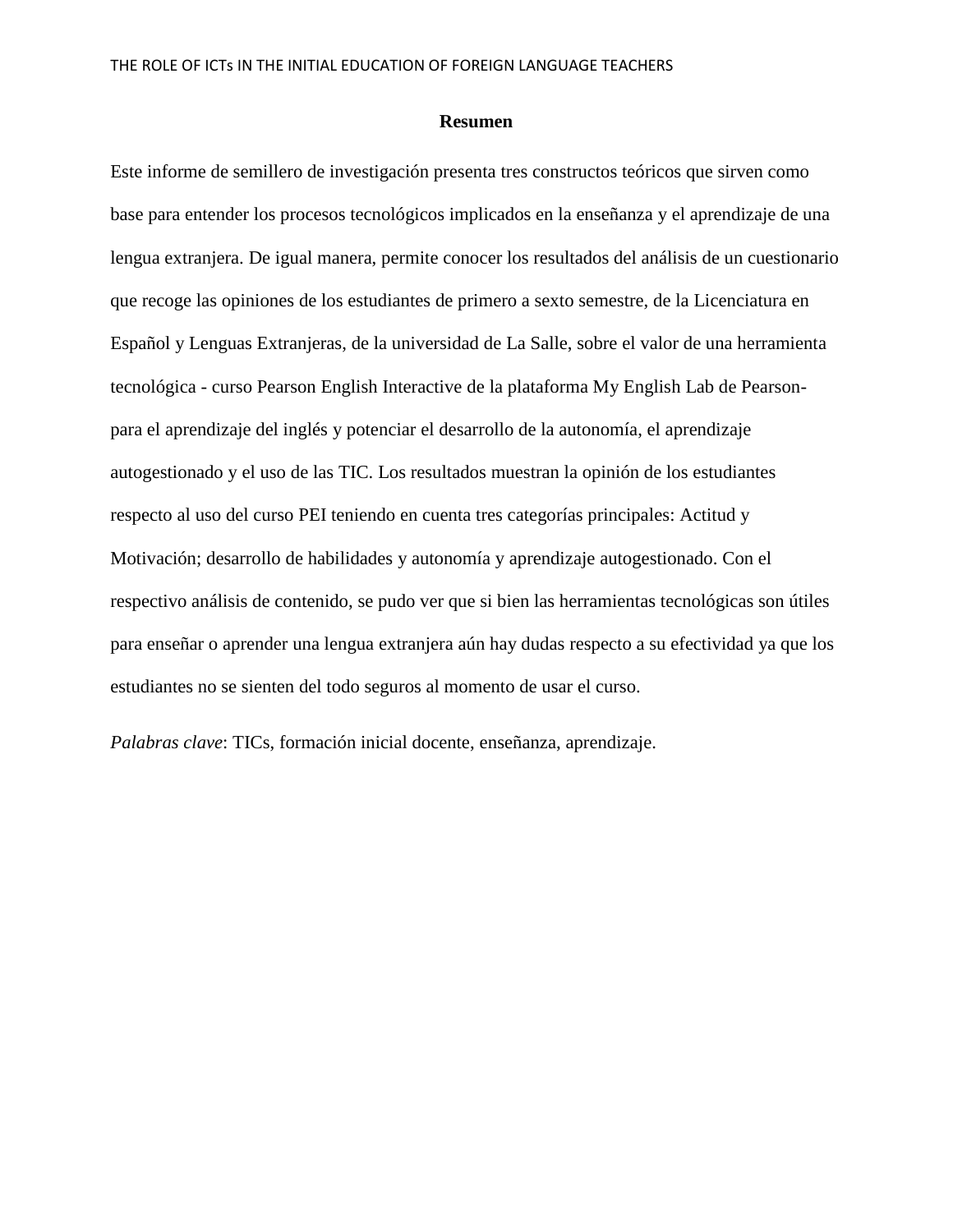### **Abstract**

This research seedbed report presents three theoretical constructs that represent the base of understanding the technological processes implied in the teaching and learning process of a foreign language. It also contains the results of a survey analysis that takes the opinion of different students from first to fifth semester of Bachelor in foreign languages at La Salle University, about the value of a technological tool -Pearson English Interactive course, in My English Lab platform from Pearson- to the English learning and enhance the autonomy, selfdirected learning, and ICTs development. The results show the opinion of the students about the use of the PEI course, taking into account three main categories: Attitude and Motivation; Language Skills Development, and Autonomy and Self-directed Learning. Moreover, the content analysis shows that although the technological tools can be useful to teach and learn a foreign language, there are doubts about their effectiveness because the students do not feel confident now of using the course.

*Keywords*: ICTs, initial teacher education, teaching, learning.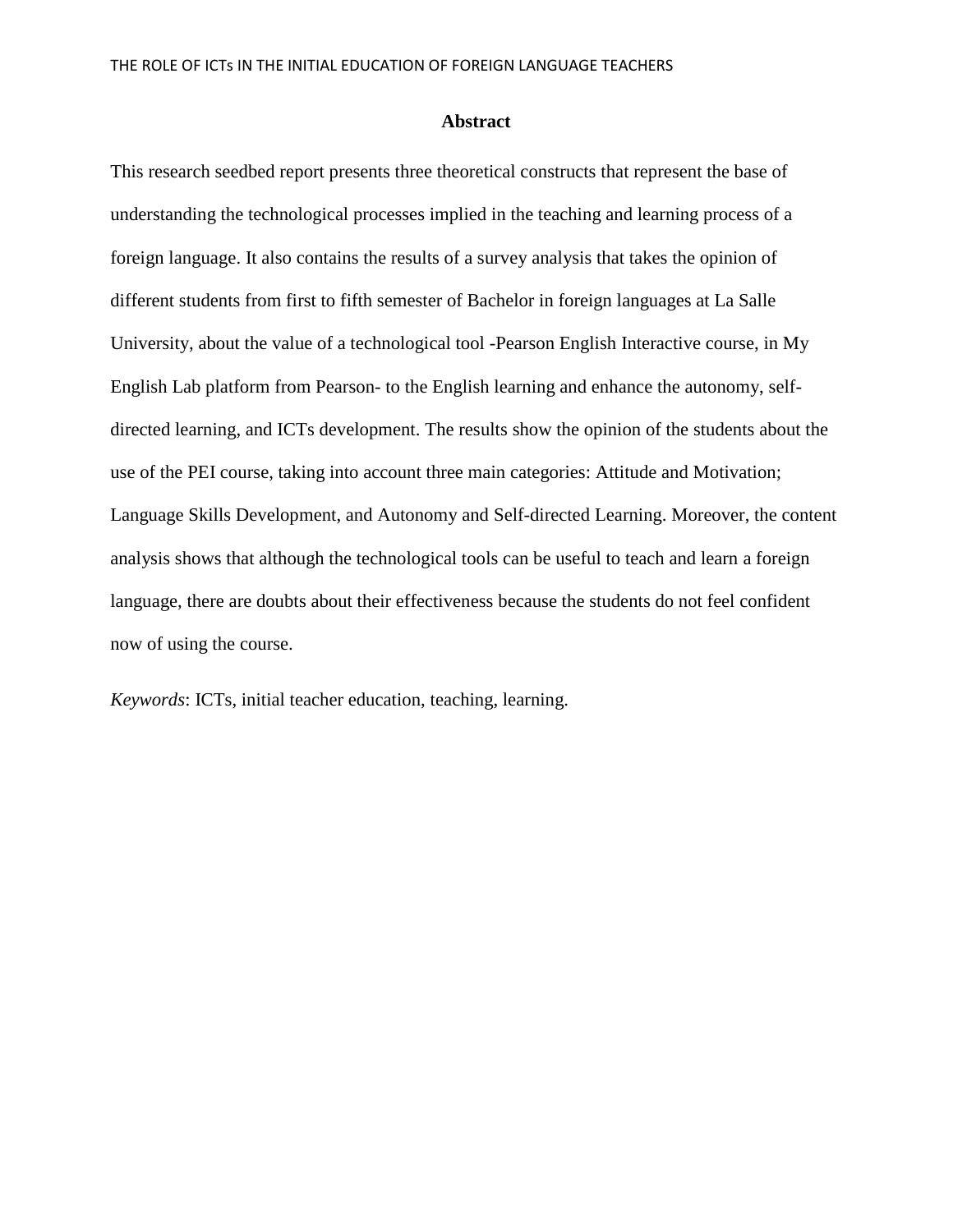### **Introduction**

During the last decades, information and communication technologies (ICTs) have been changing all facets of human life, including educational processes, systems, and programs, at all levels (Gülbahar, 2008; Oliver, 2002). As a result, the role of ICTs in education and how to integrate them with learning processes is a current concern of all educative agents and actors (Oliver, 2002). The need for developing skills and competencies in using ICTs on the part of teachers and students is a must to ensure the quality of educational programs.

One of the concerns, in this respect, is the education of future teachers, particularly, the initial education of foreign language teachers. All curricular and evaluation processes that aim at ensuring the quality of the undergraduate educational programs address the development of competencies in using ICTs (Gill & Dalgarno, 2008). Consequently, it is of paramount importance to understand how to include the use of ICTs as an essential strategy that enriches educational practices, strategies, and methodologies that develop the skills that the XXI century teachers need (Gülbahar, 2008).

In response to the increasing interest and need of understanding how to use ICTs in education, some theoretical frameworks have emerged to explain the use, role, and integration of technology in the classroom. The first one is Blended Learning (B-Learning), which describes how to blend face-to-face instruction with technology-mediated learning strategies (García, 2008). The second is Substitution, Augmentation, Modification, and Redefinition (SAMR), which describes the stages of integration of technology with teaching and learning practices (Puentedura, 2010). Another is Technological and Pedagogical Content Knowledge (TPACK), which addresses the interplay between technology, teaching methodology, and the content of the discipline (Jang & Chen, 2010).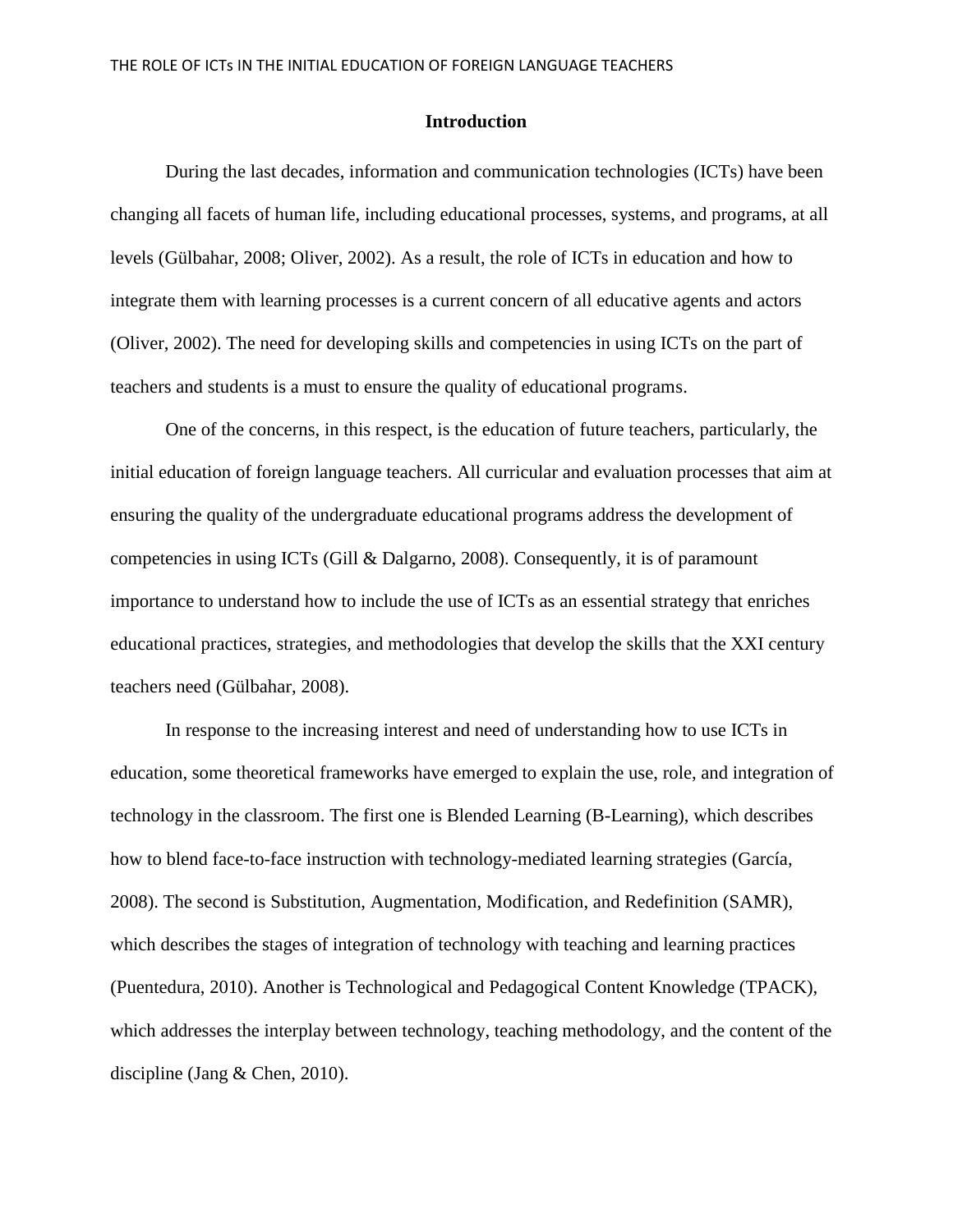The theoretical frameworks mentioned before, among others, provide insights to, on the one hand, understand the role of ICTs in ensuring the quality of the education programs of preservice language teachers, and on the other hand, developing grounded strategies and mechanisms to integrating ICTs that bolster the development of competencies in using ICTs. Furthermore, according to the current education policies, in Colombia, pre-service foreign language teachers who major in English must achieve a C1 level of proficiency (Ministerio de Educación Nacional, 2017). This brings up the challenge of looking for strategies to make the educational process a lot more efficient and effective in reaching that level of competency in the foreign language.

Consequently, and in response to the two challenges mentioned before – developing competencies in using ICTs and reaching the level of proficiency C1, the following question emerged: How to integrate ICTs to support the education process of pre-service languages teachers at La Salle University? This question guided the design of an ongoing research project whose general purpose is to understand how to bolster the learning process of the pre-service foreign language teachers by using innovative learning and teaching strategies mediated by ICTs.

This report presents the results of a piloting experience in using a technological tool. The work of the group consisted on the analysis of a questionnaire about the opinions of the students about the impact of a virtual course, Pearson English Interactive (PEI), on the attitude and motivation of learners; the development of language skills, and the development of the learners´ autonomy and self-directed learning skills and attitudes. The results of the data analysis indicate that the respondents agree that the use of PEI supported them to improve different aspects. Their autonomy and self-directed language learning increased during the process, as well as they felt comfortable while they learned through the language skills development in the PEI course and their attitudinal and motivating aspects were also reinforced.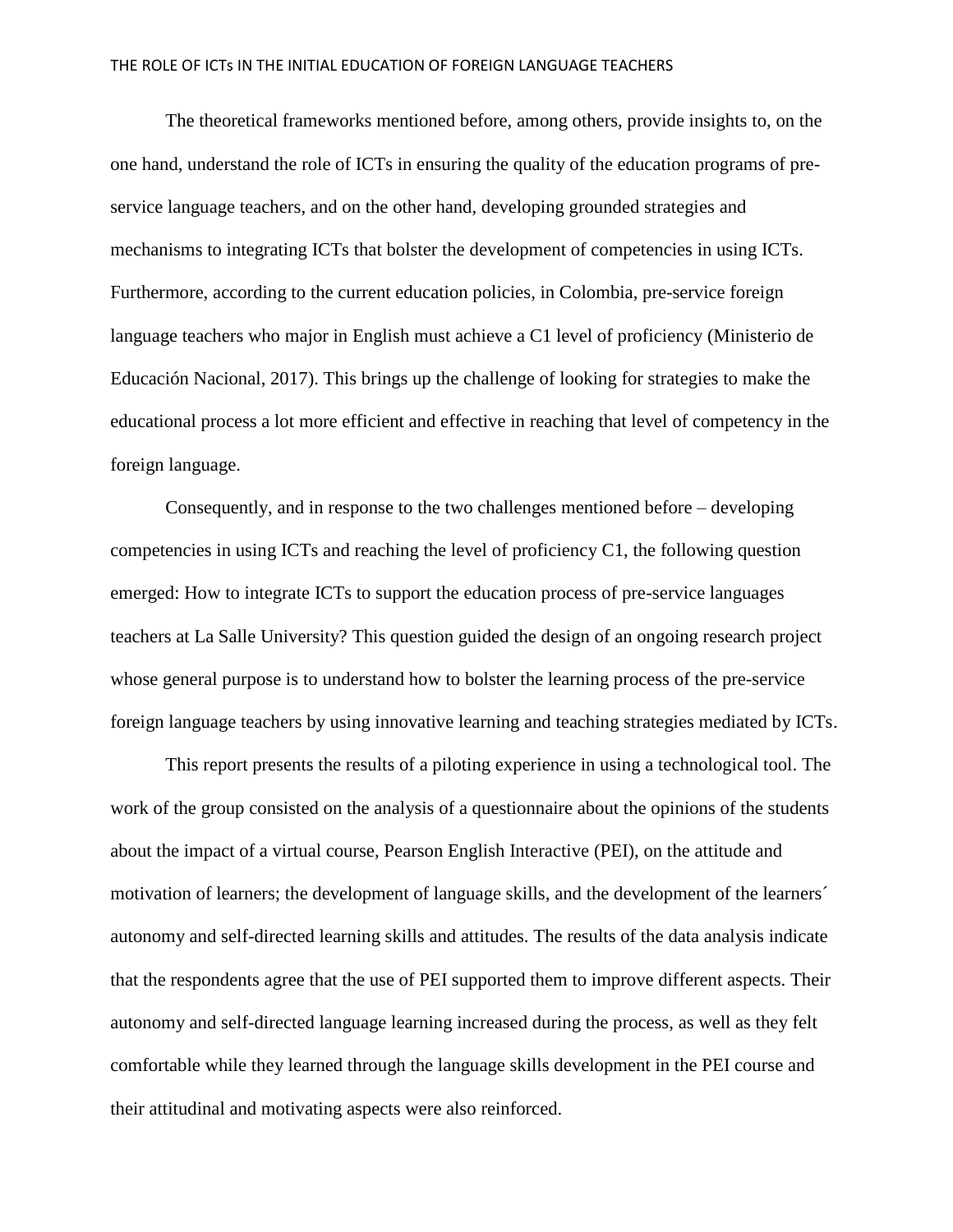According to the previous results, it is possible to determine how technology has permitted to boost the initial education of foreign languages teachers in La Salle University. Nevertheless, it is worthy asking whether such technology could be enough to encourage the initial education of all foreign language teachers. Or, is it necessary to look for other uses of technology to cover all the initial education of foreign languages teachers' needs? Those questions that emerged from this research and are in part, solved here, could be used for future research studies.

This report is the result of the participation of the undergraduate research group in the descriptive stage of the study, the first stage. The work consisted of two parts. The first one, the literature review of relevant theoretical constructs. This was done during the three first semesters of the research; it consisted on consulting academic articles and sources found mostly on the web and data bases. Along the process, information was organized and systematized through matrices in OneDrive files, in the site of the group Egregios. The final process consisted on the categorization of the information by means of labels. From this process several categories emerged. And the second one, was the analysis of a survey designed by the previous seedbed group. The survey contained sixteen closed-ended questions and one open question that collected information concerning the implementation and use of the course Pearson English Interactive (PEI) in the platform My English Lab. The group analyzed the data by taking into account the content analysis procedures and strategies.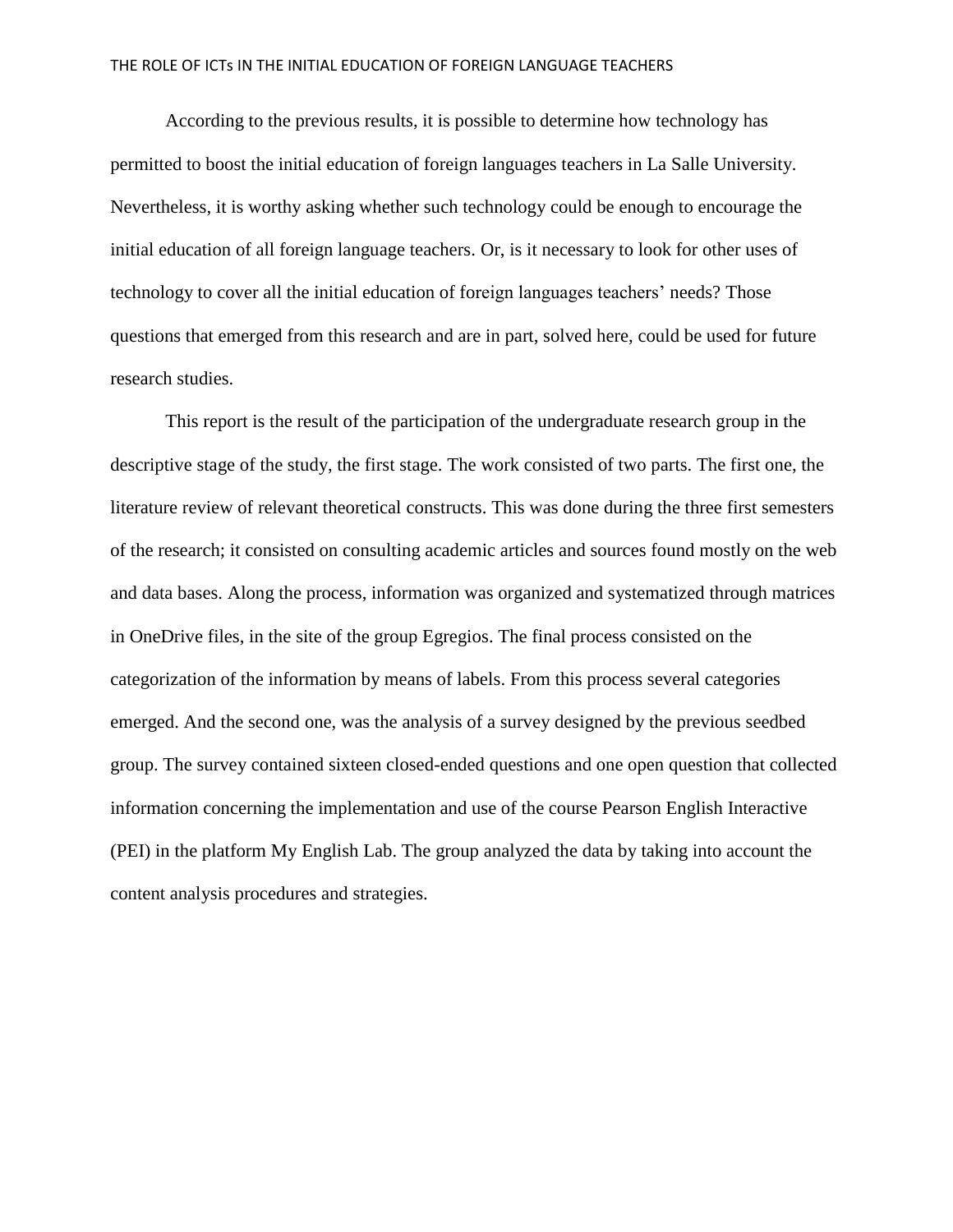### **Theoretical Framework**

## **B-Learning**

 $\overline{\phantom{a}}$ 

**Definition.** B-learning is an approach<sup>1</sup> to teach and to learn, allowing students and teachers to work in a way, they can complement their previous knowledge and do things more comfortable for them. It is also defined as the combination of two different ways to teach, but the most common ones are face-to-face instruction with online or virtual learning using technology (E-Learning) and this combination has a balance that permits the correct use of both elements (García, 2008). Also, it is not necessary that learners and teacher are in the same place at the same moment. Moreover, this kind of modality can be used in a lot of contexts where technology has a place as a learning tool (Graham, 2004).

**Benefits.** B-learning provides students with XXI century skills, and they must be prepared to all the things which are coming with technology's development (Chew, 2008). Therefore, these skills involve the correct use of technology that is developed when learners are in contact with online resources, investigating, working, and learning with academic features.

Daspit & D'Souza (2012) and journals like the *European Journal of Contemporary Education*, consider that B-learning mixes pedagogical processes with the use of technological tools, creating new possibilities for curriculum design, teaching practices, and learning strategies, involving the correct use of technology with teacher guidelines.

**Characteristics.** B-Learning has different features that are divided in context, pedagogy, didactics, and methodology, considering the correct balance between FTF (Face-To-Face), and virtual elements.

<sup>&</sup>lt;sup>1</sup>Approach: It is a conjunction of ideas related to the nature and teaching of a given language.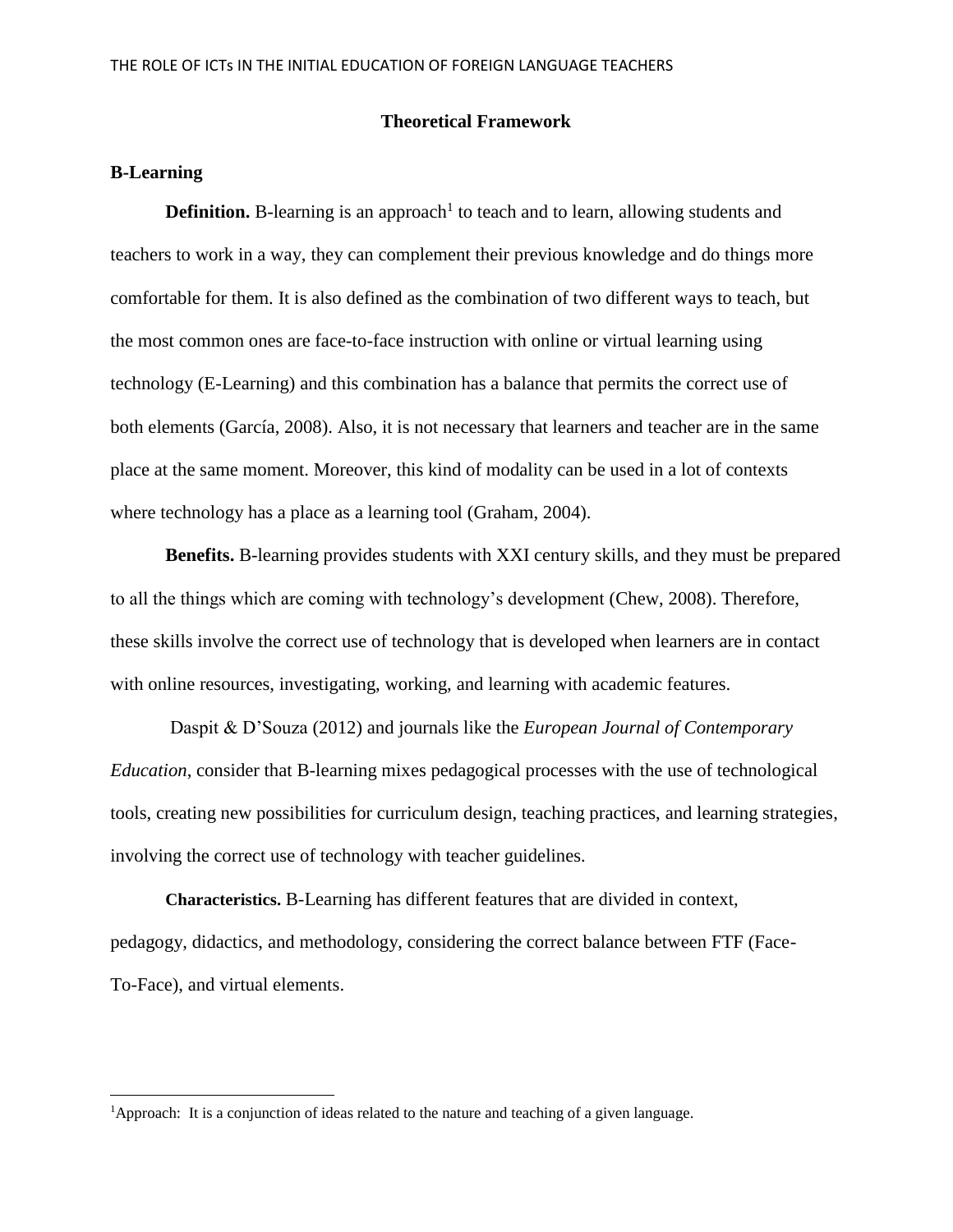Contextually, this modality uses places where education is present. B-Learning is a tool that can be used in different contexts. For instance, B-Learning has a place in the higher education context (Joshua J. Daspit & D'Souza, 2012).

Pedagogically, B-learning combines instrumental and technological considerations with pedagogical theory, (Chew, 2008; So & Bonk, 2010).

Didactically, the internet offers a lot of platforms with a lot of different contents so that the teacher can use them for the student to learn (García & Source, 2008). For instance, teachers can use the gamification<sup>2</sup> for learners to use games in order to learn in a funny way a topic.; even more, they can interact, consult information, re-check a topic, do a test and get the grade or feedback at the same time.

Methodologically, teachers can learn how to use technology and add it to their curriculum to improve their jobs offers. for instance, teachers can improve their approach by using the virtual classroom effectively. Moreover, that process must help teachers and learners to develop important communicative skills (Garrison & Vaughan, 2008).

In conclusion, most of the time, B-learning implies the use of technology and pedagogical procedures. Its principal purpose is to improve the learning process, considering that the technological communicative skills are a key factor that allows to learn and to teach outside the classroom while face-to-face is a balance with technological factors that concludes another way to get knowledge that changes the way in which the curriculum is always designed.

**Advantages.** B-learning is useful for teachers to find good internet sources, getting downloadable and online materials. García (2008). Meanwhile it works as an interactive tool because teachers can improve interaction between students, enriching and extending the

 $\overline{a}$ 

 $2$  Gamification: the process of adding games or gamelike elements to something <https://www.merriam-webster.com/dictionary/gamification>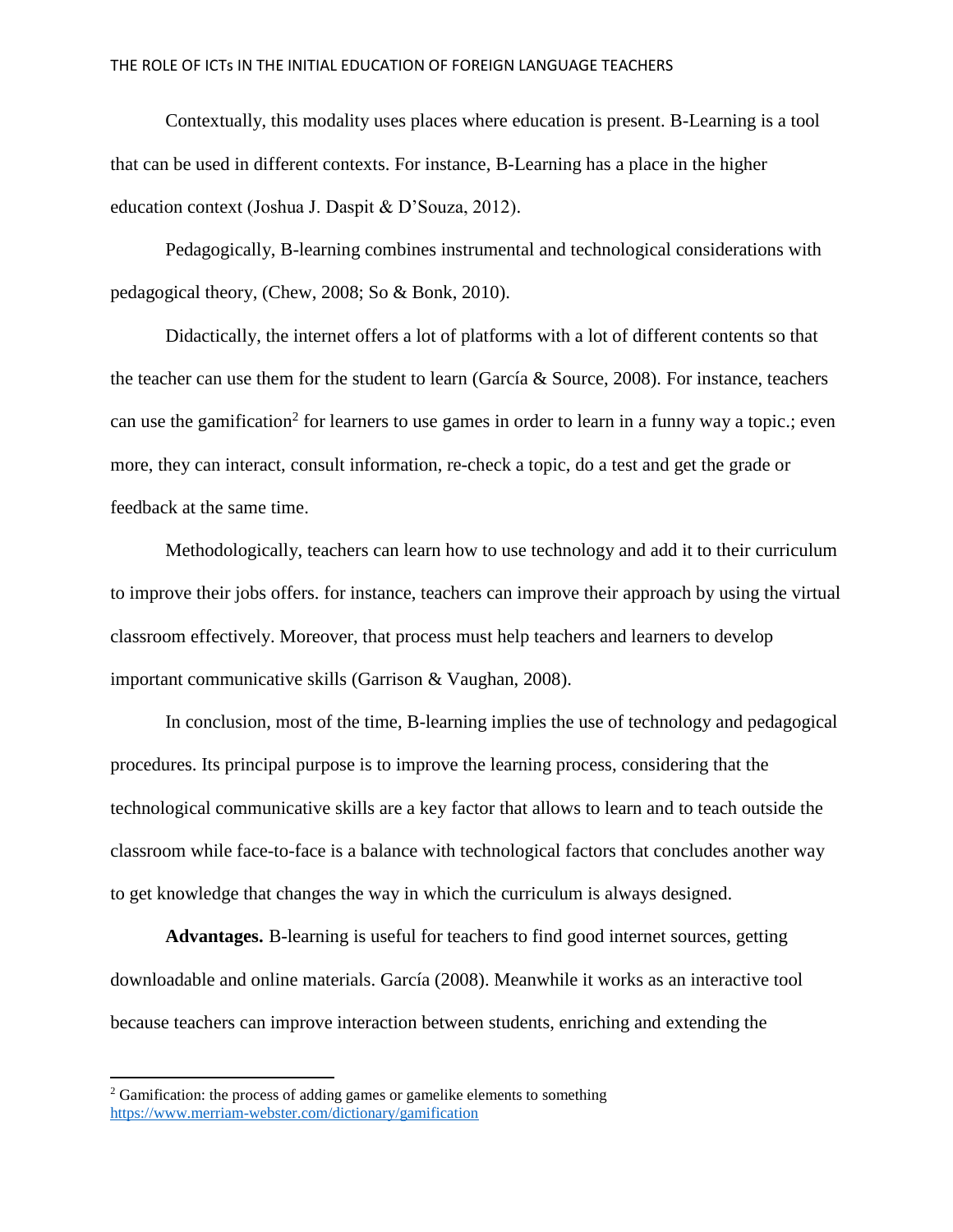traditional contact time, also, to join activities involving all of the students with multiple modes of interaction (Garrison & Vaughan, 2008). Moreover. students go home and learn re-reading or re-watching the information, then they go into a class to clarify the doubts in classroom activities (Smirnova & Katashev, 2017).

Ghadiri, Qayoumi, Junn, & Sujitparapitaya (2012) support that the mode to interact is divided into two ways using blended learning, the first one is through online homework where every student participate, and the second one is the connection "bridge" that brings students to the discussions they can have in the face-to-face classroom. Interaction could be the result of individual work that becomes at the same time in a workgroup (Ghadiri et al., 2012).

Other advantages are the control of time instead of a whole face-to-face class, and collaborative benefits are also usual, as Vohle (2017) explains, "The core element of collaborative learning is the emphasis on students' interactions rather than on learning as a solitary activity", which can calm the anxiety of new things in the classroom, getting selfconfidence through the process that develop their self-awareness and help them to be honest in themselves.

All in all, advantages like lower costs, collaborative skills, work in an autonomy way, to grow developing self-confidence and self-awareness, and to have the control of time are the most important advantages that the B-learning modality can offer inside this research.

**Disadvantages.** Although B-learning is well recognized, there are some opinions about their disadvantages. For instance, considering society as a need because, without it, the Blearning cannot work without people for interacting. (Shea, Joaquin, & Gorzycki, 2015).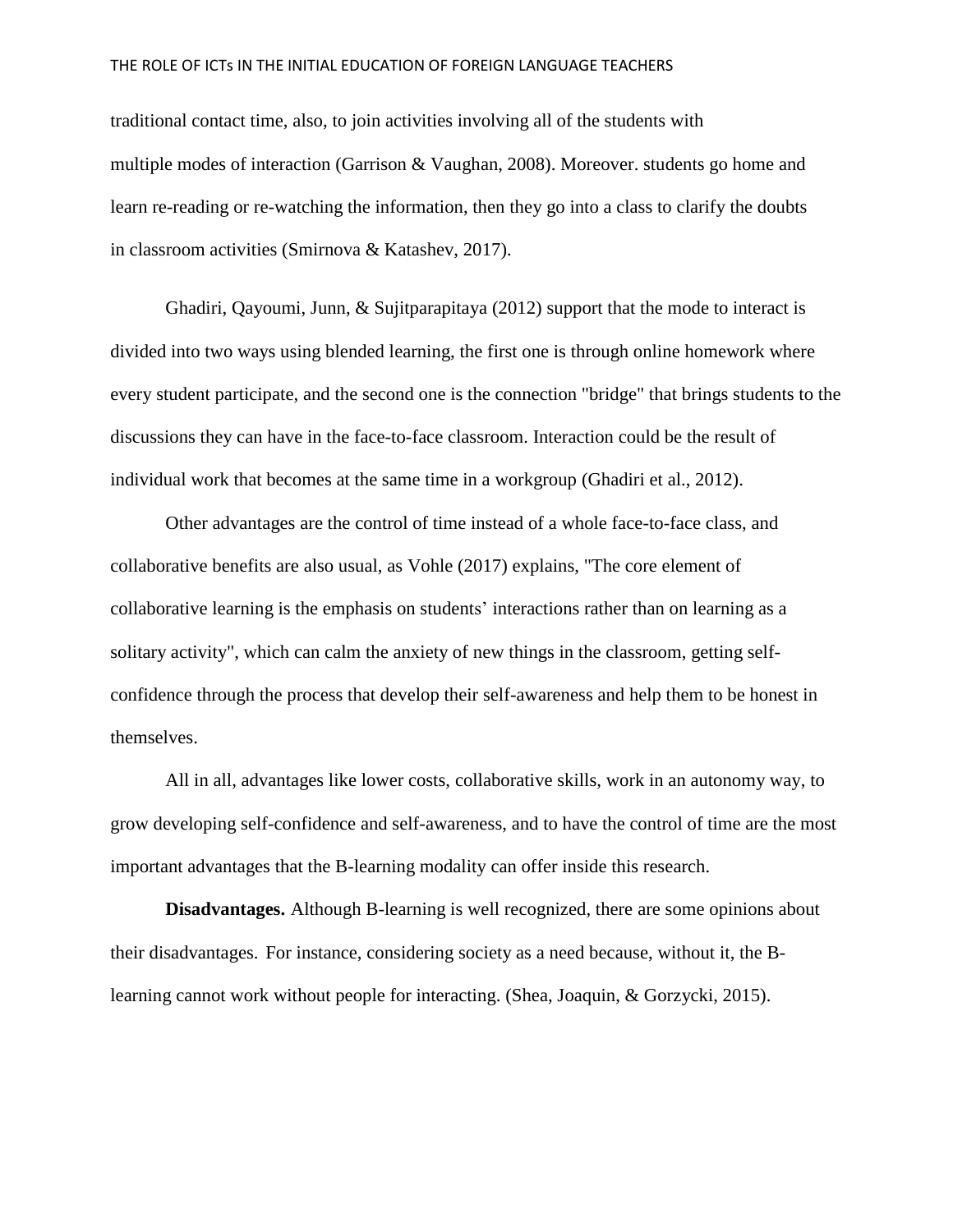Margolis, Porter, & Pitterle (2017) state that as much as students have online classes, the less possibility of managing them or B-learning could be excessive for students and they can get bored easily or feel pushed.

In the article *Pros and Cons of Blended Learning at College* - eLearning Industry, (Hunt, 2016) it is expressed one of the biggest disadvantages B-learning has, that is the plagiarizing. Because B-learning lends students to have more plagiarism that in another teaching method.

Another article, *Study Module in the Logical Structure of Cognitive Process in the Context of Variable-Based Blended Learning* (Smirnova & Katashev, 2017) says that students fail easier in a B-learning way because they don't follow instructions.

For all the previous reasons, there are several disadvantages that will be explained:

- *Social interaction.* B-learning creates an individual compromise for each learner. That means, it depends on the teacher's work but more on the students' interest. (Heinze & Procter, 2004).
- *Attention to the management of learning***.** Class control as a negotiation between the students and the teacher because the student's conception could be different from the teacher's actions, that is why teachers must build good learning environments to make a "negotiation" with students to follow all the objectives that the framework proposes (Heinze & Procter, 2004).
- *Technical issues.* Accessing to all the information the teacher gives to the students could be not easy to reach for all of them because of the economic situation, navigation competences or any technical problem they have while they are learning.

To conclude, teachers must know about all the drawbacks the B-learning has. The group work is necessary for interacting with others, building as a society. Furthermore, B-learning is not the best way to begin an introductory class, also teachers should know their students to give them the quantity of virtual information without getting them bored and improving their self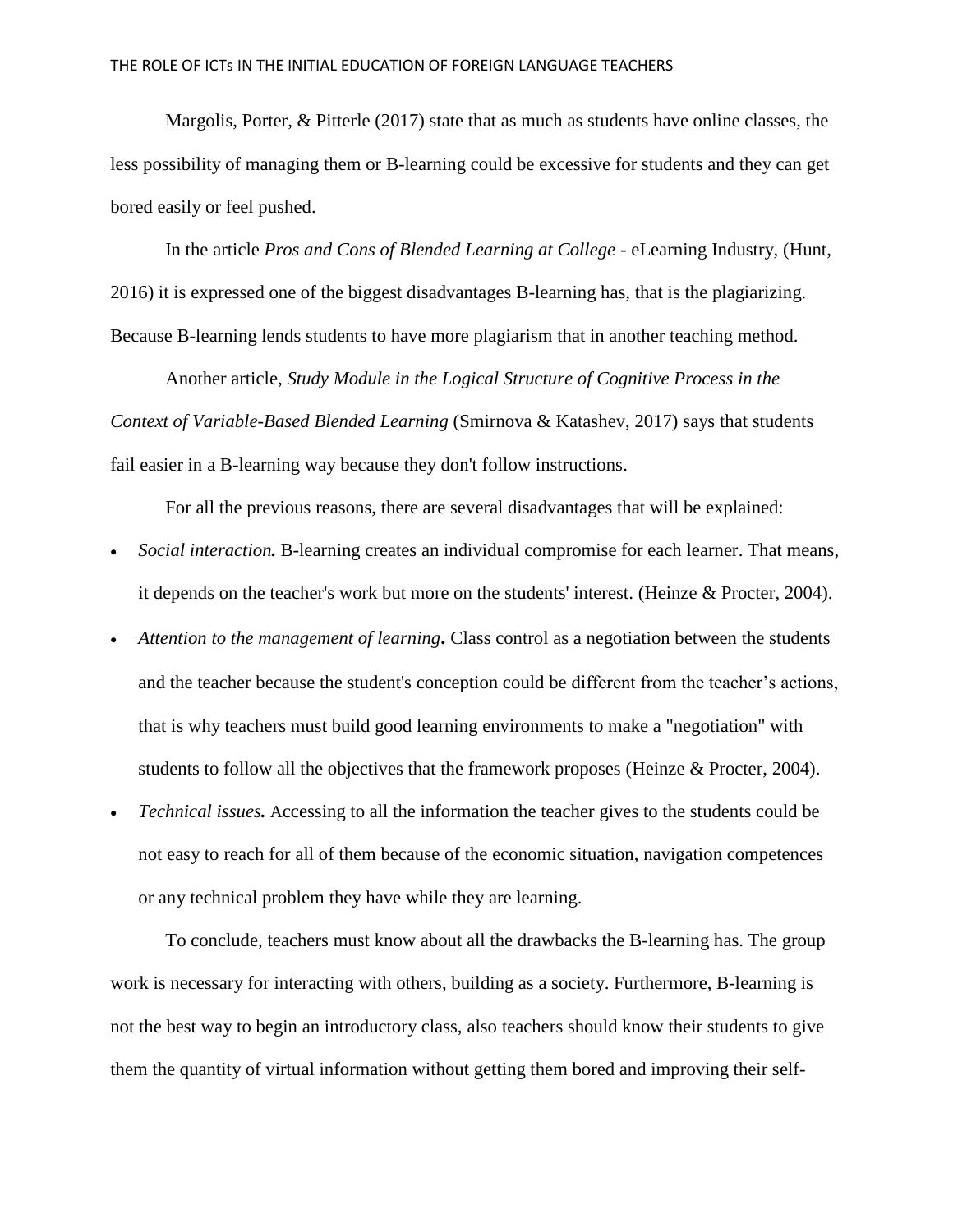study ability, considering the possible presence of plagiarism to avoid it. Finally, teachers should be aware about the guidance they offer to students while students reach the management of learning they need with the B-learning, all those points have to be present in order to do not fall in the disadvantages this modality has.

**Class Changes.** The face to face education has had to accept the technological help. For instance, Walker (2017) showed a lot of class changes information about studies he did, those studies were done interviewing some teachers. They talked about quantity of students in the face-to-face class and how classes were too redundant before, but B-learning changed it because today it is easier to teach more interesting topics for students, becoming classrooms more appropriate, where students keep in contact with their peers by computers.

On the other hand, there is another study done with the support of teachers talking about the points in favor B-learning has, published in the article *"Top 12 ways Technology Changed Learning''* (McKnight, 2012) in the website www.teachhub.com which is a site where there are resources shared by teachers, for teachers. Here, those points:

- *Communication Evolution*. Students have developed a dialect for them to communicate among them, and it is because of networks and technology in general.
- *I am expanding audience*. Audience has changed through time, in the '80s the audience was the teacher, in the '90s were teacher and students, and nowadays the audience is all the world.
- *Poster Boards.* Technological tools have changed science fairs like Glogster Carry physical school elements: Students need a laptop, before they need books, notebooks, and pens.
- *Interactive textbooks*. The textbooks have web-based sites that have everything a class needs.
- *eBooks on the rise.* Learners prefer to read eBooks because it is easier for them.
- *The way students get their scores.* It has changed because of technology.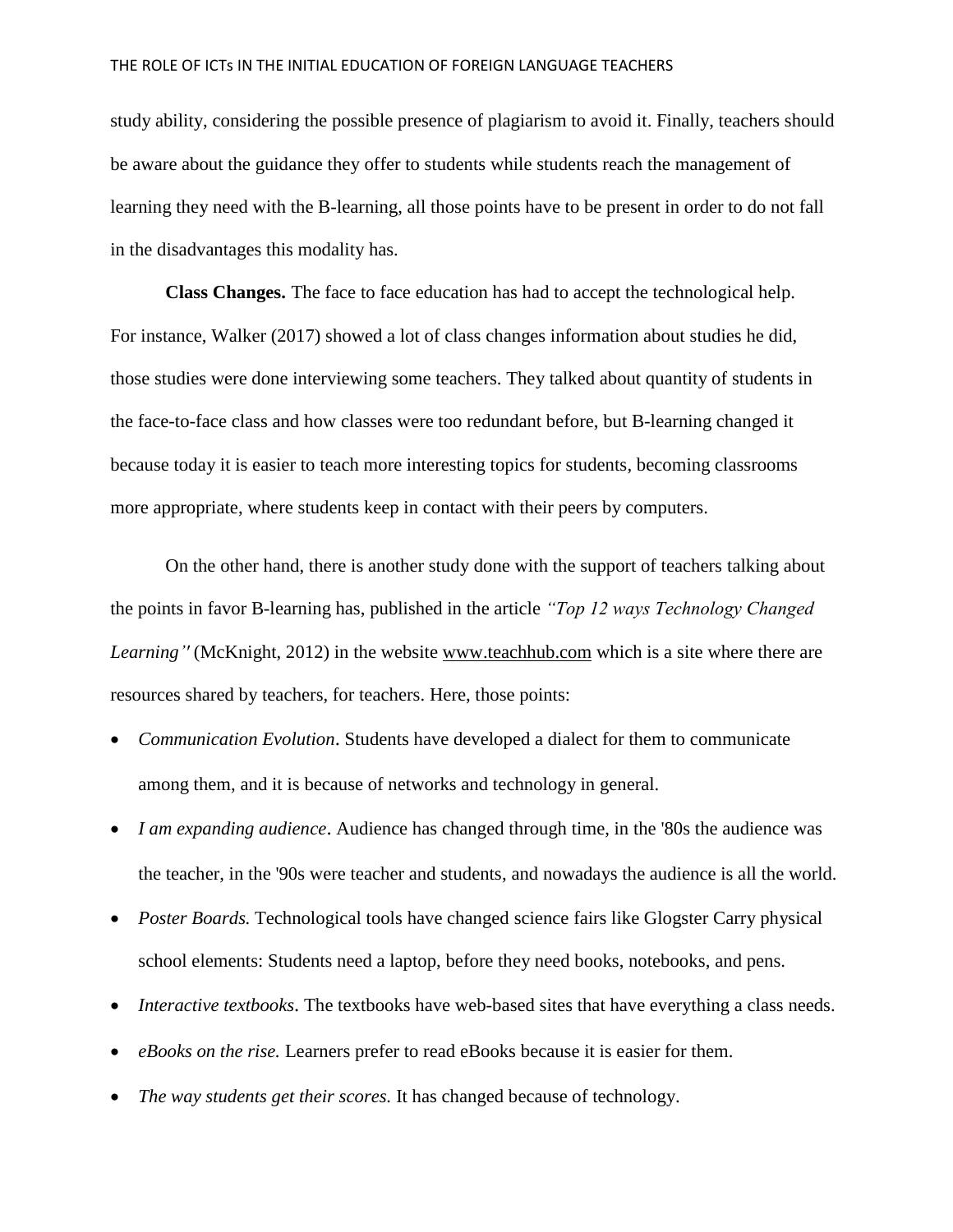- *The use of the whiteboard.* Computers with its interactivity have replaced the whiteboard.
- *The iPad.* This is one of the most powerful tools a student can have for learning.
- *I have extended Classroom Communities.* Everyone can keep in contact wherever they are.
- *The rise of web-based research.* Libraries are still useful but not the same than before, the internet gives faster results, but the quantity of information could be a little problem.
- *Meeting the needs of all learners.* Teachers can meet the needs of learners.

Considering the previous points and arguments, as a conclusion, B-learning will continue changing the classroom and it will be each time more technological learning process than before. That process has been better-developed thanks to a theoretical framework named SAMR (Substitution, Augmentation, Modification, and Redefinition), which analyses how learning can be or not transformed by using technology, SAMR will be presented in the next part of this research, considering its functional change.

### **The Substitution, Augmentation, Modification, and Redefinition Model (SAMR)**

**Definition.** The term SAMR developed by Dr. Ruben Puentedura is a theoretical framework that states the use of technology in a classroom from no technology use to transforming learning through technology. This acronym means Substitution, Augmentation, Modification, and Redefinition.

*Substitution:* Ruben Puentedura mentioned the way tools have changed for teaching and learning through the time and it means that before we had physical books for reading and learning, but nowadays we can have it on a USB, or in the internet, (R. R. Puentedura, 2012). Basically, that is Substitution, the way the material gets different presentations. For example, a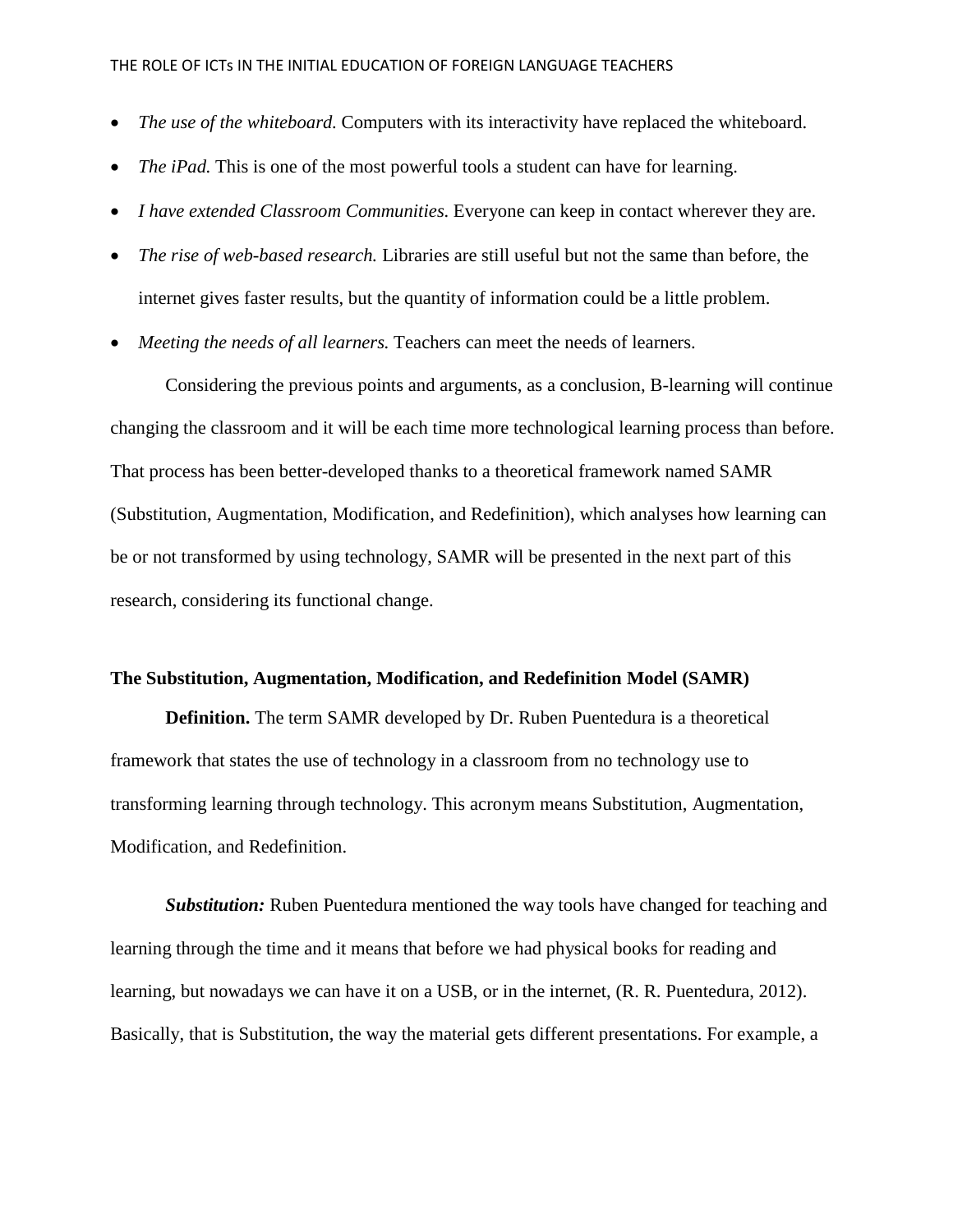book. In a physical book needs to be carry wherever it is needed, but, a digital book, to carry a weighty book is not necessary and the information is the same. (Puentedura, 2010).

Substitution is related with verbs like Remembering and Understanding, so, there is a connection with verbs like Summarize, Cite, Research, Classify and Explain. But also there are verbs related with the activities or the products gotten in this stage, some of them are Googling, Photographing, Quizzing or Mind Mapping, those verbs show a better explanation about what Substitution means in the practice. (Common Sense Education, 2016).

*Augmentation:* To change the way material is used for learning also has developed the opportunities for learning, which means that students can get more accessible information they are interested (Puentedura, 2012). For instance, Augmentation is that advantage that means that the book mentioned in Simulation, now is a better book because we can find some movements and sounds, something impossible to get in a physical book. (R. Puentedura, 2010).

Verbs as to Simulate, Report and Evaluate, are part of the Augmentation that is the stage for Applying and Analyzing, working with products as Presenting, Illustrating and Performing.

*Modification:* Now there are digital books with movements and sounds for getting better the experience of reading (R. R. Puentedura, 2012). The modification gives the opportunity of having many things just in one way, for example, students can read a text where they can highlight, cut, paste just with the computer, also they can share the material with their partners and teacher to build knowledge together or for sending homework. (Puentedura, 2010).

Verbs as Conclude, Experiment, Collaborate and Verify are actions as Producing, Planning and Game Development that can show how SAMR modifies through Analyzing and Evaluating too. Of exciting things like for example building a game for them, also they can create a text but for teachers and for sharing it with others (Puentedura, 2010). To expand the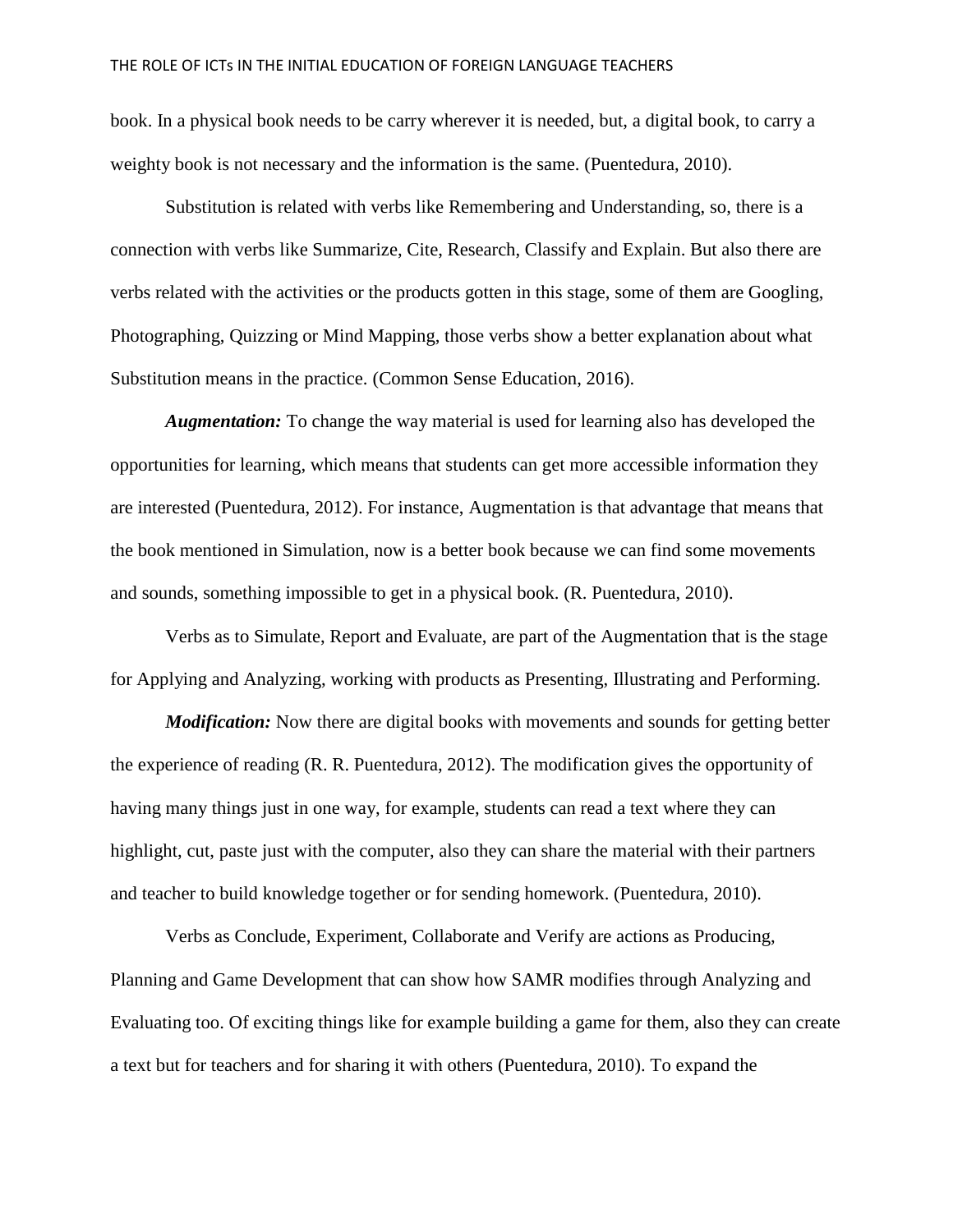knowledge in others and finally, a video is an excellent example of redefinition because technology is needed to make different taxes, and it immerses student through learning.

*Redefinition:* Verbs as Imagine, Invent and Formulate, are powerful for Evaluating and Creating, and there are some samples of Activities or product as Multimedia Presenting, Video Editing, Networking, and Publishing, necessaries for getting a good practice of SAMR.

Now, when Augmentation and Substitution are used for technology integration in a classroom, both are recognized as the Enhancement Stage, which means that classes are improved or enhanced because the technology and teachers can go beyond what they would do in their classes, while Redefinition and modification are in the Transformation Stage, which is where technology transforms the class and it becomes essential. (Holt, 2012).

**Characteristics of SAMR.** The social and educational transformation evinces that technology has worked in order to change how teachers teach and students learn, encouraging students to learn easier, for instance, the visual sense is one of the most important ones for learning and that is why SAMR tries to take advantage of it, going beyond improving the student's experiences (Puentedura, 2010). For example, the simulation or the educational gaming where is more interesting learning by gaming, preparing the way for a process that begins with memory work and it ends with the possibility of creating. (R. Puentedura, 2010).

The SAMR is a sustainable model, because it has been used worldwide for more than 15 years and it is still an excellent tool for using technology integration in the classrooms and out of them (Holt, 2012). Because it works inside or outside the classroom; it is a useful framework for going beyond every day and every practice. Teachers and students can use this framework to increase the effectiveness and best practices because when technology is improving, there will be more opportunities for keeping the SAMR model alive in and out of the classrooms.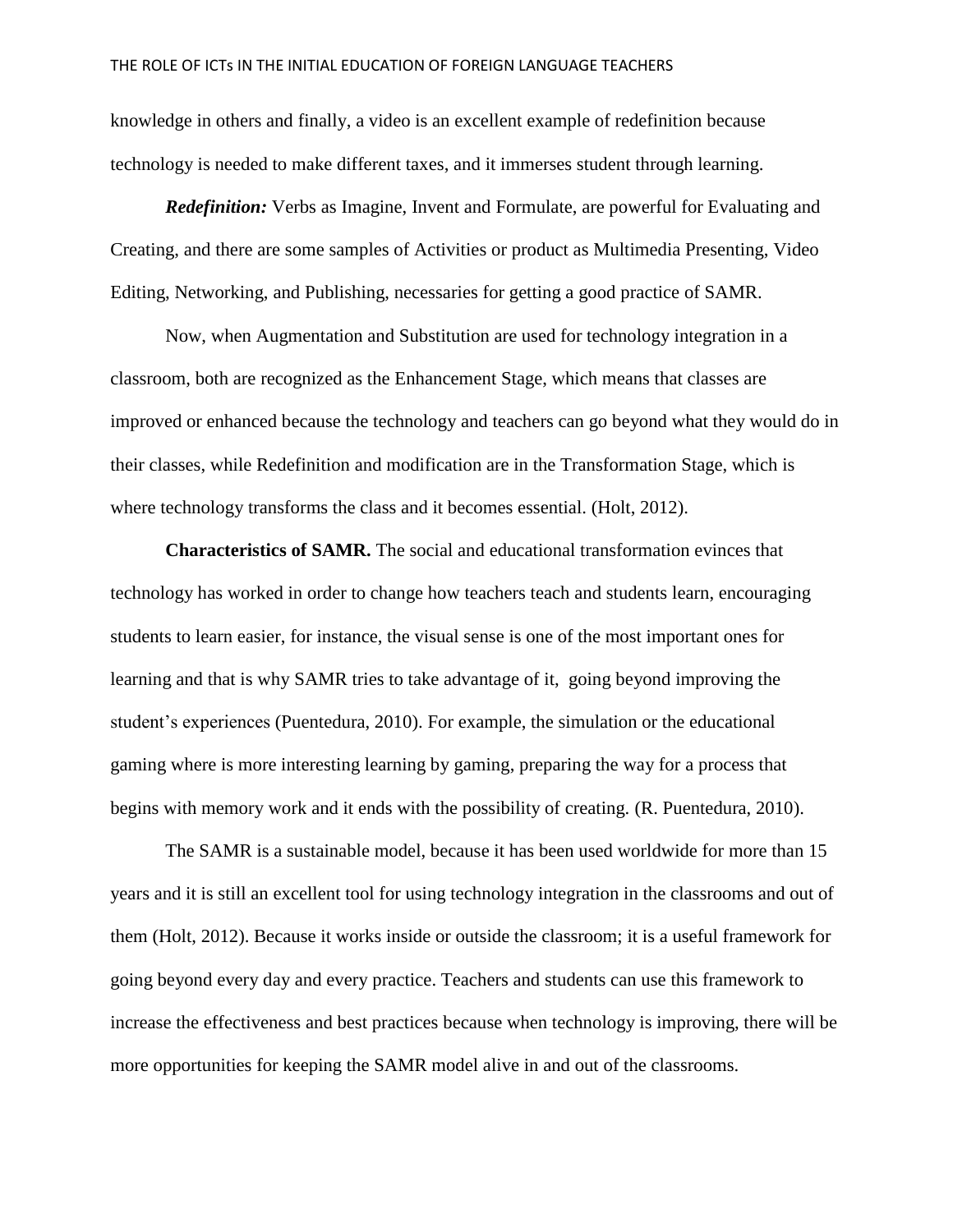**How to Use SAMR.** Selecting appropriate tools according with the task, working step by step learning to achieve the next level and generating questions can be a good way to recognize a good student process and to evince a correct use of SAMR.

Substitution permits to work in groups replacing existing tools that may be outdated, according to Pappas, (2016) "this gives learners, especially those who may be resistant to the change, a slow and steady introduction to technology", which becomes in the process of changing the physical information to the digital one. Augmentation motivates learners to explore the technology on their own (Pappas, 2016). Tasks as online collaboration ones give learners the possibility of exploring the benefits of technology and at the same time being taught, while Modification could be used when learners are already fit with technology instead of forcing them to learn in a teacher pace. And, Redefinition in Online Training offers the learners the capability to brainstorm how to use technology for their benefits, taking advantage of every single tool.

**Functional Change of SAMR.** All the students and teachers required to learn the technology application for having the best option of transforming the way of teaching and learning (Holt, 2012). It means that SAMR model improves how we lived the classrooms encouraging students to learn to be multiliteracies.

It is essential to say that the SAMR model must be used thinking about students' future not just for something that is not useful yet, teachers should use SAMR for student's jobs or student´s future. As Holt (2012) said, "A good quarterback throws the ball to where the receiver is going to be, not where he was".

However, there is another essential theoretical framework that implies the teacher in the learning process, since the formation of the teacher has a significant impact on their students' learning process. Moreover, the technological era demands teachers understand and use technology in the classroom, and that can be achieved if the teachers have enough preparation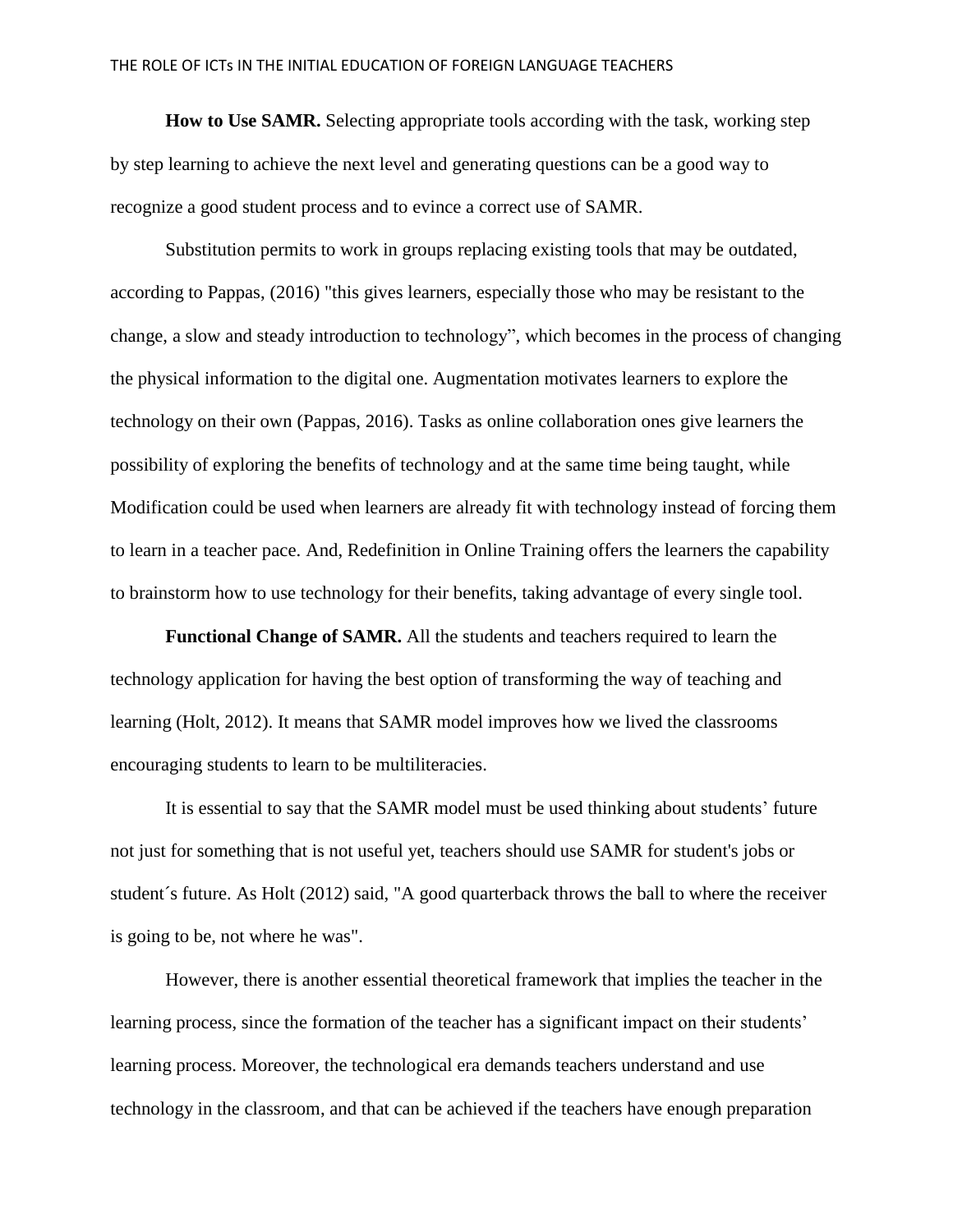and experience to use technology in the classroom. Therefore, TPACK arises as an answer to the demands of education using technological tools.

## **Technological Pedagogical Content Knowledge Framework (TPACK)**

**Definition.** TPACK is one of the new conceptual frameworks to learn and teach in a new way using technology as a resource, preparing people with the 21<sup>st</sup>-century skills needed. For that reason, knowing what TPACK is and how it works is important.

TPACK refers to Technological Pedagogical Content Knowledge and is specially referred to that knowledge that integrates technology and pedagogy on specific content knowledge. TPACK is grounded in the conception of Pedagogical Content Knowledge (PCK), which describes the synthesized pedagogical and content knowledge teachers demonstrate when delivering effective instruction. (Jang & Chen, 2010)

All in all, effective teaching is presented when teachers know how to design their curriculum differently to make known something meaningful for their students. Therefore, technology can contribute to this significant result because it gives to teachers a lot of alternatives to complement their lesson planning and make it something interesting and new for the students.

**Origins.** There are three main components of teachers' knowledge: content, pedagogy, and technology. (Koehler, Mishra, & Cain, 2013)**.**

*• Technology (T)* broadly encompasses standard technologies, such as books and chalk, as well as more advanced technologies, such as the Internet and digital video, and the different modalities they provide for representing information. (Jang & Chen, 2010).

• *Pedagogy (P)* Methods of teaching and learning, including the purpose(s), values, techniques used to teach, and strategies for evaluating student learning.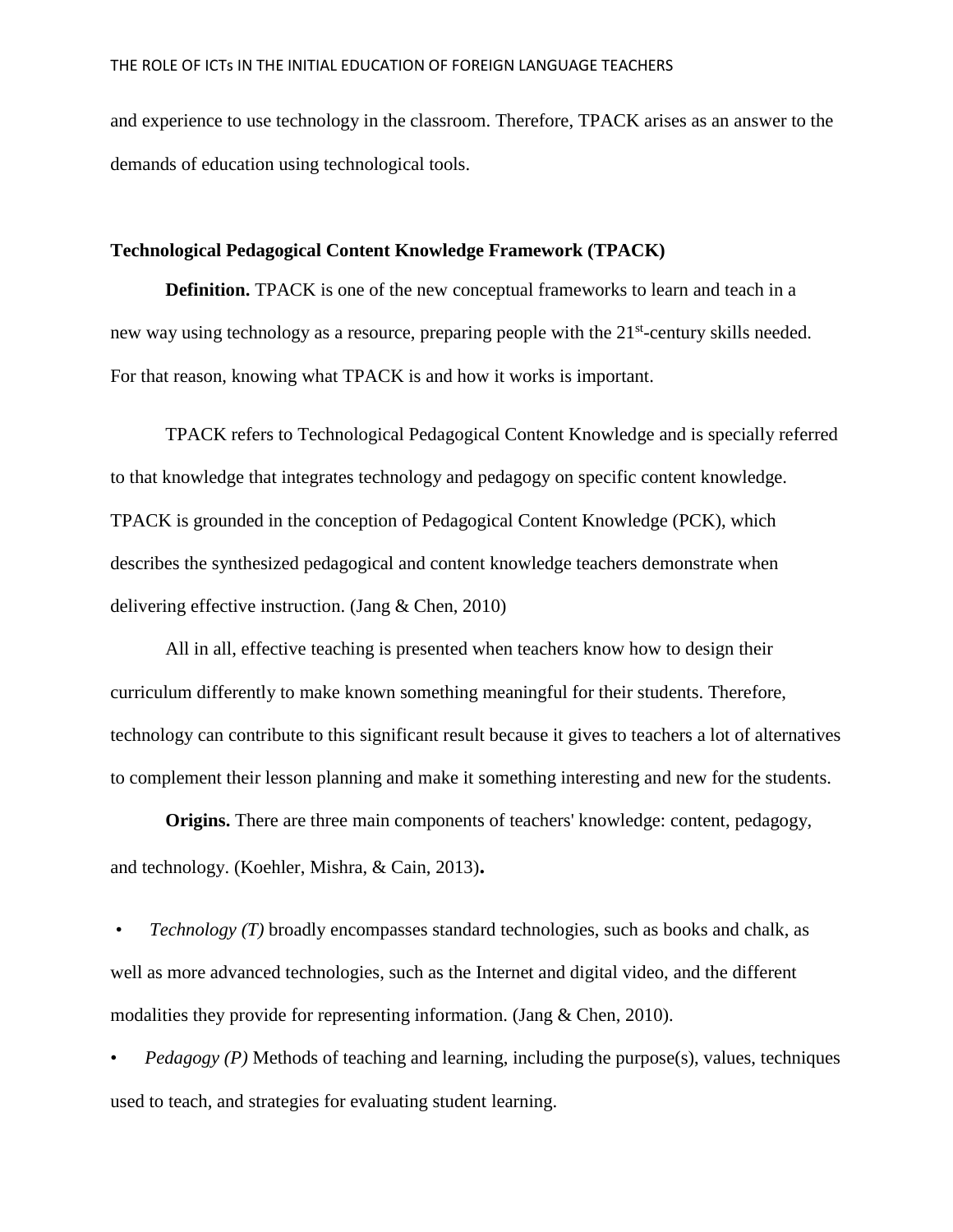*Content (C)* is the subject matter to be learned/taught. For instance, the content to be covered in high-school social studies or algebra is very different from the content to be covered in a graduate course on computer science or art history.

However, there are three principal bases of Technological Content Knowledge and the other four which are blended of the first three. (Hwee, Koh, Chai, & Tsai, 2014)

*1. Technological Knowledge (TK)* – knowledge of technology tools.

*2. Pedagogical Knowledge (PK)* – knowledge of teaching methods.

*3. Content Knowledge (CK)* – knowledge of the subject matter.

*4. Technological Pedagogical Knowledge (TPK)* – knowledge of using technology to implement teaching methods.

*5. Technological Content Knowledge (TCK)* – knowledge of subject matter representation with technology.

*6. Pedagogical Content Knowledge (PCK)* – knowledge of teaching methods with respect to subject matter content.

*7. Technological Pedagogical Content Knowledge (TPACK)* - knowledge of using technology to implement constructivist teaching methods for different types of subject matter content.

Thus, the combination of the different knowledge is the body of a complete way to teach and learn, in which technology goes hand in hand with the pedagogical skills required for this new century.

As a conclusion, it can be noticed that TPACK comprises knowledge of science, knowledge of pedagogy, knowledge of technology, and knowledge of the student, but also technological content knowledge, technological pedagogical knowledge, and pedagogical knowledge, and all this knowledge together are the perfect combination to teach and learn.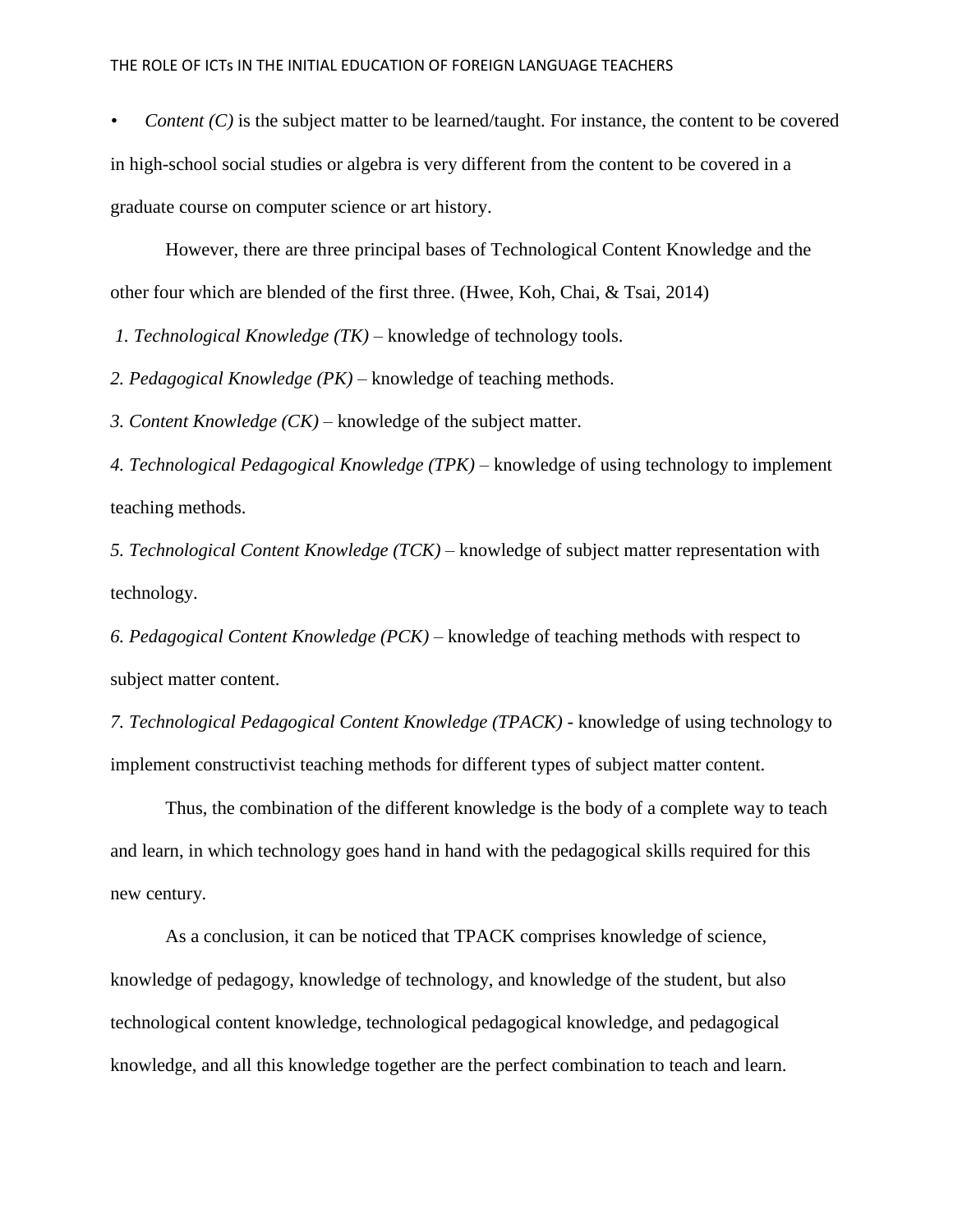**Advantages.** TPACK is a new teaching and learning framework that permits to rethink the lesson planning, in terms of design and quality, giving a real use to this new framework.

First, TPACK permits teachers, researchers, and teacher educators to move beyond oversimplified approaches that treat technology as an "add-on" to focus instead, and in a more ecological way, upon the connections among technology, content, and pedagogy as they play out in classroom contexts, (Koehler et al., 2013). Therefore, TPACK considers what teachers need to know to be able to integrate technology; focuses on three main components of teacher knowledge: technology, pedagogy, and content knowledge. (Koehler et al., 2013)

Second, TPACK structures activities to construct different representations of content knowledge using appropriate ICT tools. Moreover, it helps the students to reflect on their learning strategies and encourage online activity among them, preparing them to be: empowered learners, digital citizens, knowledge constructors, innovative designers, computational thinkers, creative collaborators, and global communicators. (Driel, Berry, Driel1, & Berry2, 2012).

In conclusion, TPACK extends how education is evolving because it brings different strategies to make education more interesting for students and teachers, using not only face-toface instruction but also technological instruction with its appropriated knowledge.

All the knowledge about the previous theoretical constructs allows contemplating the educational and pedagogical process of innovation during the process of initial teachers' education to integrate all those elements.

### **Methodological Framework**

This report presents the results of the work of the undergraduate research group Egregio, at La Salle University. The group participated in the first phase of a study that aimed at understanding how to bolster the learning process of undergraduate foreign language teachers by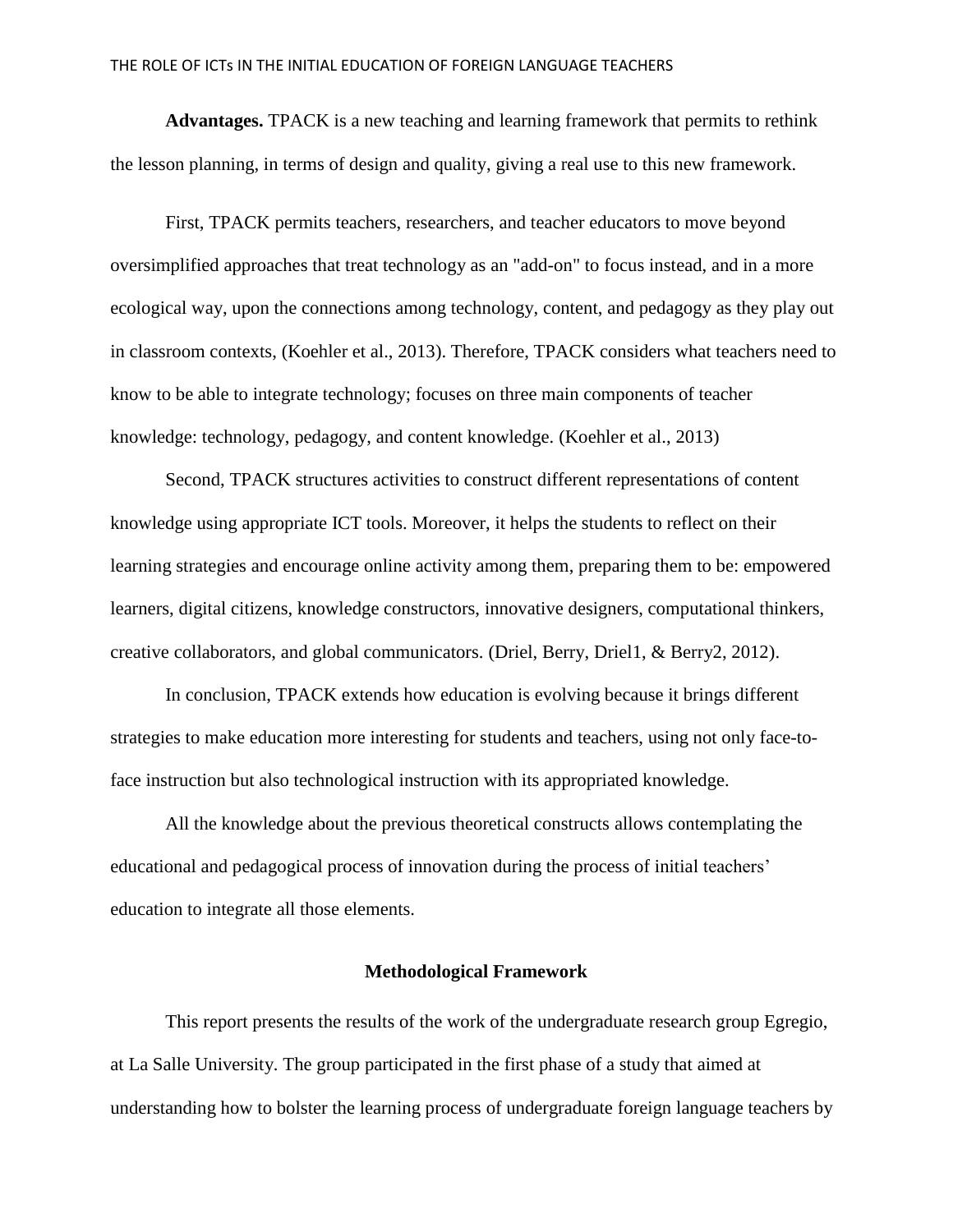using innovative learning and teaching strategies mediated by ICTs. This research embraced a holistic approach. According to Barrera (2003), this approach is a natural and dynamic investigative process which entails not to be constrained by a specific research method or paradigm. Its methodology and design are, therefore, dynamic and evolve as the process unfolds.

In this perspective, the research objectives become the progressive goals of a continuum which evolve along the process. As a result, the tension between the different paradigms and models disappear giving way to a much more natural flow of the research process. The holistic perspective in research has several important implications for the human task of knowing and inquiry; mainly, in the education field, as it entails capacities such as cognitive skills, comprehension, pedagogical and didactics knowledge, critical thinking skills, communication and dialogue abilities and, collaborative and collegiality work attitudes and skills. Barrera (2003). Consequently, in this research perspective, a researcher can use the technics of the scientific research method or the ones employed in ethnography. He can use "quantitative" or "qualitative" strategies, techniques and instruments as long as they are in line with the objectives and are pertinent and in consonance with the natural evolution of the research process. (Hurtado, 2004).

The former general considerations framed the study project, which consists of four stages or phases; each stage has its own objectives. These objectives are articulated around the primary purpose of the project which is to the design a pedagogical guide to integrating ICTs with the process of education of pre-service foreign language teachers. The first phase is the descriptive stage, the second is the design stage, the third is the implementation and evaluation, and the fourth is the formulation of the pedagogical guide. The following table presents the stages and their objectives.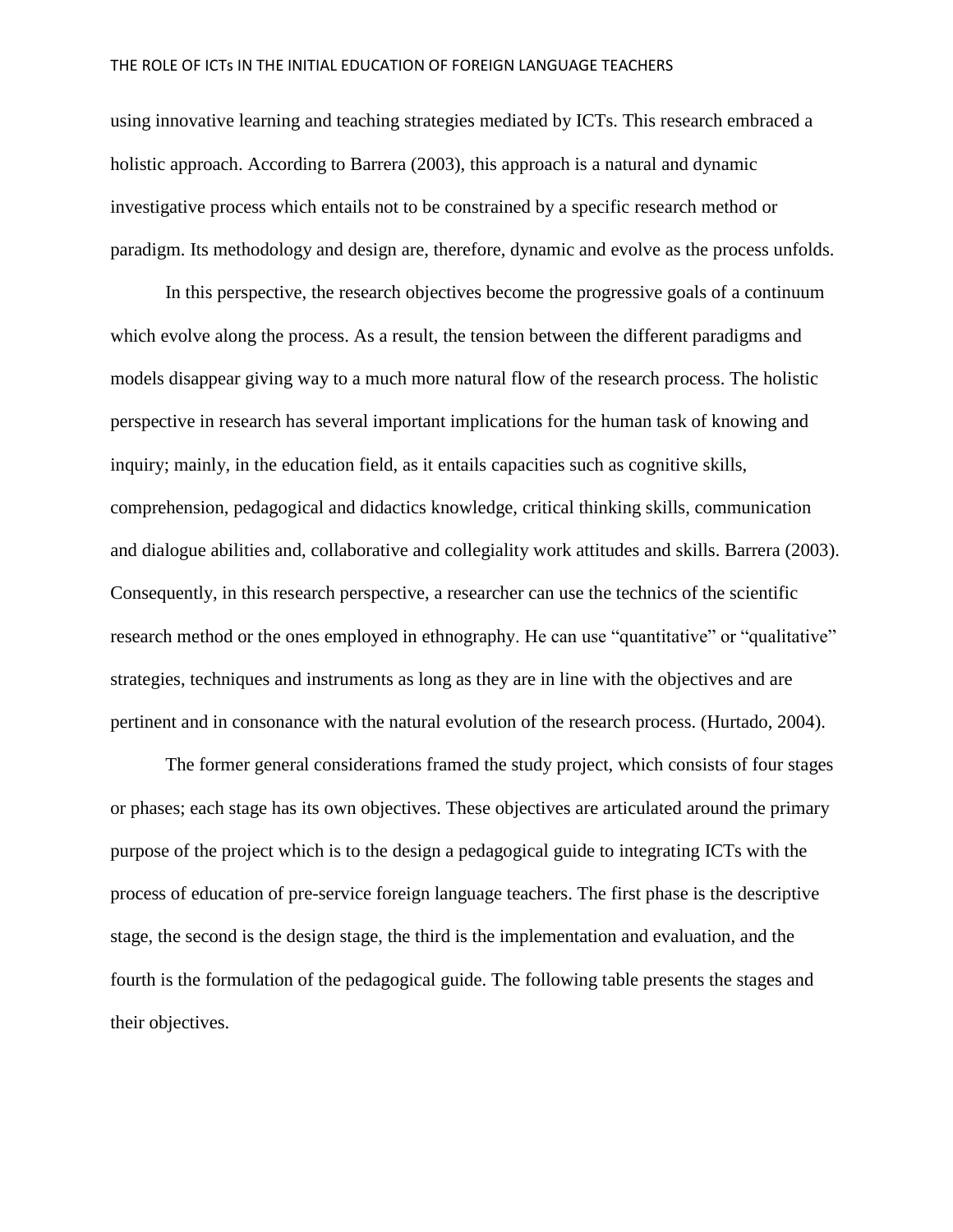Table 1.

*Phases of the research project*.

| <b>Stage</b>                                                           | <b>Objectives</b>                                                                                                                                                                                                                                                                                                                                                                                                                                                                                                                                                                                                      |
|------------------------------------------------------------------------|------------------------------------------------------------------------------------------------------------------------------------------------------------------------------------------------------------------------------------------------------------------------------------------------------------------------------------------------------------------------------------------------------------------------------------------------------------------------------------------------------------------------------------------------------------------------------------------------------------------------|
| <b>Descriptive</b><br>Explore/describe                                 | To identify the expected competencies, attitudes, and<br>knowledge that the educational programs of pre-service<br>foreign language teachers should develop given the local,<br>national, and global educational demands.<br>To characterize the current role of ICTs in the educational<br>processes of the B.A in Spanish and Foreign Languages at La<br>Salle University.<br>To characterize the state of affairs of the B.A in Spanish and<br>Foreign Languages at La Salle University considering the<br>expected competencies, attitudes, and knowledge that future<br>foreign language teachers should develop. |
| <b>Design</b><br>Compare—analyze                                       | To establish guidelines for the integration of ICTs in line<br>$\bullet$<br>with the educational processes and purposes of the B.A in<br>Spanish and Foreign Languages at La Salle University<br>To identify the ICT tools and strategies that might bolster the<br>formative processes of the B.A in Spanish and Foreign<br>Languages at La Salle University<br>To determine the curricular adjustments and strategies that<br>are necessary to integrate ICTs with the educational processes<br>of some academic spaces of the B.A in Spanish and Foreign<br>Languages at La Salle University.                       |
| <b>Implementation</b><br>comprehensive<br>explain, predict,<br>propose | To design the ICT- mediated learning experiences in line with<br>$\bullet$<br>the formative purposes and processes of an academic space of<br>a pre-service foreign language program.<br>To implement the ICT-mediated learning experiences and<br>$\bullet$<br>strategies in an academic space<br>To analyze the process of implementation of the ICT-<br>mediated learning strategies and experiences.                                                                                                                                                                                                               |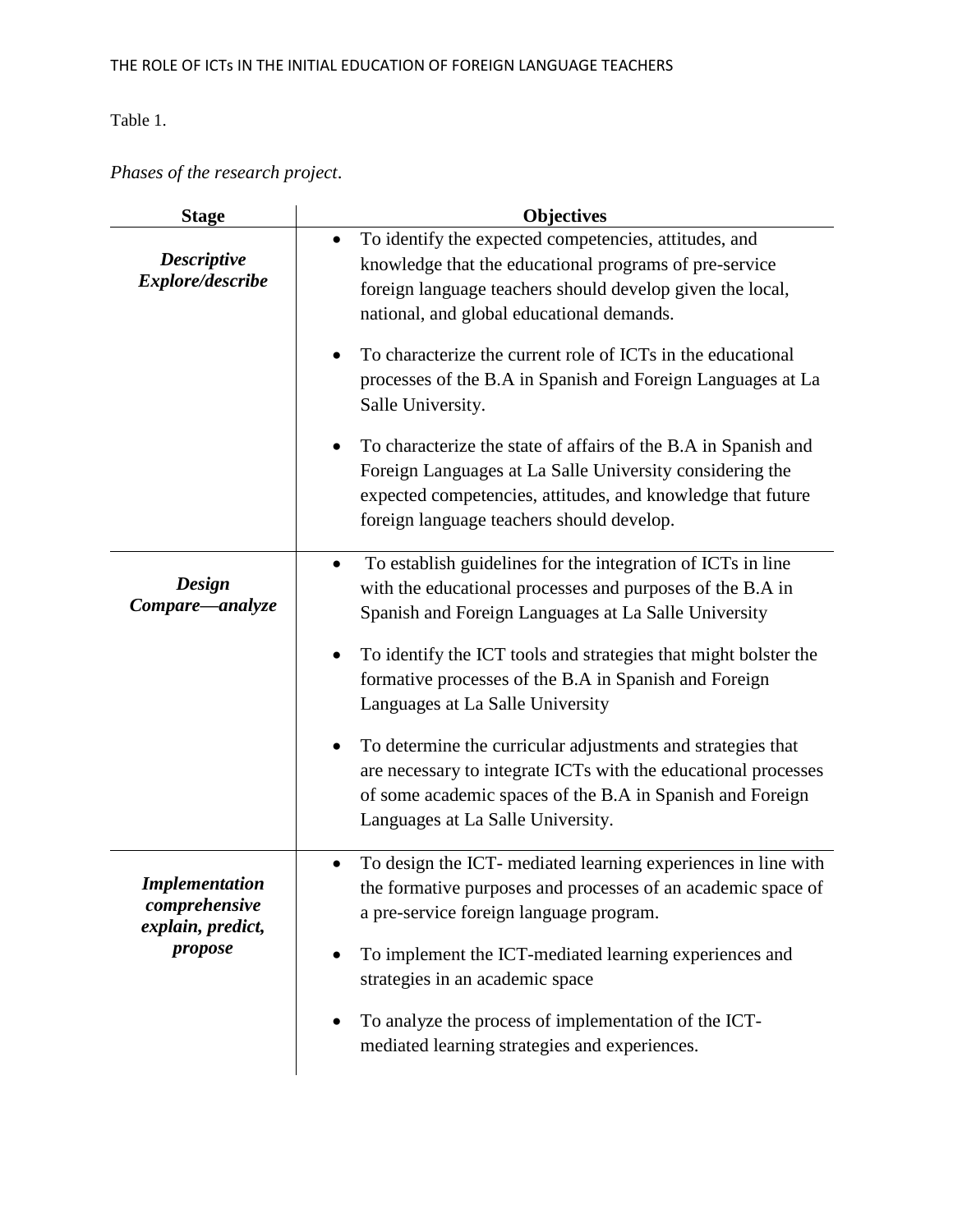*Formulation integrative modify, confirm, evaluate*

- To determine the impact of the ICT-mediated learning experiences, and strategies on the formative processes.
- To determine the characteristics, the elements, and the procedures of integrating ICTs based on the results and findings of the implementation.
- To identify the role of the pedagogical, technological, and curricular factors in integrating ICTs with the pre-service foreign language teachers' education.
- To design a pedagogical guide to integrating ICTs with the educational processes of the B.A in Spanish and Foreign Languages at La Salle University.

*Source*: Compilation of the authors.

The work consisted of two parts; one is the literature review that included the topics of Blended Learning, which explains the use of face-to-face instruction mixed with virtual or technological tools. Another construct was SAMR, which explains the process of integration of technology with learning processes. Finally, TPACK, which explains the knowledge development that teachers must have to use technology to bolster learning. On the other hand, there is a survey analysis to look for the effectiveness of some technological tools. In this opportunity, the tool analyzed was the PEI course.

### **Population and context**

The B.A. In Spanish and Foreign Language is an academic program of La Salle University, which aims to educate professionals in languages that can create educational programs that promote research processes that respond to the needs of the academic contexts in which they play. Moreover, it is a program with an emphasis on the Spanish language, and foreign languages that have a flexible curriculum, which aims at the integral formation, as well as an academic-politic training allows students to be competent in a globalized world.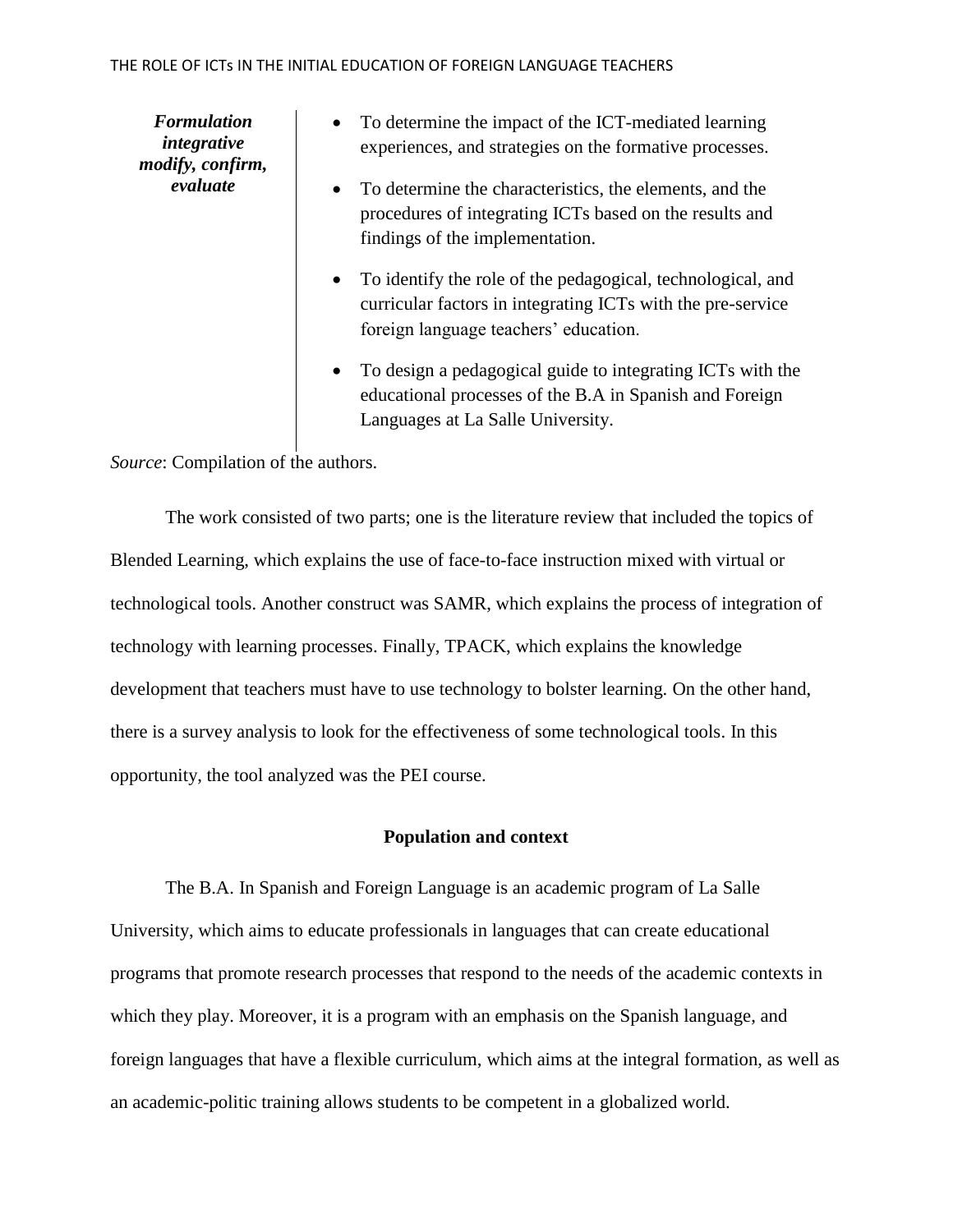The population to which the survey was conducted consisted of the day shift and night shift students attending to first, second, third, fourth and fifth semester from bachelor's degree in Spanish and foreign languages during the second semester of 2017 at La Salle University, located in Chapinero Alto, Bogotá city. The survey was by six (6) students from the day shift, and seventy-six (76) students from the night shift, men and women.

The survey consisted of some questions about the process and experiences of the students using the PEI (Pearson English Interactive) course in which students can learn or improve their English language skills. Therefore, the survey was divided into three main categories: the first one is about attitudinal and motivational aspects developed with the use of the course PEI. Secondly, language skills development using the course PEI and the last category mentions the impact of the PEI course in terms of autonomy and self-directed learning.

### **Data Analysis process and procedures**

The procedure to analyze the data was the Content Analysis in which the content is studied to get the most important and relevant things to the study. Moreover, the analysis follows the different rules of the content analysis, such as Completeness, in which no element is omitted from the study topic; Representativity, that represents the most important part of each result; Homogeneity, in which the elements have to be compared among them taking into account the central topic; and Relevance, that states the adequacy of the elements considering the objectives.

First, Completeness is reflected in all the information taken to analyze because no element was omitted to get the result; the researchers took all the different students' opinions and used them to get a conclusion. Second, Representativity is evidenced in the different analysis of each category because the most important information was taken to do the final analysis. Third, Homogeneity is seen in the process of categorization in which the survey was divided into three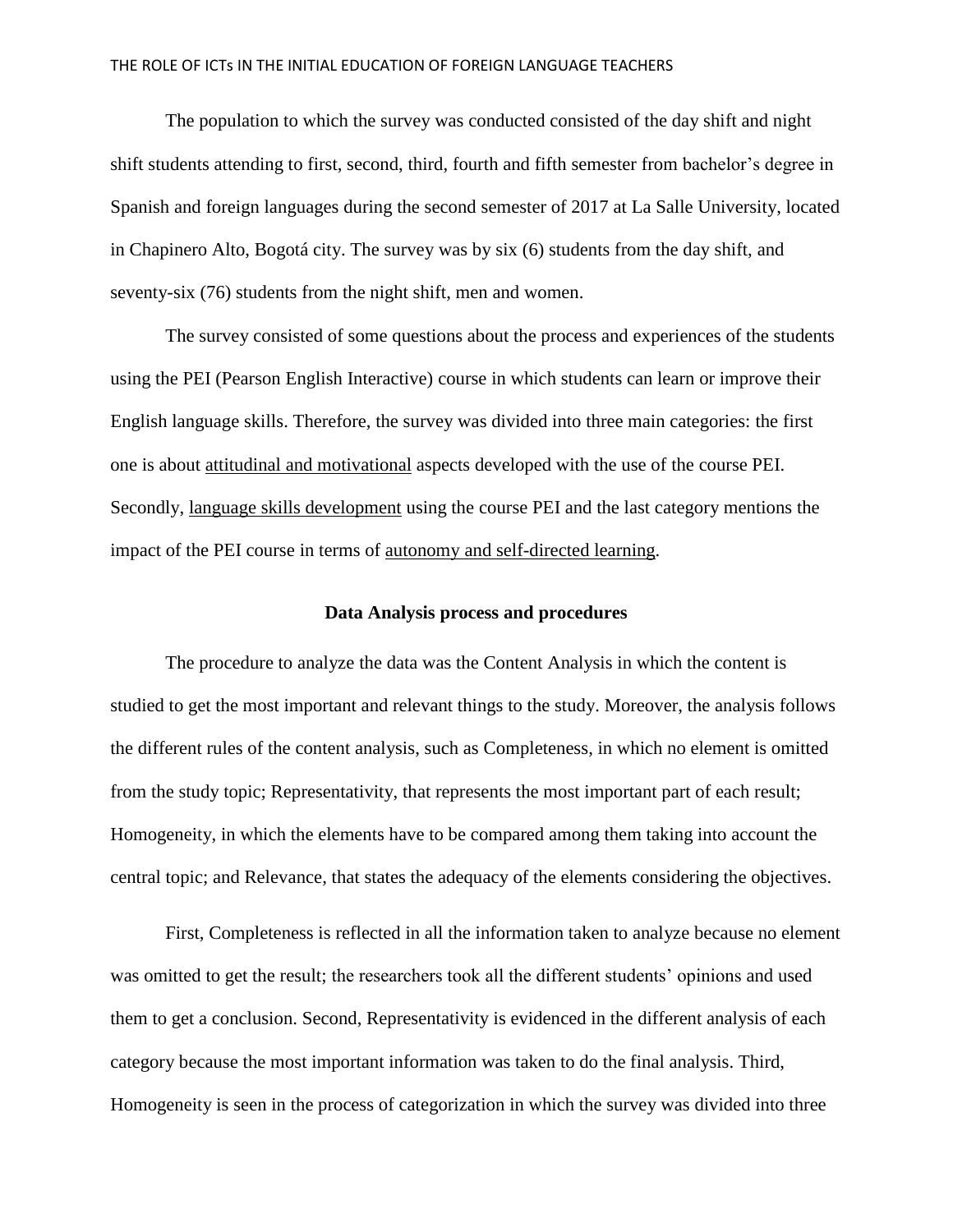categories according to the topic, in that way, each category got a specific topic, and it made more accessible the analysis process. Finally, Relevance is reflected in the final conceptualization in which the researches highlight the most important aspects of the survey, establishing a relationship with the objectives.

### **Results and Discussion**

In this part, following a strategy and procedure of tabulating and organizing the information of the survey in a One Note seedbed file, not only the graphs, but the answers to the open questions of the survey were classified and encoded according to the different respondent opinions. Which gives, as a result, the description and the conclusion of the three categories, the first category refers to the attitudinal and motivational aspects developed with the use of the course PEI; the second category is about language skills development using the course; the last category mentions the impact of the PEI course in terms of autonomy and self-directed learning.

Figure 1 below presents the number of students that answered the survey. Moreover, it is divided into students from first to the fifth semester, and their corresponding shift: 76 respondents from the day shift, six respondents from the night shift, in total 82 students answered the survey. All students are part of the Bachelor in Spanish and Foreign Languages from La Salle University.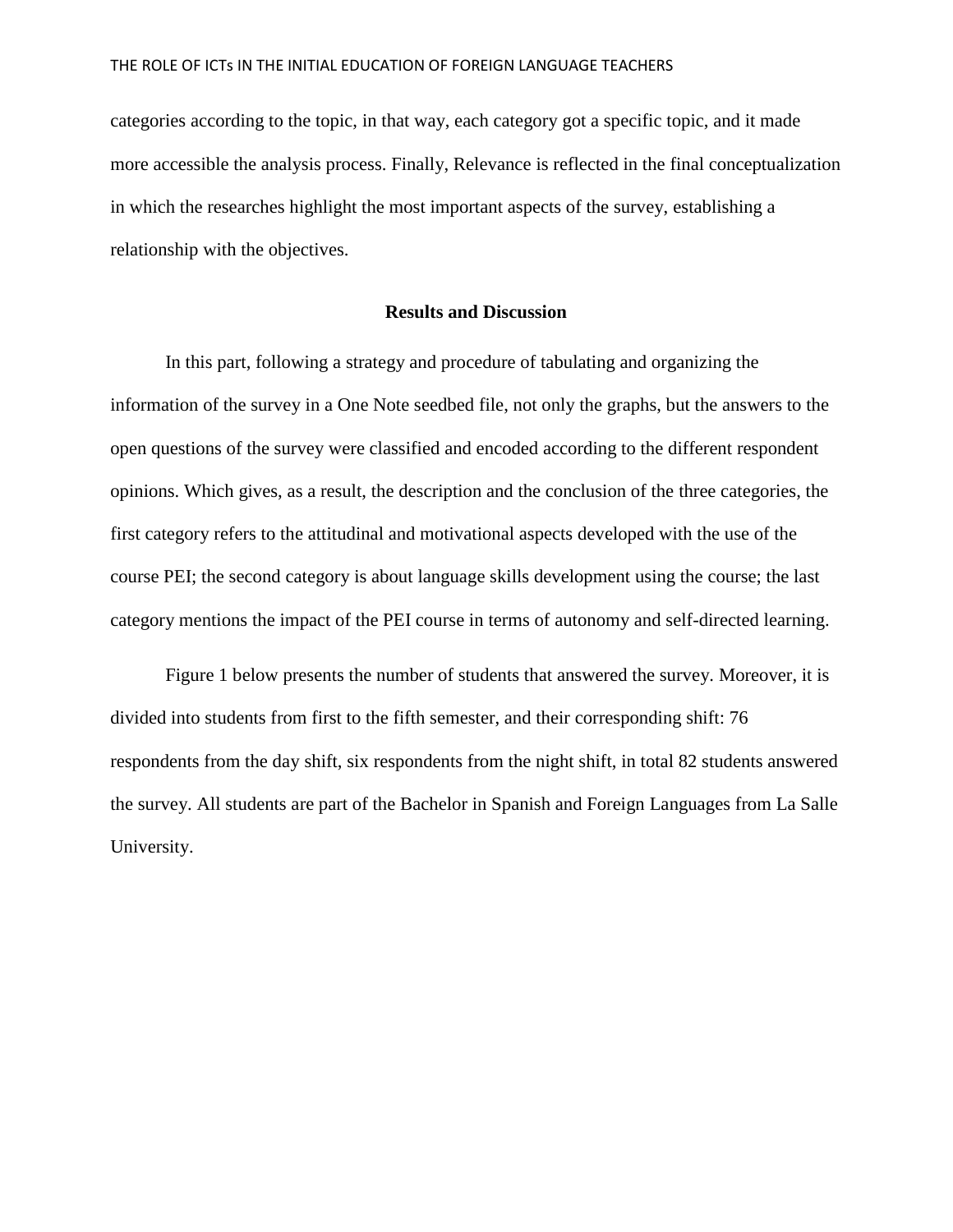

*Figure 1*. The number of students in the day and night shift.





In this figure, most of the students agree that *The PEI course activities have an adequate level*, the result is that 49% of the respondents agree, while 29% of them agree entirely. 15% of the people partially agree, 6% of students somewhat disagree, and just 1% of respondents totally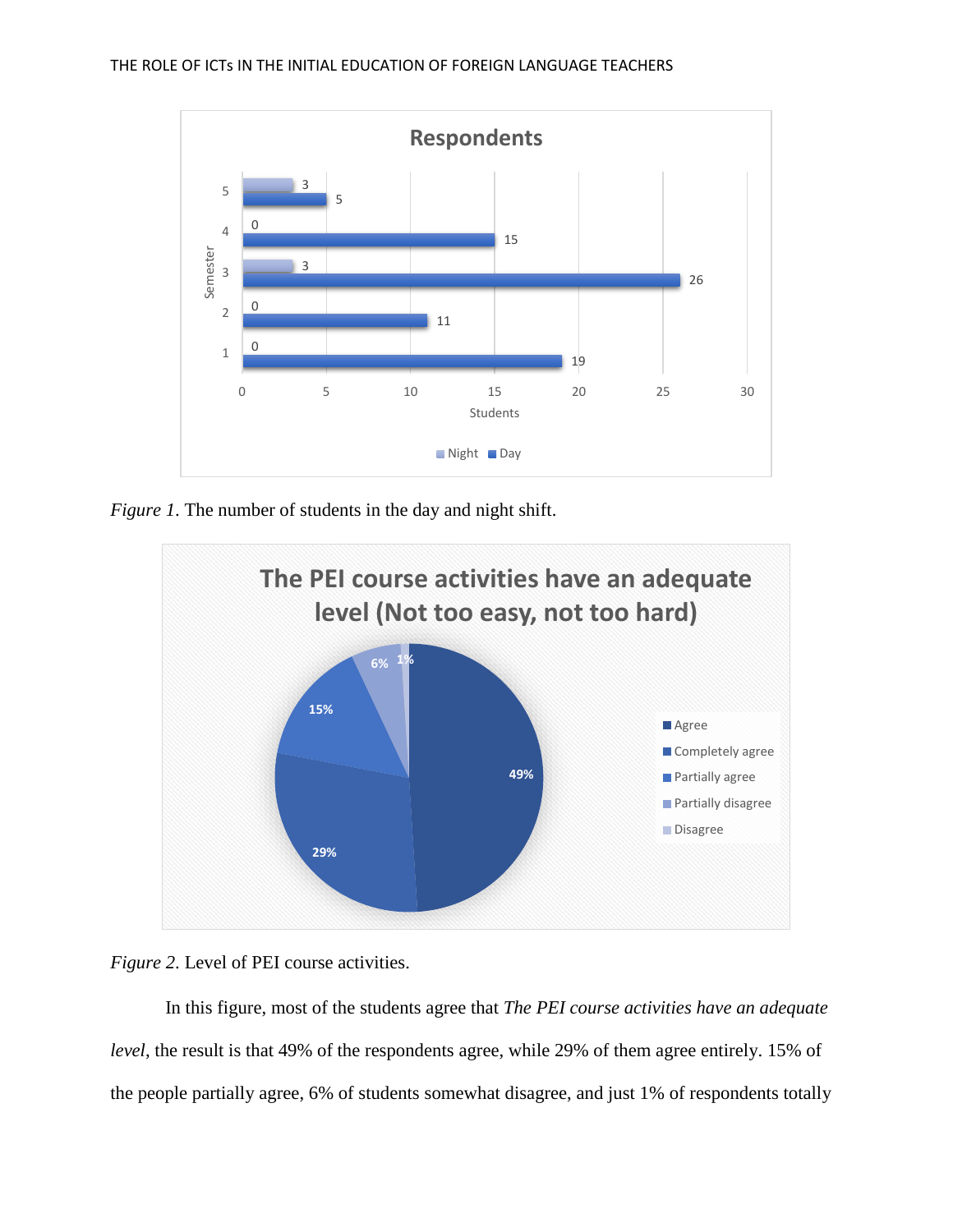disagree. What evidences that most of the students think the PEI course has an adequate level of difficulty to work on the activities.

## **Attitude and motivation**

This category gathers the attitudinal and motivational aspects that the course develops in the students' learning process. Therefore, this tries to show students' opinion about the attitudinal elements they can develop with the course, and the role of motivation in their learning process. Consequently, this category shows if those aspects are developed or not when students use the course.



*Figure 3*. Level of enjoyment with English learning process.

In this figure where students answered, how *The PEI helps to enjoy the English learning*, the result is that 46, 3% of the survey respondent totally agrees, the 41,5% of the people partially agree, the *11%* of students somewhat disagree, and 1,2% of survey respondent totally disagree. Thus, in the result, the most of the survey respondent expressed that the PEI course has a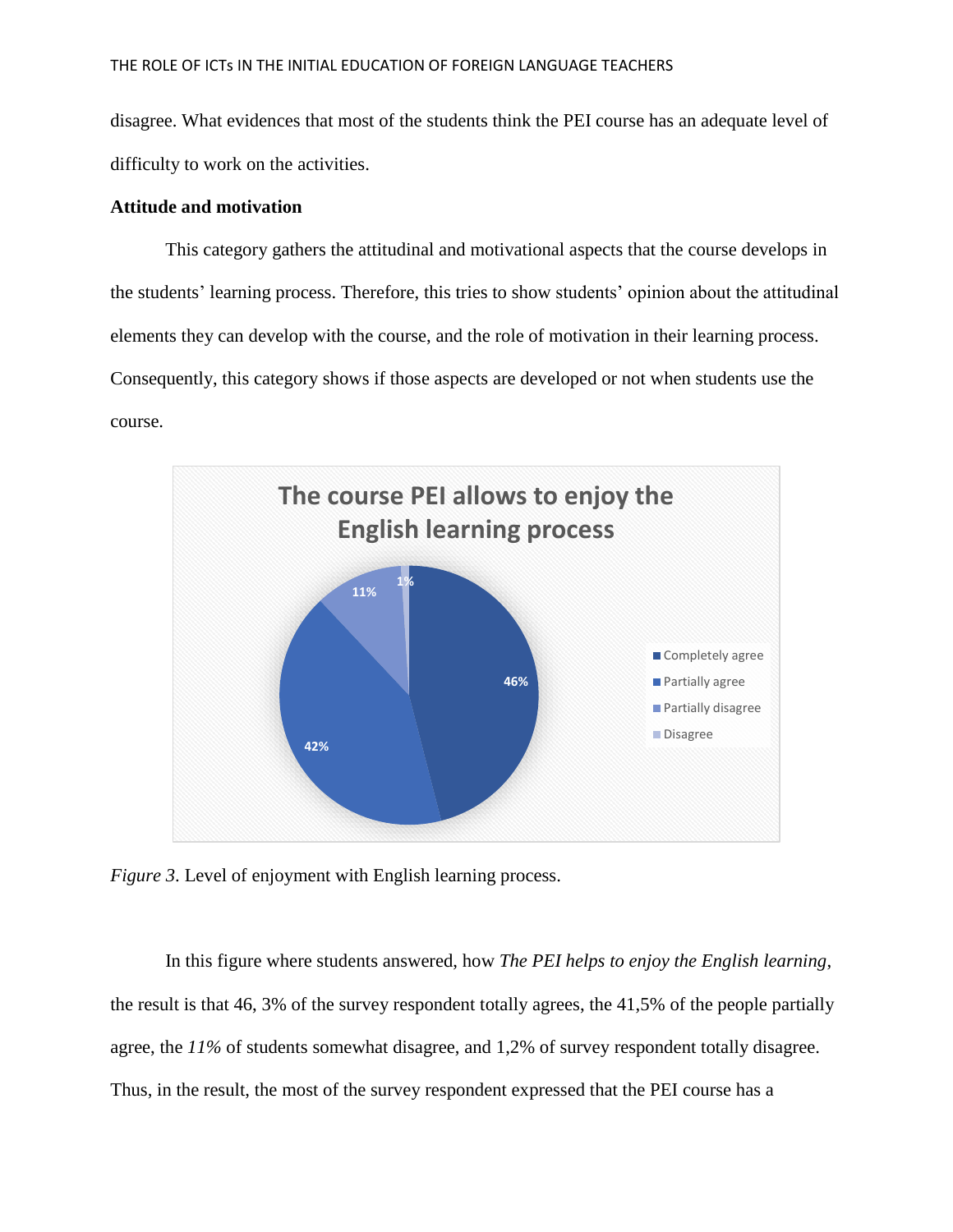meaningful impact on the way they enjoy the English learning, however, it is important to focus the attention on people who *totally disagree* and *partially disagree* because the tool should be appreciated for everyone. In conclusion, there are favorable results in enjoying English learning while using the PEI course.



*Figure 4*. Degree of commitment with English learning.

In this image *The PEI helps students to commit their English learning*, the result shows that 46, 3% of people totally agree, the 43, 9% of them partially agree, 8, 5% of the survey respondent partially disagree, and 1,2% of the students totally disagree. Therefore, the results show most of the students consider the PEI course commits their English learning with a meaningful impact, something that motivates the process. Nevertheless, it is crucial to focus the attention on people who *totally disagree* and *partially disagree* because with what they express,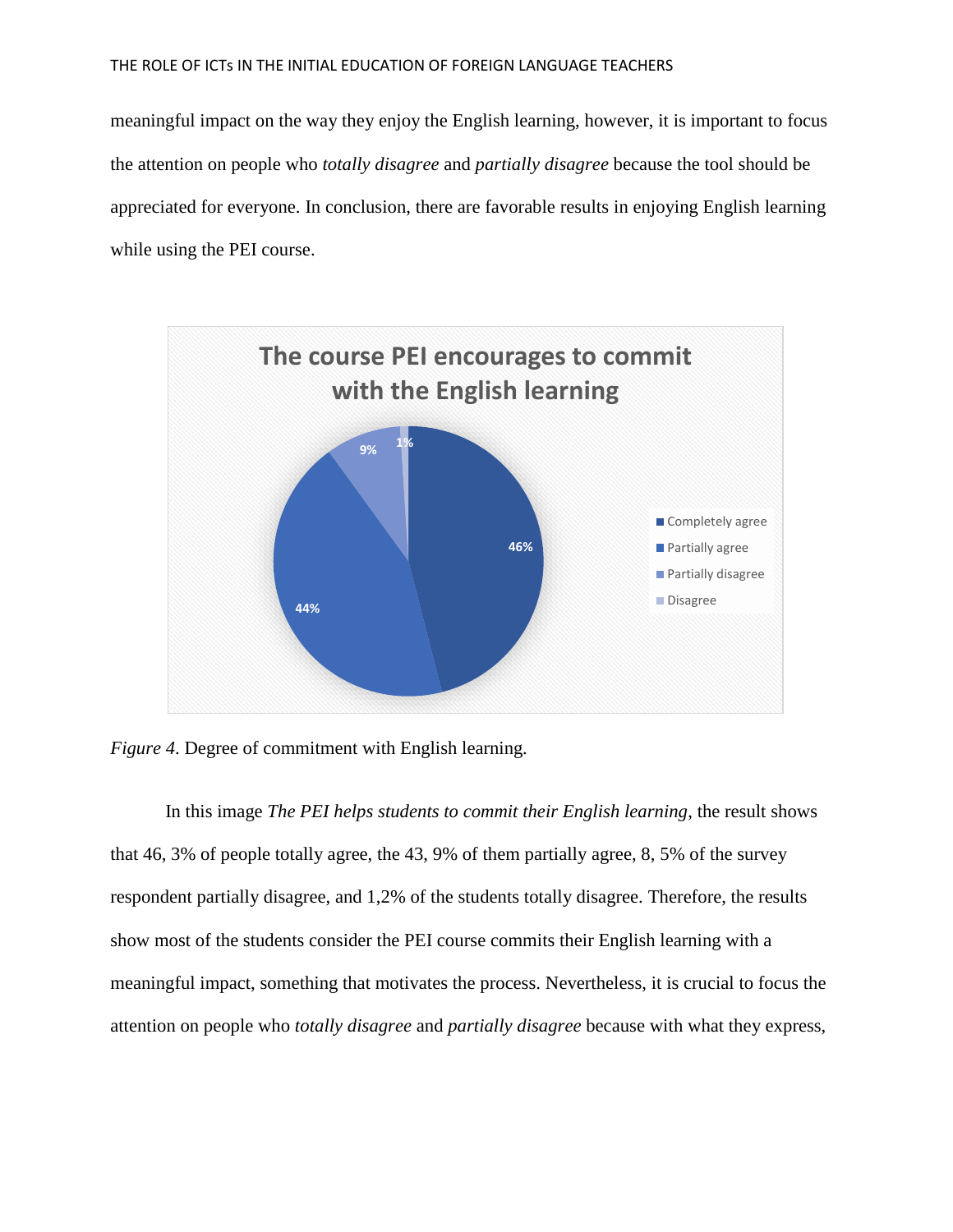the course could be improved. In conclusion, there are favorable results students commit their English learning using the PEI course.



*Figure 5.* Level of confidence with the English learning.

In this graph about how the PEI improves the confidence for learning English, 48, 8% of the students *totally agree*, the 31, 7% of them *partially agree*, then, 15, 9% of the survey respondent totally disagree, and the 3, 7% of the contributor partially disagree. With the above, we can affirm that the PEI course helps students to improve their confidence in learning English. But it is necessary to work more on this part of the course, considering that a considerable part of the surveyed students partially and totally disagrees with this affirmation. In conclusion, more development is needed to improve how students' confidence the English learning to reach the aim.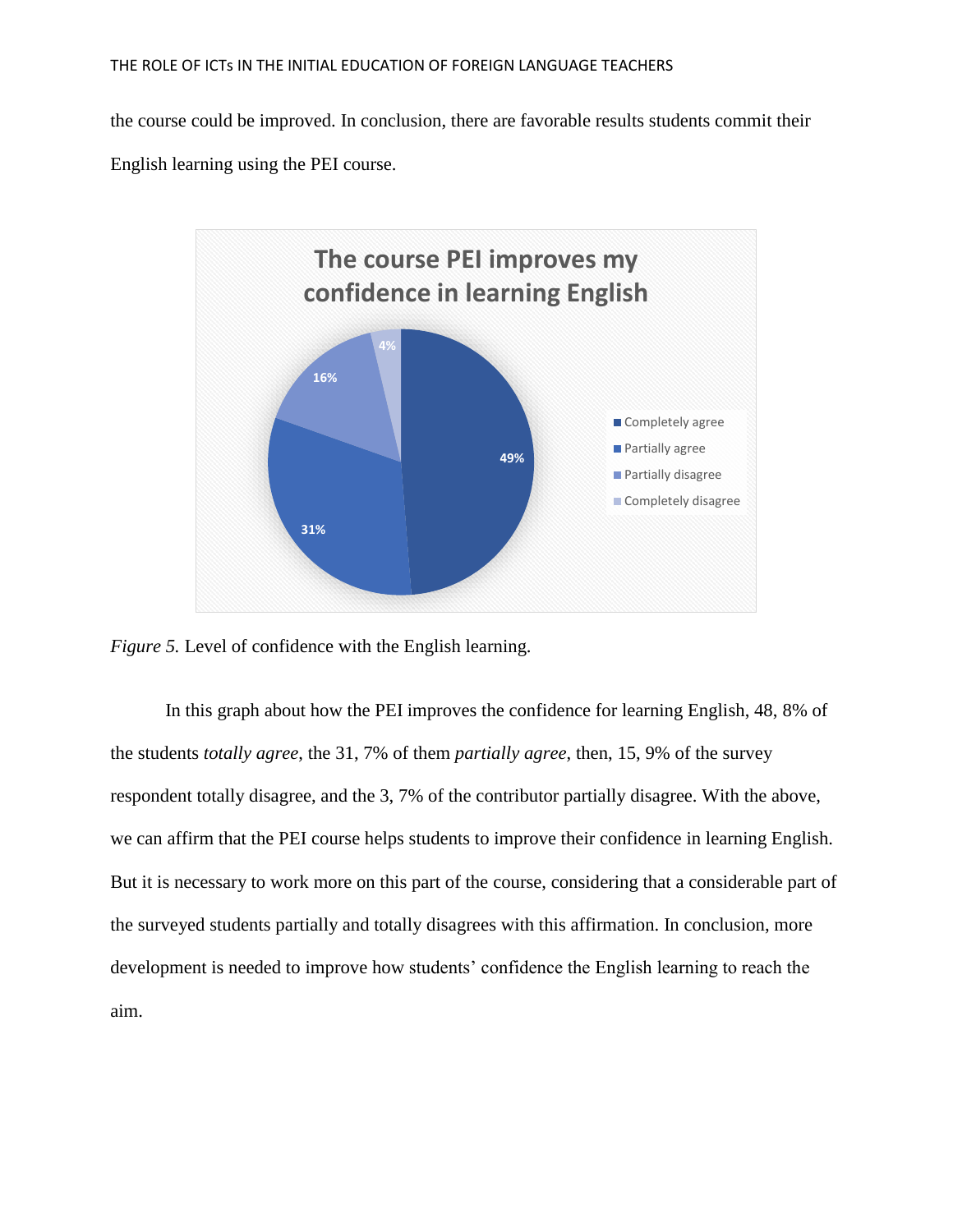

*Figure 6*. Level of confidence at the moment of speaking in English.

This graph shows that 41.5% of contestants totally agree the course improves their confidence when they speak English, 34.1% of people partially agree, the 15, 9% of students partially disagree and with 8, 5% of survey respondent totally disagree. With the above, we can affirm that the PEI course helps students with their confidence when they speak English; however, the results are not enough to state that the course is 100% effective. Therefore, it is necessary to work more on this part of the course, taking into account that a considerable part of the survey respondents partially and totally disagrees with this affirmation. In conclusion, more skills are needed to improve the way students are using the course for speaking competence.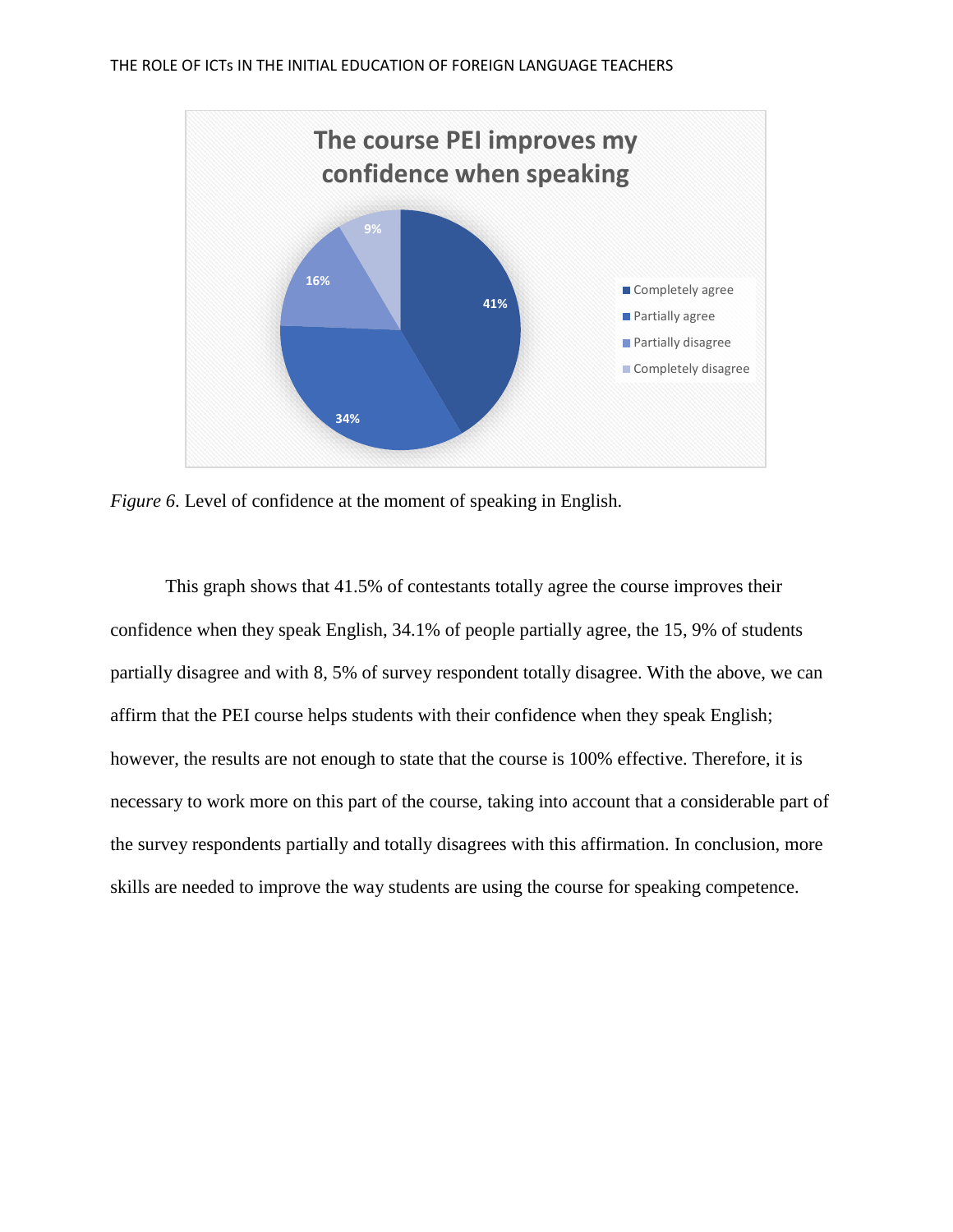

*Figure 7*. Degree of motivation to learn English.

This figure evinces how the PEI course increases the student's motivation to learn English, where the results are: the 36, 6% of students totally agree, the 46, 3% of survey respondent partially agree, the 11,0% of them partially disagree, and 6,1% of students totally disagree. Thus, in the result, most of the survey respondents expressed that the PEI course has a meaningful impact on the way they increased their motivation for English learning. However, it is vital to focus the attention on people who *totally disagree* and *partially disagree* because the tool should be motivational for everyone. In conclusion, there are favorable results in increasing their English learning while using the PEI course.

**General conclusion.** In conclusion, most of the respondents agree with the attitudinal and motivating aspects. Commitment, enjoyable, and confidence ones are evident; however, is the motivational element the one should be reinforced. According to the respondents, the course should have more games and interactive activities to offer a better and comfortable experience,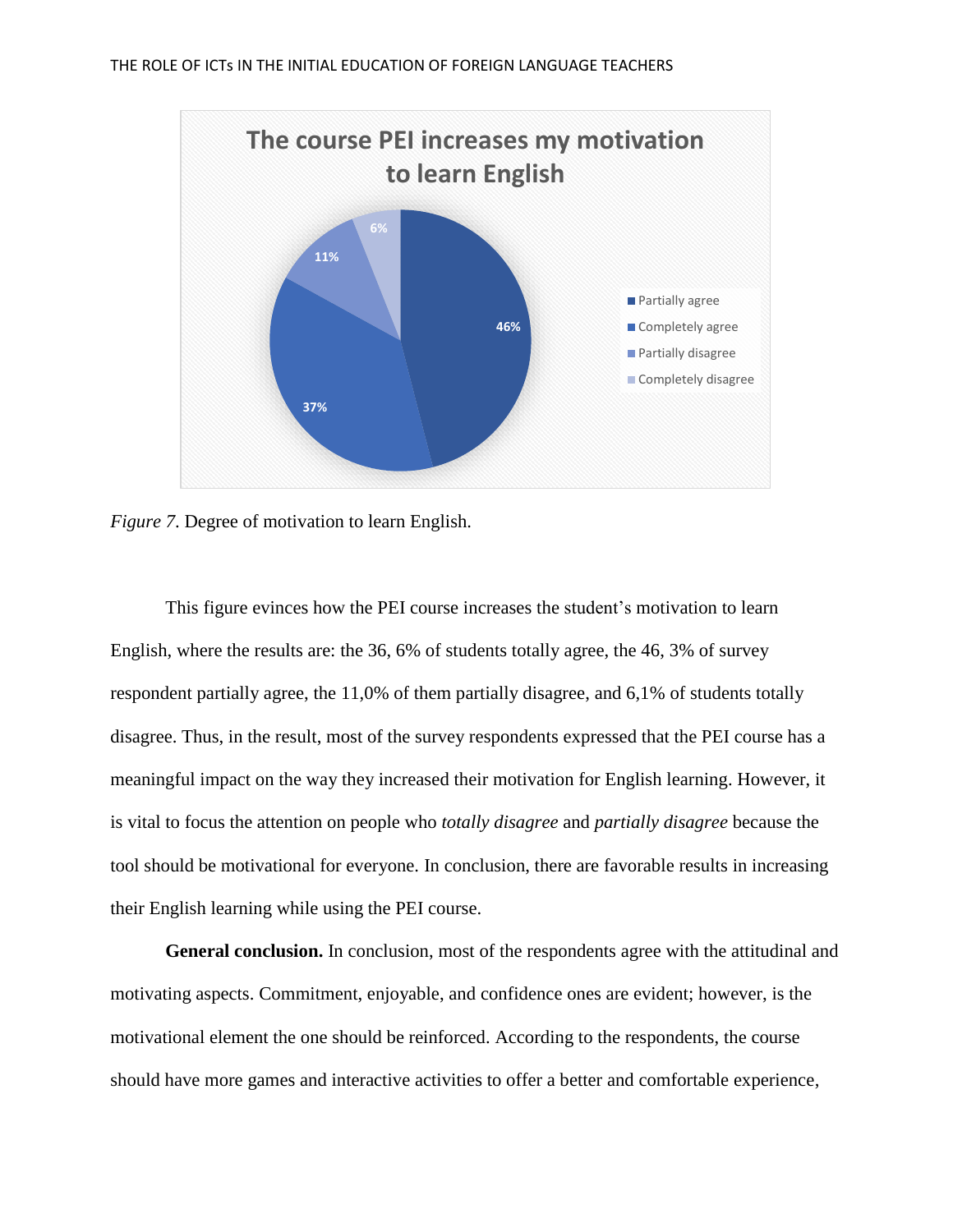students also ask for more interaction with the teacher instead of the course. On the other hand, according to the answers in the open questions, the respondents need more confidence about the PEI course, due to frequent system errors, they had to repeat the same activity in different times, and for that reason, they did not get the results they needed.

Finally, there is another shared opinion about the enjoyable aspect, because the survey respondent agree that they prefer face to face classes, they would like to have more time in order to really enjoy the course and they would have more games in it or different kind of videos that permit them being more motivated during the learning process.

### **Language skills development**

This category illustrates the different opinions that students have about the use of the PEI course to develop or improve their language skills. Therefore, the category mentions the speaking, listening, reading, and writing skills students need to understand the language, and the effectiveness of the course to improve them.

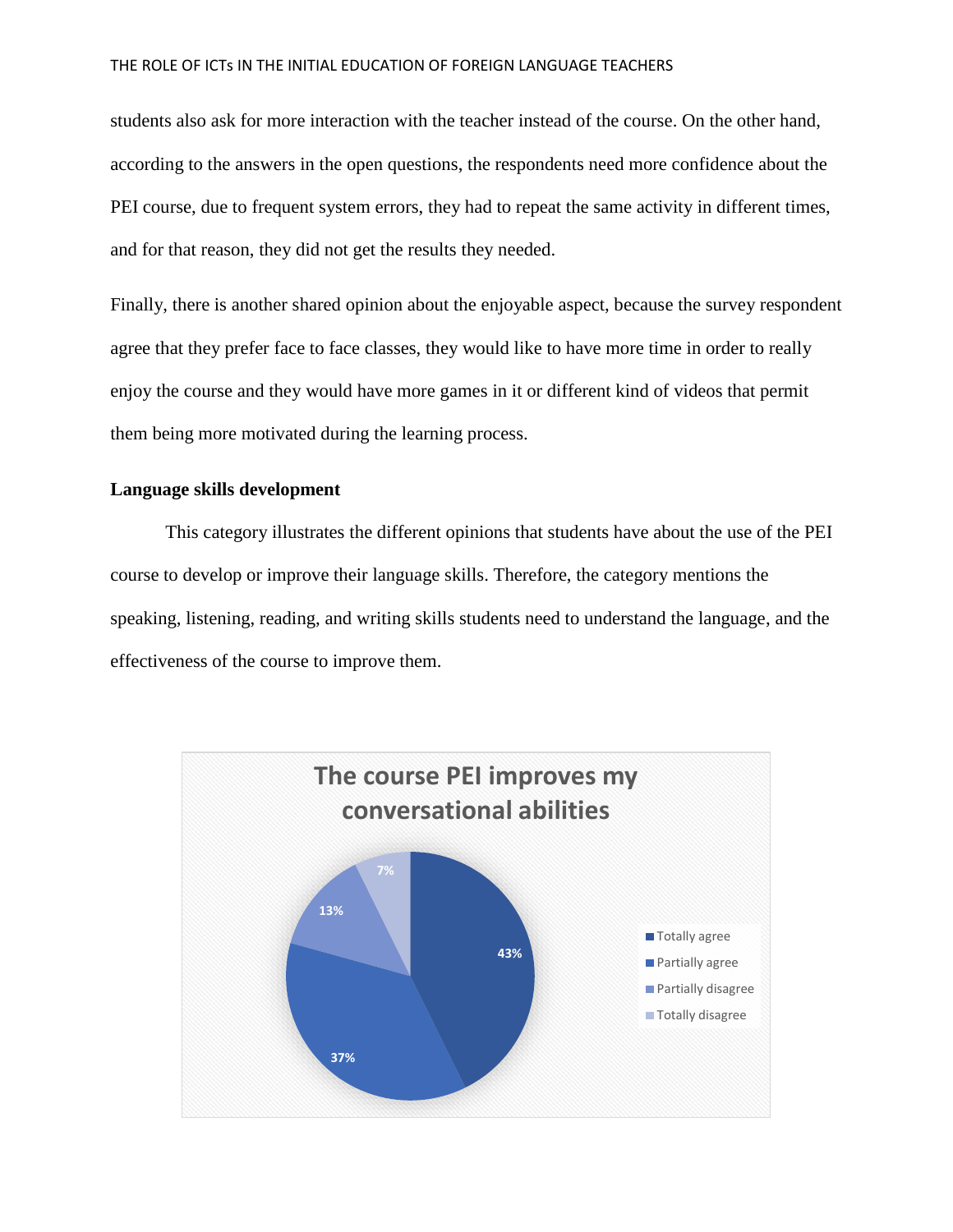*Figure 8*. Improvement of the conversational abilities.

In this graph, where students expressed how *The PEI improves their abilities in English Speaking*, the result show that 42,7% of the survey respondents totally agree, the 36,6% of the people partially agree, the *13.4% of students partially disagree* and finally the 7,3% of survey respondent totally disagree. Therefore, the results show most of the students consider the PEI course improves their conversational abilities with a meaningful impact, something that motivates the process. Nevertheless, it is vital to focus the attention on people who *totally disagree* and *partially disagree* because with what they express, the course could be improved. In conclusion, there are favorable results students improve their English conversational abilities while using the PEI course.



*Figure 9*. Improvement of the writing abilities.

In this figure about how, *The PEI improves their abilities in English Writing*, 45.1% of the students totally agree, 43.9% of them partially agree, the *8.5%* of survey respondent partially agree, and 2.4% of survey respondent totally agree. Thus, the results show most of the students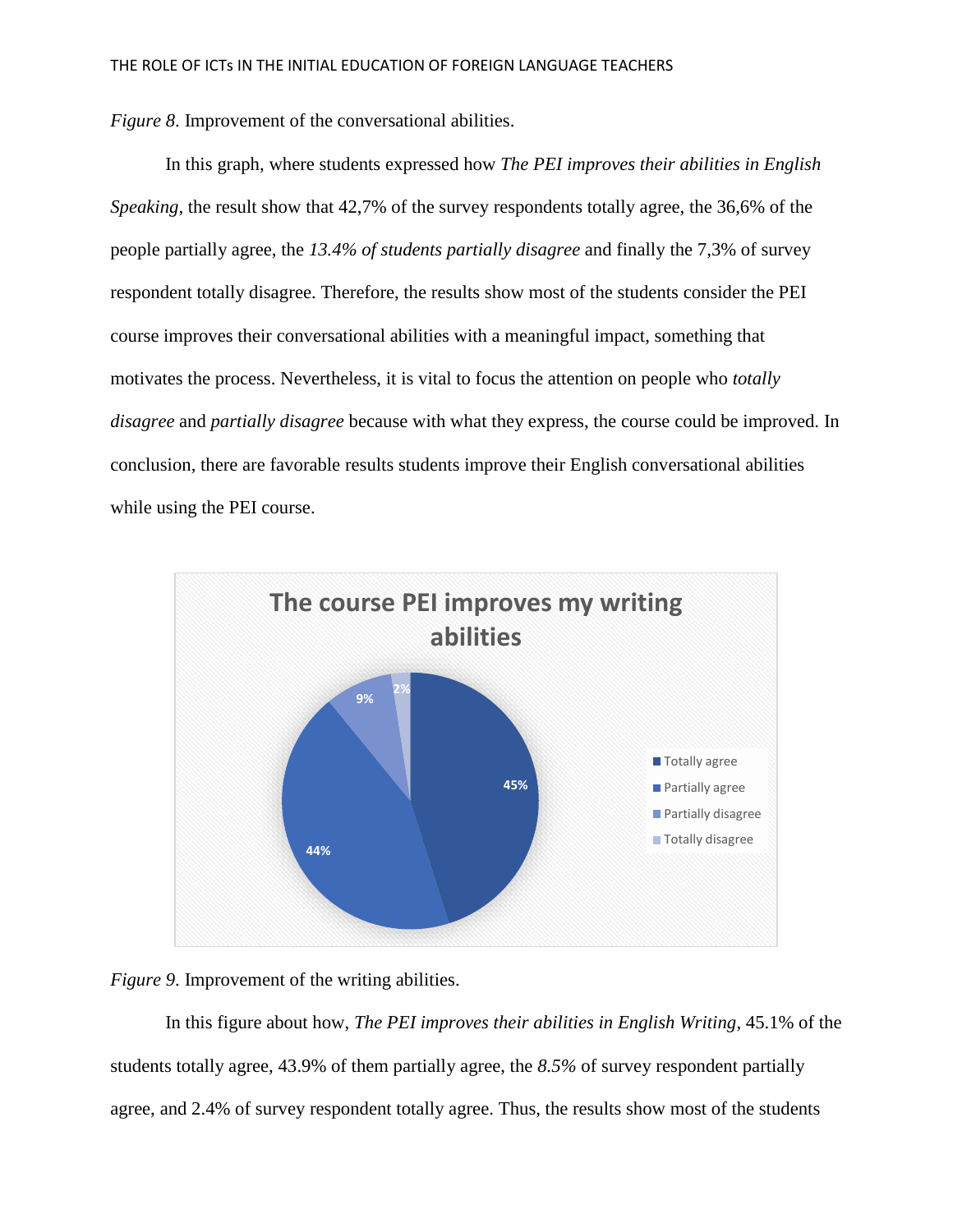consider the PEI course improves their English writing abilities with a meaningful impact, something that motivates the process. Nevertheless, it is crucial to focus the attention on people who *totally disagree* and *partially disagree* because with what they express, the course could be improved. In conclusion, there are favorable results where students commit their English writing abilities using the PEI course.



*Figure 10.* Improvement of the listening abilities.

In this graph, about how *The PEI course improves their listening abilities*, 62,2% of the students totally agree, 32,9% of the survey respondent partially agree, the same percentage 2,4% of students partially disagree and totally disagree. With the above, we can affirm that the PEI course helps students to improve their listening abilities. Although, it is necessary to work on this part of the course, considering that a little piece of the surveyed students partially and totally disagrees with this affirmation. In conclusion, a bit of development is needed to improve how students improve their English listening abilities.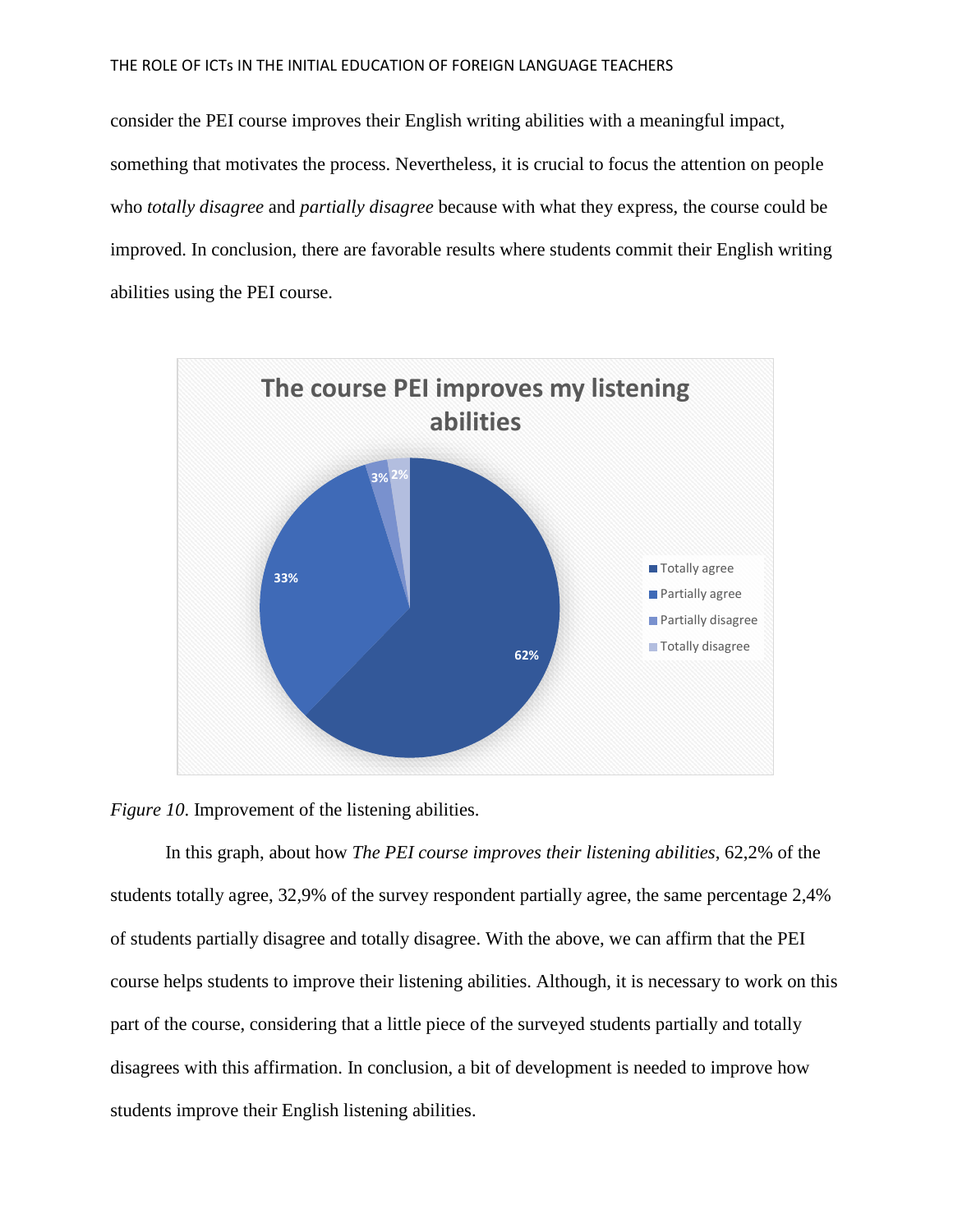



In this graph, the 63,4% of the surveyed people *totally agree* the PEI course help them with their grammatical skills, followed by the 28,0% who *partially agree* with this option, the 4,9% totally disagree, and finally, the 3,7% of the surveyed people partially disagree. Therefore, the results show most of the surveyed people consider the PEI course has a meaningful impact on their grammatical skills, something very encouraging. However, it is important to focus the attention on people who *totally disagree* and *partially disagree* because with the ideas they have, the course could be checked. In conclusion, there are favorable results to improve students' grammatical skills using the PEI course.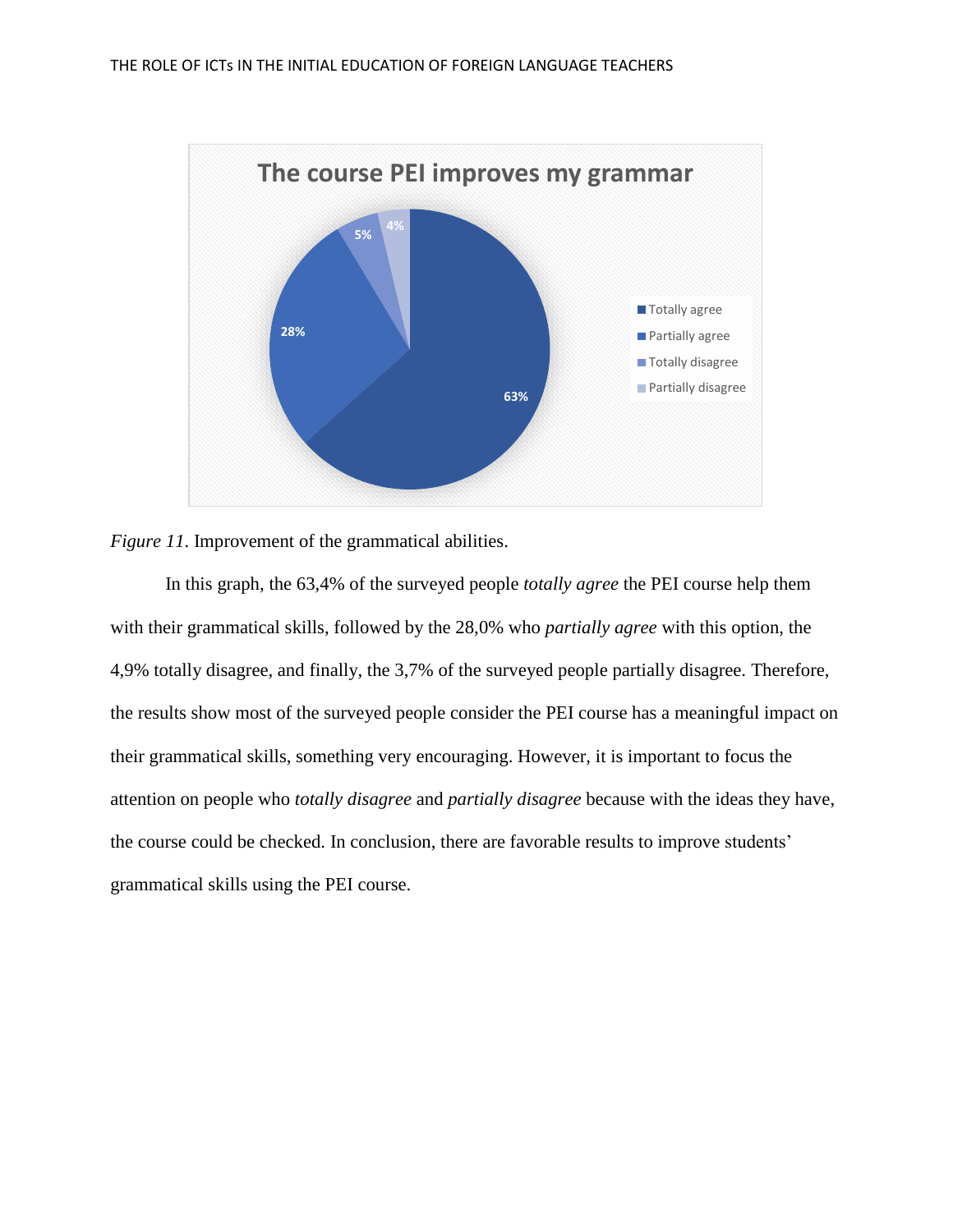



In this description *The PEI question is about how to Improve my English Vocabulary*, 63,4% of the students totally agree, 30,5% of the survey respondent partially agree, 4,9% of students partially disagree and 1,2% totally disagree. With the above, we can affirm that the PEI course helps students to improve their vocabulary. Although, it is necessary to work on this part of the course, considering that a little part of the surveyed students partially and totally disagrees with this affirmation. In conclusion, a bit more development is needed to improve how students improve their vocabulary.

**General conclusion for this category.** In conclusion, the results show that students feel comfortable with the course to develop their skills since they can practice using videos, audios, and grammatical exercises**.** Nevertheless, there is an important part of the surveyed students who consider the course doesn't help them as they want. Therefore, they think the course needs more elaboration to help them with their skills in the way they get a good English level. For instance, the course needs more guiding experiences because some students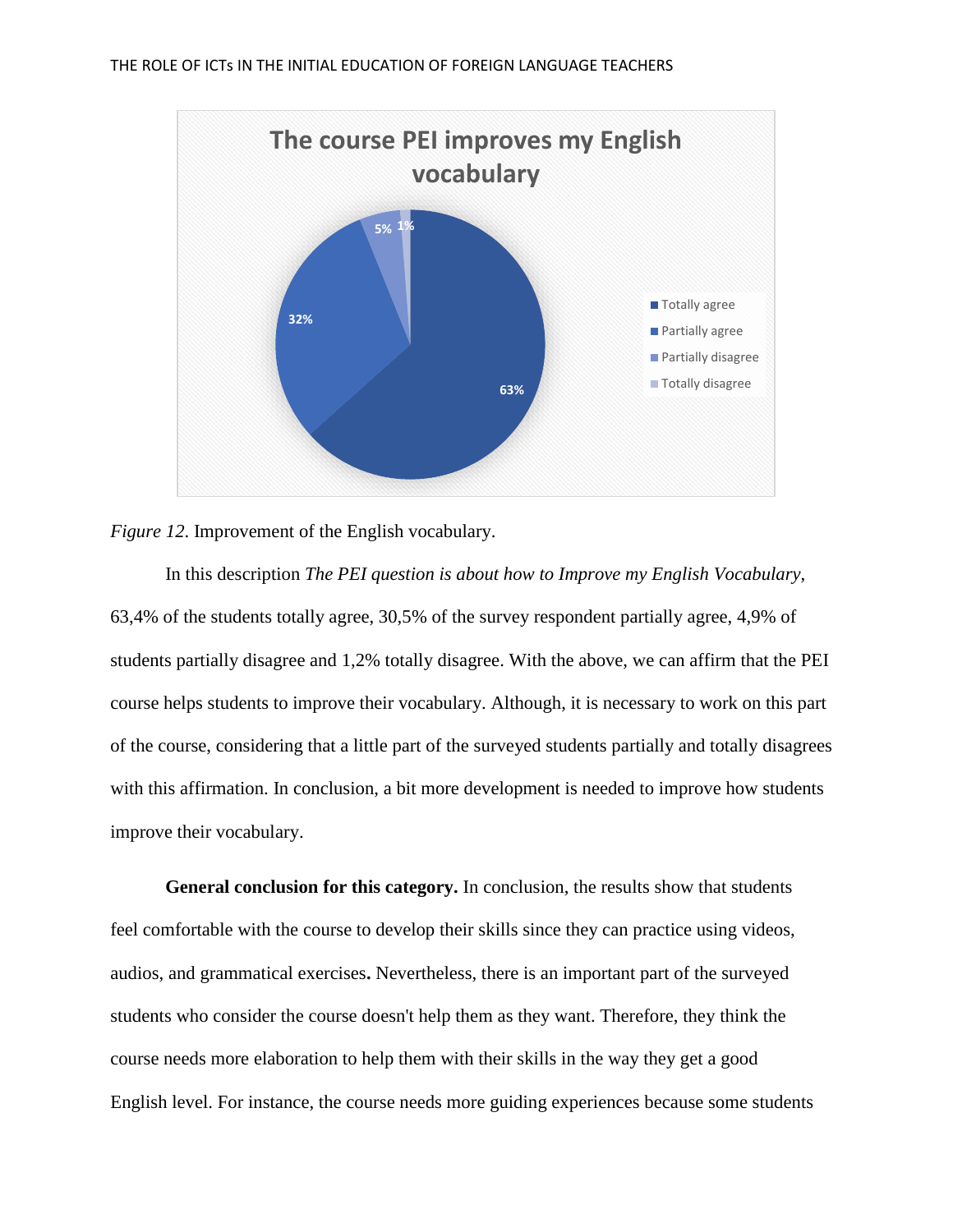did not understand how to use it correctly. On the other hand, students required more feedback to know more about the things they had to improve because they agreed the course did not help them to correct their mistakes.

## **Autonomy and self-directed learning.**

This is the last category and shows students' point of view about the autonomy they can get using the course, and the decisions they can take to work on the things they prefer or to improve in the aspects they want to. In other words, this category states how students can work in the course on their own and manage their learning process.





About *make decisions about when and what activities to carry out* the results were very similar between *totally agree* with 43,9% and *partially agree* with 36,6%, followed by *partially disagree* with 14,6% and *totally disagree* with 4,9%. With the above, we can affirm that the PEI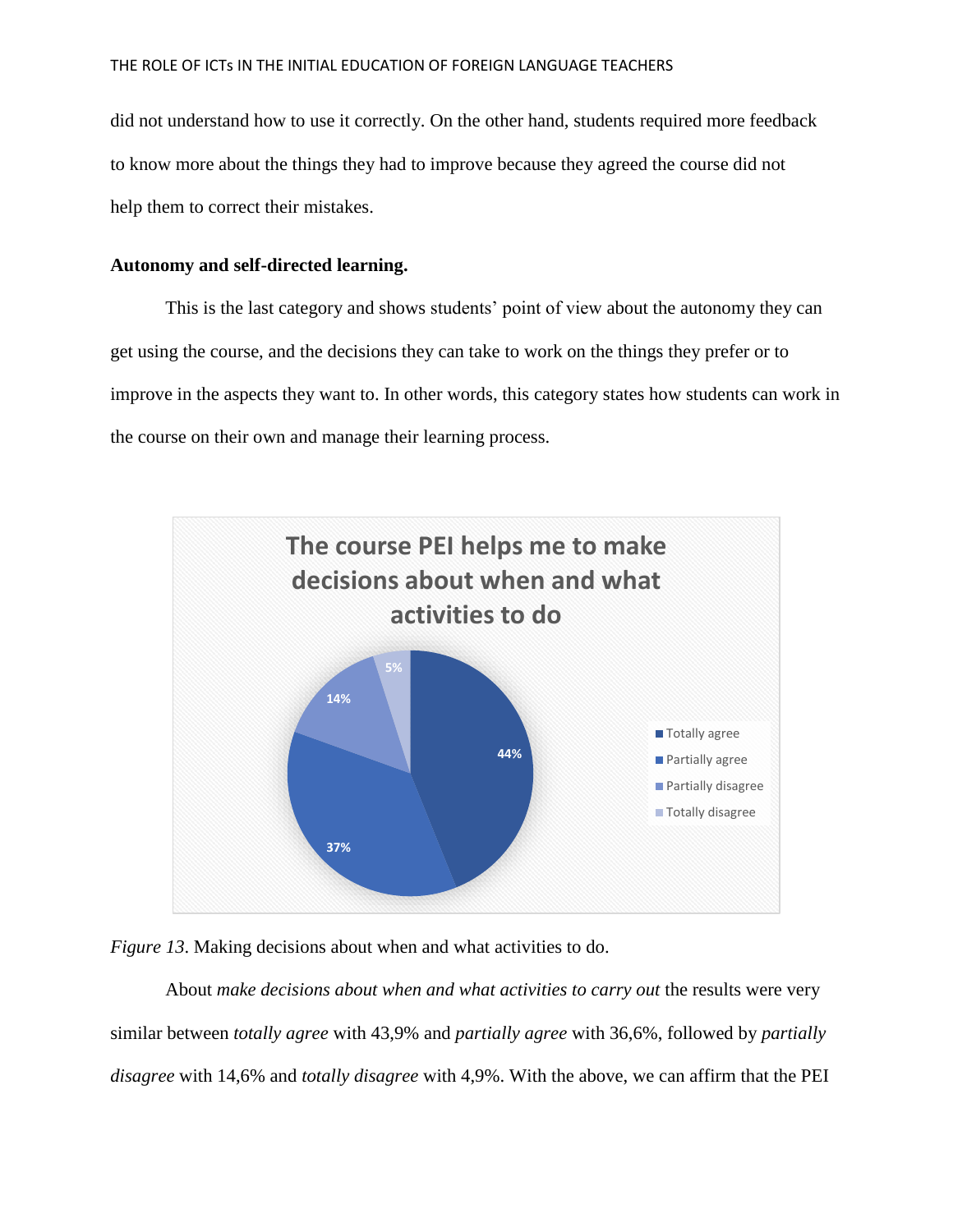course helps students making decisions about when and what activities they want to carry out, but the results are not enough to conclude the course improvement. Therefore, is necessary to work more on this part of the course, taking into account that a considerable part of the surveyed students partially disagrees with this affirmation. In conclusion, more development is needed to improve the way in which students are making decisions in the way they want to learn.



*Figure 14*. Doing activities about the topics that need improvement.

In this graph about how *The PEI Course helps them to do activities about topics they want to improve*, *53,7% of students totally agree, 31,7% partially agree*, *8,5% partially disagree,* and *6,1% totally disagree*. Therefore, the results show the PEI course helps students to do the activities they want to improve, but there is an essential part of students who don't think the same. Thus, the course needs some adjustments to meet the expectations, and cover all students' needs.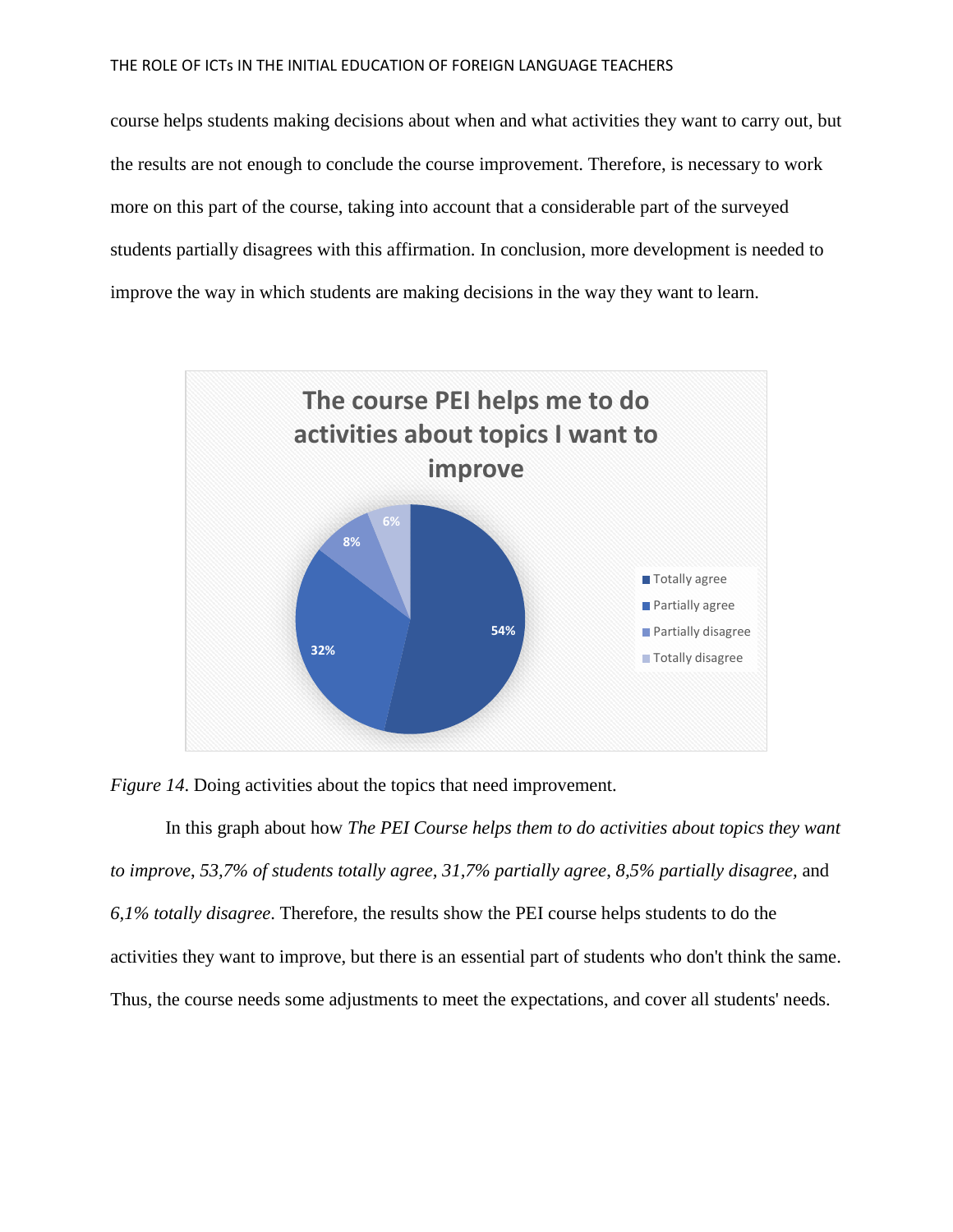

*Figure 15*. Evaluating the performance and academic process.

In this case, 48,8% of the surveys totally agree The PEI course allows them to *evaluate their academic performance and progress*, followed by the option *partially agree* with 39,0% of surveys, and the options *partially disagree* and *totally disagree* with 9,8% and 2,4% respectively.



*Figure 16*. Fixing learning strategies to improve academic performance.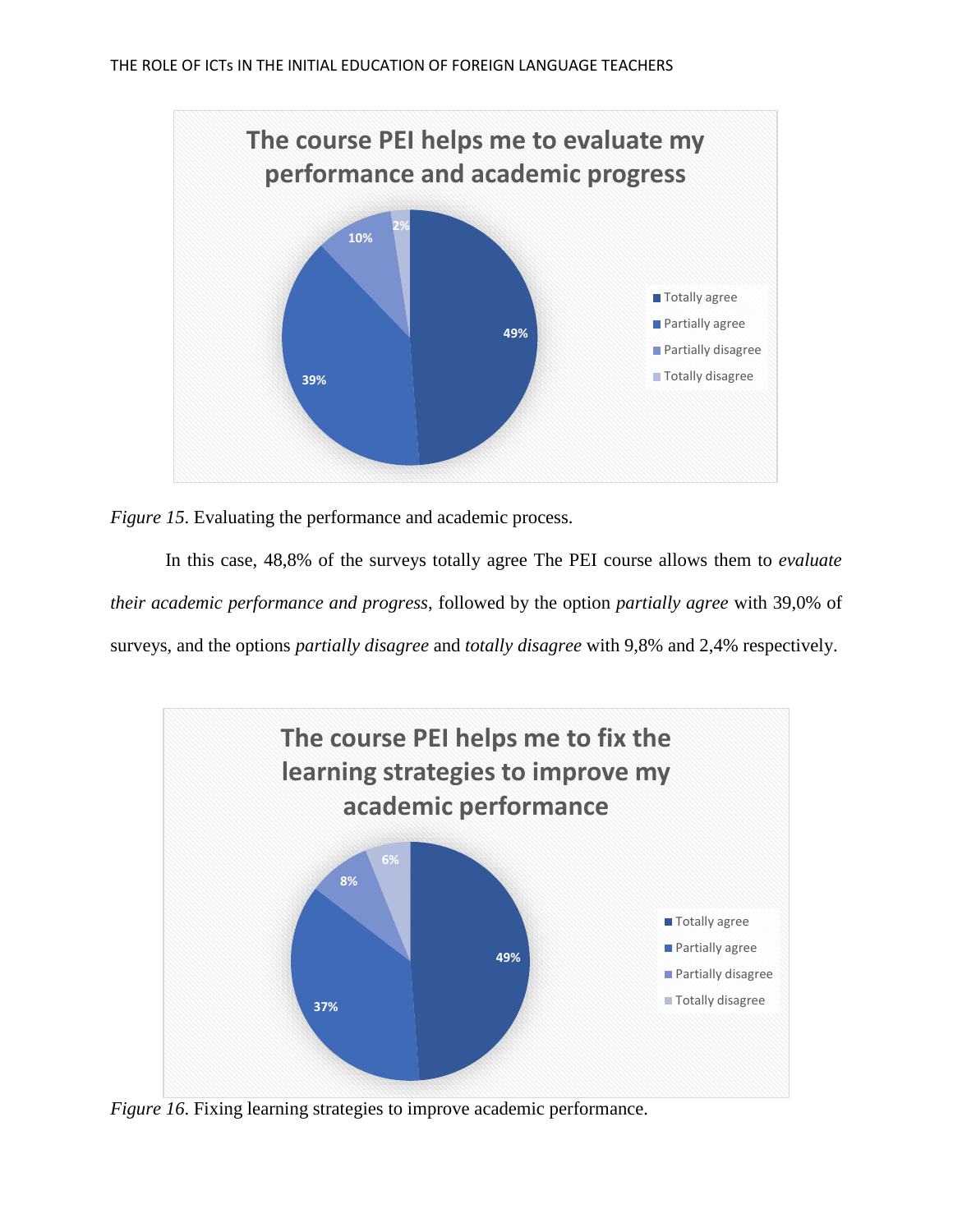About *Fixing the learning strategies to improve the academic performance*, 48,8% of the surveyed people *totally agree*, 36,6% *partially agree*, 8,5% *partially disagree*, and 6,1% *totally disagree*.





In this case, about how The PEI course helps them to think critically about the learning process based on the results, the answers totally agree and partially agree have similar results with 43,9% and 40,2% of the surveys respectively, followed by partially disagree with 11,0%, and totally disagree with 4,9%.

**General conclusion***.* To conclude this category, most of the surveyed students consider PEI course has an important role to develop their autonomy and manage their learning process because they can evaluate their process and select some activities to improve their skills. However, the comments show students are not sure about some aspects of the course. For example, some students affirm that the course is monotonous, and some levels are not available for them, something that makes the course boring and restricted.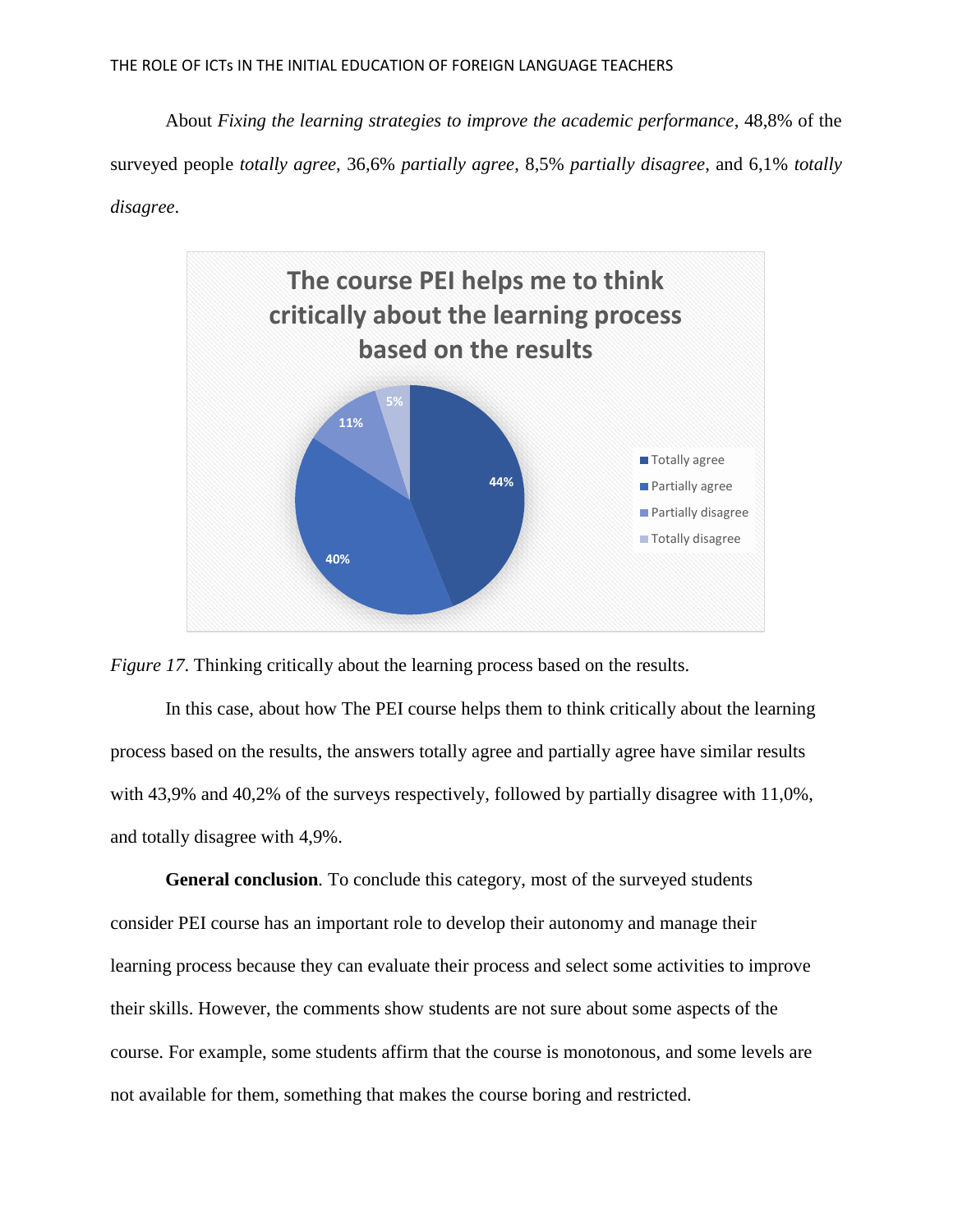On the other hand, the course does not specify some topics and students do not understand how to develop them. Moreover, they feel the course needs more material to support the learning process. Therefore, the course has to improve different aspects to allow students to do the exercises without problems and make from the experience something interesting and clear for them.

### **Discussion of the results**

The analysis of the survey about the use of the PEI course produced three categories. The first of these categories is related to the attitudinal and motivational aspects towards English learning, the second category hast to do with the impact of the PEI course impact in the development of language skills, and the third one relates to the role of the PEI course in developing autonomy and self-directed learning.

In the first place, are the attitudinal and motivational aspects towards English learning category in which is evident the intention of identifying everything that motivates students to learn English. The results were based on the answers the respondents gave to questions about enjoying the English learning process; the commitment and the improvement of confidence for learning; and the rise of the student motivation when learning a second language.

The subcategories permit to identify benefits and aspects to improve in the course, talking about the pros, they are evident because the success the course has according to the student´s answers since most of them agree that the continuous use of the PEI course helps them to develop all the points of each subcategory.

Furthermore, the cons according to the respondents' answers, prove the necessity of improving the course technical support, considering that it is not enough for the quantity of content and number of users that the course has. That technical support is also needed for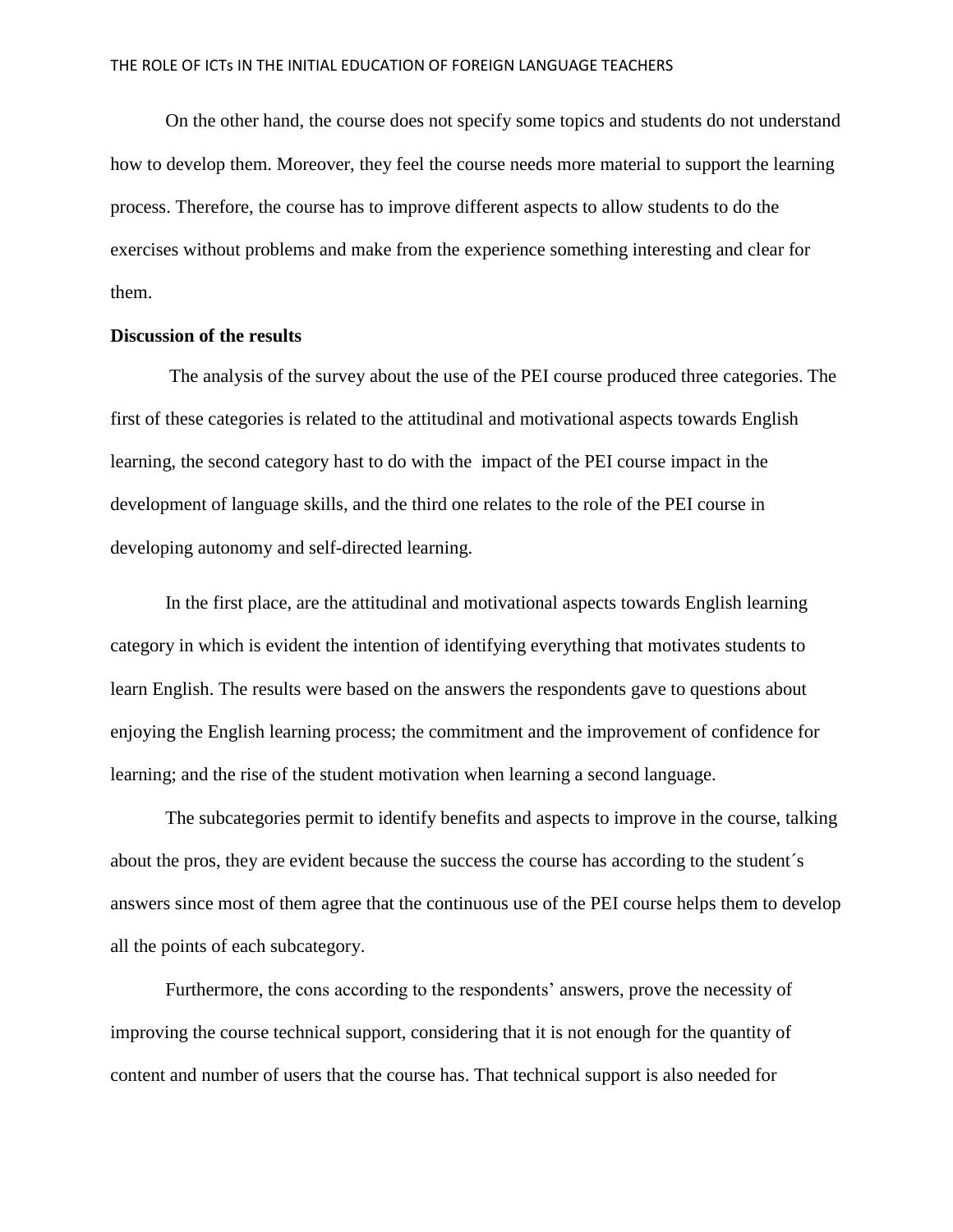improving the course, for instance, an open answer says that *''the course requires a bigger interactive content and also gamification'' (Respondent 7*), something that can catch their attention and get the goal of learning. Finally, the students suggest that *''the course can be used not only for evaluating or self-sufficient work but also as a friendly tool source of information and motivation in the learning process'' (Respondent 24).*

Considering the ideas presented, the purpose of the course is to develop the knowledge and abilities of the students, allowing them to manage their learning process to use on their practice, making feasible the learning empowerment of the future teacher. Moreover, this goal can be fulfilled using the experience acquired by the future teacher in the pedagogical practicum in which he can strengthen his abilities, strategies and his identity, integrating the new technologies in his formative processes. Hence, this is a B-learning process because the PEI course helps to innovate the didactics and methodology the language teacher has had on his initial training.

Second, the impact of the PEI course on the ability's development of the student is showed as an important point because are the abilities to listen, speaking and reading the ones that allow students to show their language domain. In the survey's case, the students consider that *''the course helps to develop the important abilities for the language learning, the only fact is that the videos, audios, and grammatical exercises need more elaboration'' (respondents 4, 5 & 6)*. Moreover, it is something easy for them using the material, and they can choose the adequate resource for the ability they want to improve the most, strengthening the knowledge and domain of the English language. Nevertheless, some of the surveyed students mention that *''there is a lack of pedagogical and methodological orientation to use the resources of the course, something that makes difficult the achievement of the resources available in the course'' (Respondents 8, 10, 16 & 18)*.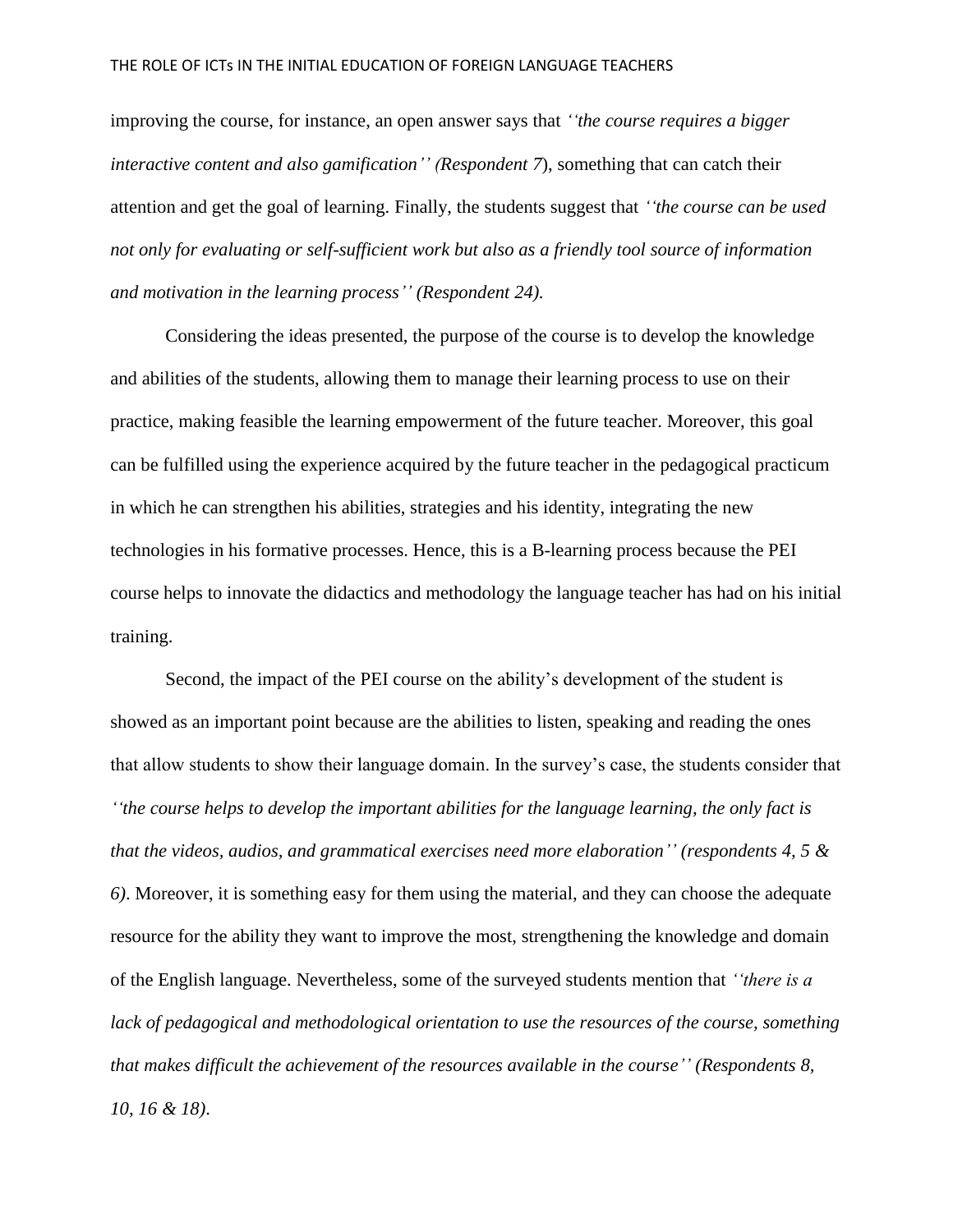Therefore, it can be inferred that, although the course helps students to develop their language skills, some pedagogical guidance or orientation are needed to take advantage of all the possibilities afforded by the course. In that way, the teachers' orientation to take advantage of the different resources of the course is a key factor. Consequently, a B-learning environment is needed, in which technological instruction has a balance with a face-to-face one.

Finally, the role that has the PEI course in terms of autonomy and autonomous learning is exposed, offering different elements to analyze. Currently, the idea is that the students have an active role in their learning process, this means, think on how learning and assess whether to understand which aspects should be improved or which must continue in some way. With this in mind, most of the students agreed with that course enables them to evaluate their learning process and decide on the aspects that want to improve, this, related to activities to enhance their skills, what is closely linked with the autonomy and the self-managed learning, where students decide what, how and when to learn. Thus, at the time of entering the course, they decide what skills need to be reinforced and choose the most appropriate activities to achieve it.

All in all, and taking into account the results, a significant part of students is inclined to believe that the course is monotonous, lacks guidance and that some activities are not available for them, which hinders the development of autonomy and self-management of the learning process.

### **Conclusions**

The following are the most relevant conclusions that emerged from the results of the data analysis:

First, ICTs should be integrated along the education process of pre-service foreign language teachers progressively and aligned with the language development stages of students.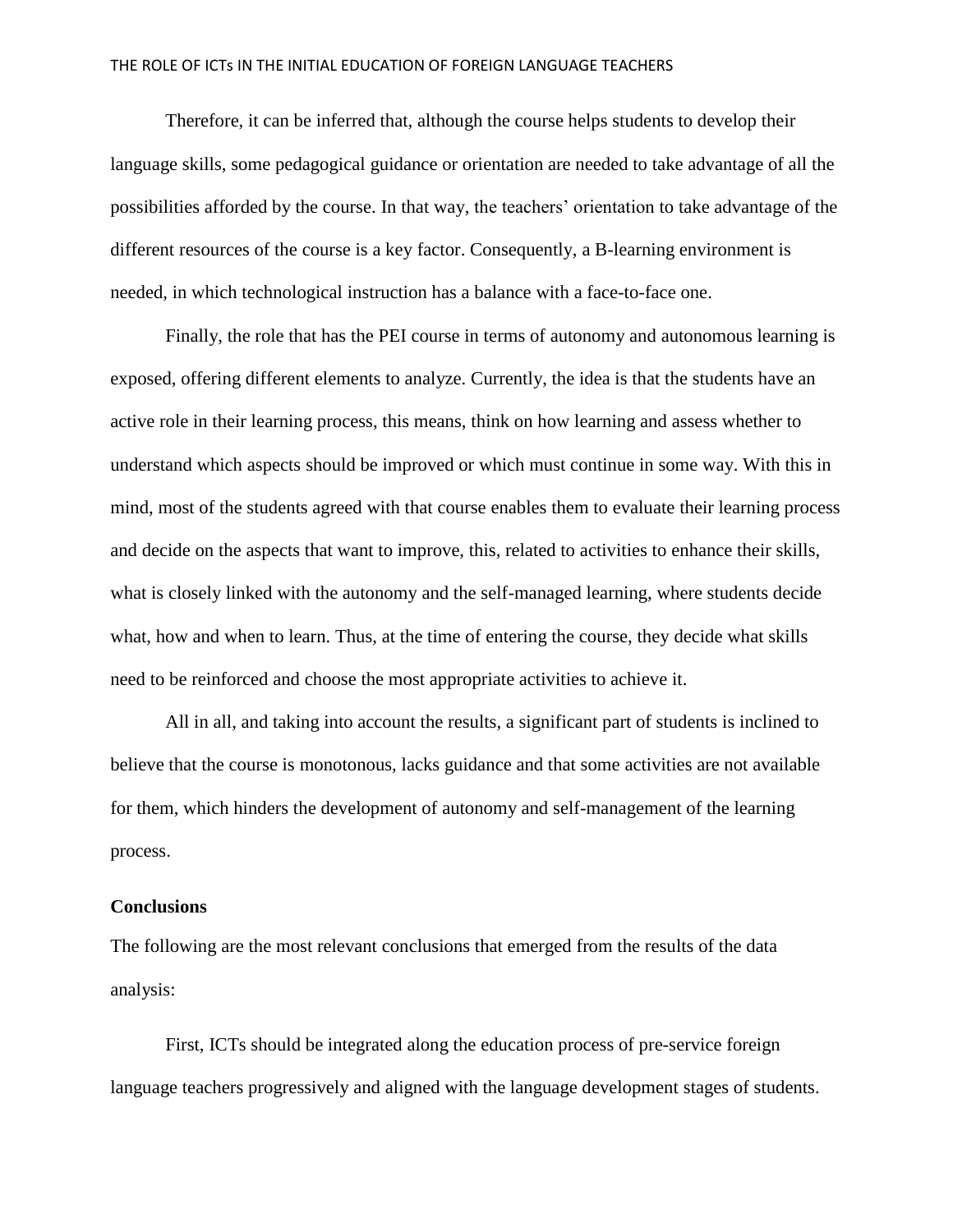This might enhance the level of language development attainment because the results indicate that students recognize the value of ICTs in supporting the language learning process and providing opportunities for overcoming learning gaps and difficulties.

Second, the pre-service foreign language teachers recognize the potential of ICTs to promote language learning autonomy; as well as, the development of skills and attitudes related to self-directed learning.

Third, the PEI course provides resources and tools that can bolster the development of language skills and improving the efficiency and effectiveness of the education process of the pre-service foreign language teachers, in this aspect.

Fourth, the integration of ICTs with the education of the pre-service foreign language teachers entails a comprehensive understanding of the pedagogical implications for all the curricular agents, especially teachers and students. This implies, as well, aspects related to training in using ICTs for educational purposes.

Fifth, the results indicate that the integrated use of ICTs along the education process of pre-service language teachers contribute to empower future educators with skills, competencies, and attitudes in using ICTs in their professional practice.

### **Pedagogical implications**

The following are some of the implications and questions that emerge from the conclusions. To start with, the integration and use of ICTs in the pre-service language teacher education require the development of a pedagogical and methodological guide that orients and articulates the process and the educational community. On the other hand, continuous, relevant, and efficiency pedagogical mediation and orientation of the teacher is valuable for pre-service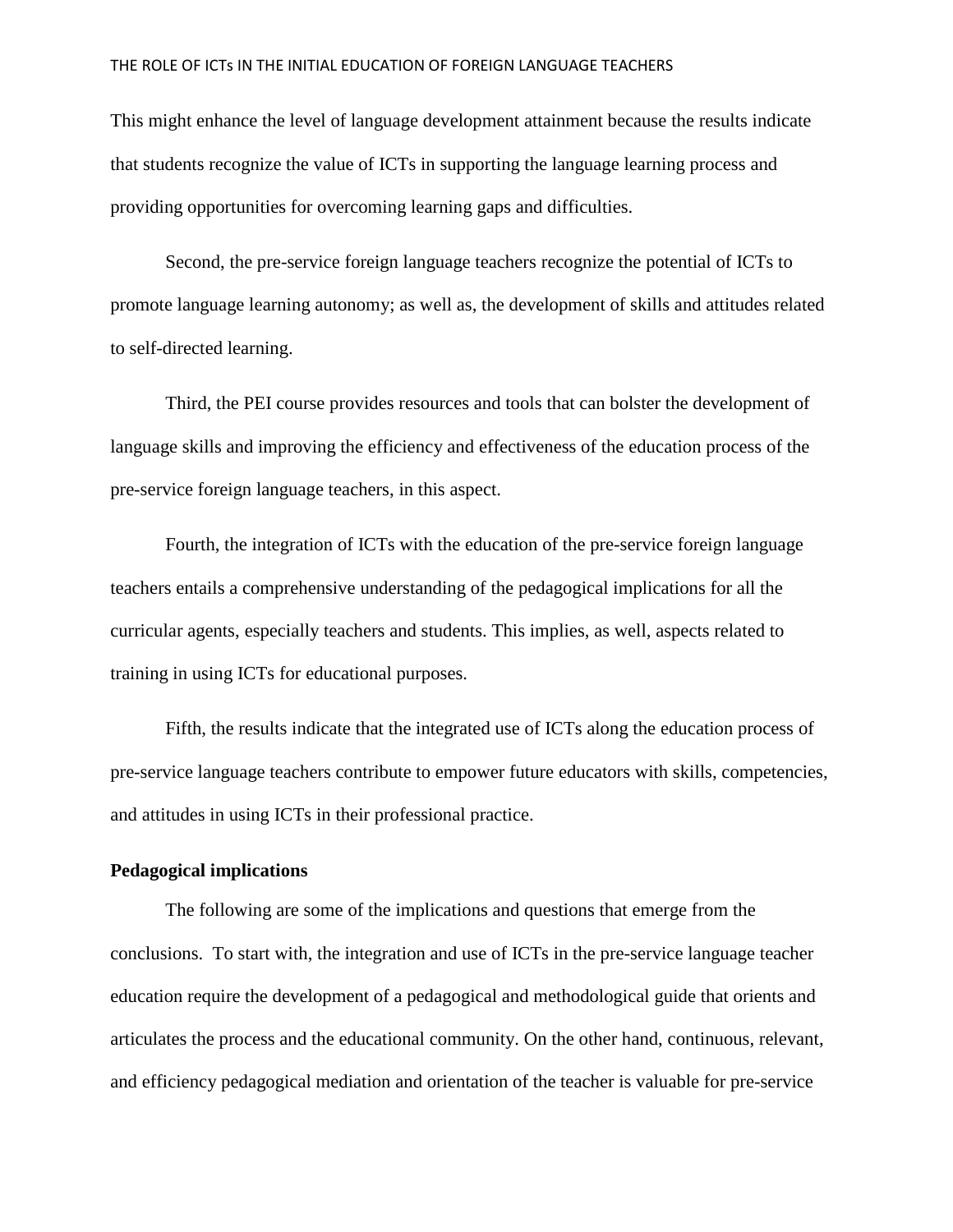language teachers when using ICTs. This entails solid knowledge, skills, and positive attitude of the teacher in regard to ICTs use to foster language learning, which poses a challenge for teaching development and training. Lastly, the PEI course can be a good tool to teach English if it is more interactive, steadily guided by the teacher, including gamification and better monitoring support because the students' need more motivation, develop their language skills and increase their autonomous learning process.

Future research studies could revolve around the following questions:

What kind of training in ICTs is required on the part of teachers and students of the program?

How to design a pedagogical guide that orients teachers and students in the process of integrating ICTs with the education process of pre-service language teachers?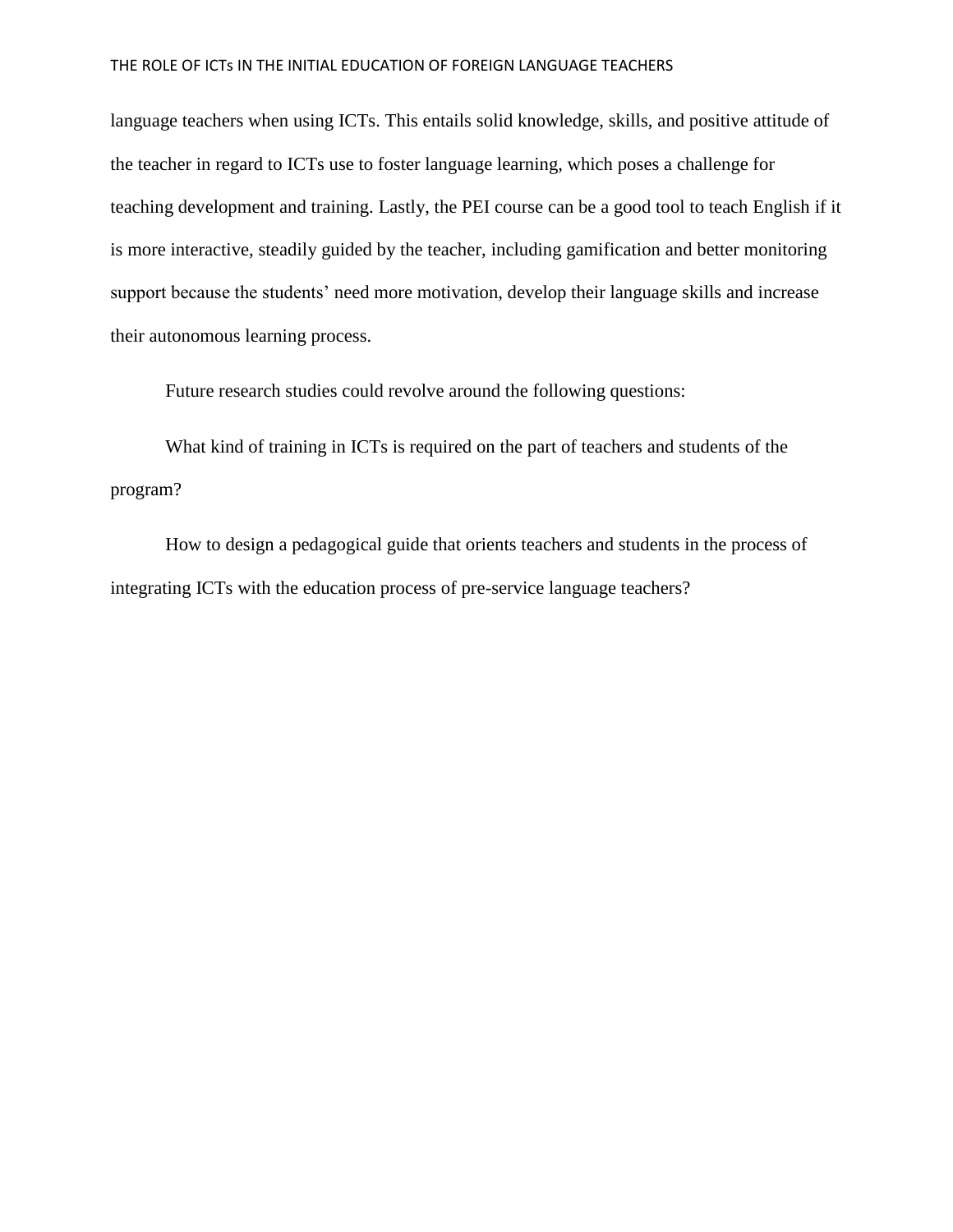### **References**

- Bersin, J. (2004). *The Blended Learning Book: Best Practices, Proven Methodologies, and Lesson Learned*.
- Chew, E. (2008). Blended Learning Tools for Teaching and Training Esyin Chew Centre for Excellence in Learning and Teaching. *Educational Technology & Society*, *11*(2), 344–347. Retrieved from http://www.jstor.org.hemeroteca.lasalle.edu.co/stable/pdf/jeductechsoci.11.2.344.pdf?refreqi d=search%3Ad4d236f4178a55171c5bf0ba9f654e3e
- Common Sense Education. (2016). What is the SAMR model? YouTube.
- Daspit, J.J, & D'Souza, D. E. (2012). Using the community of inquiry framework to introduce wiki environments in: library resources. Retrieved May 19, 2018, from http://www.jstor.org.hemeroteca.lasalle.edu.co/stable/pdf/23412351.pdf?refreqid=search%3 A584267d1c1d7751d76dc92c1eef10395
- Daspit, Joshua J., & D'Souza, D. E. (2012). Using the community of inquiry framework to introduce wiki environments in blended-learning pedagogies: Evidence from a business capstone course. *Academy of Management Learning and Education*, *11*(4), 666–683. https://doi.org/10.5465/amle.2010.0154
- Drew, P. (n.d.). Developing students' Higher-Order Thinking Skills (HOTS) through technologyrich tasks Technological Pedagogical and Content Knowledge (TPACK) technology and Higher-Order Thinking Skills (HOTS). Retrieved from http://www.jstor.org.hemeroteca.lasalle.edu.co/stable/pdf/44429927.pdf?refreqid=search%3 Ab2b81419230616b3cc93727acc17035f
- Driel, J. H. Van, Berry, A., Driel1, J. H. Van, & Berry2, A. (2012). Teacher professional development focusing on Pedagogical Content Knowledge (PCK). *Source: Educational Researcher*, *41*(1), 26–28. Retrieved from http://www.jstor.org/stable/41413082
- García, J., & Source. (2008). Blended learning: Using technology in and beyond the language classroom. *Journal of Educational Technology & Society*, *11*(3), 289–291. Retrieved from http://www.jstor.org/stable/jeductechsoci.11.3.289
- Garrison, R., & Vaughan, N. (2008). Blended learning in higher education: framework,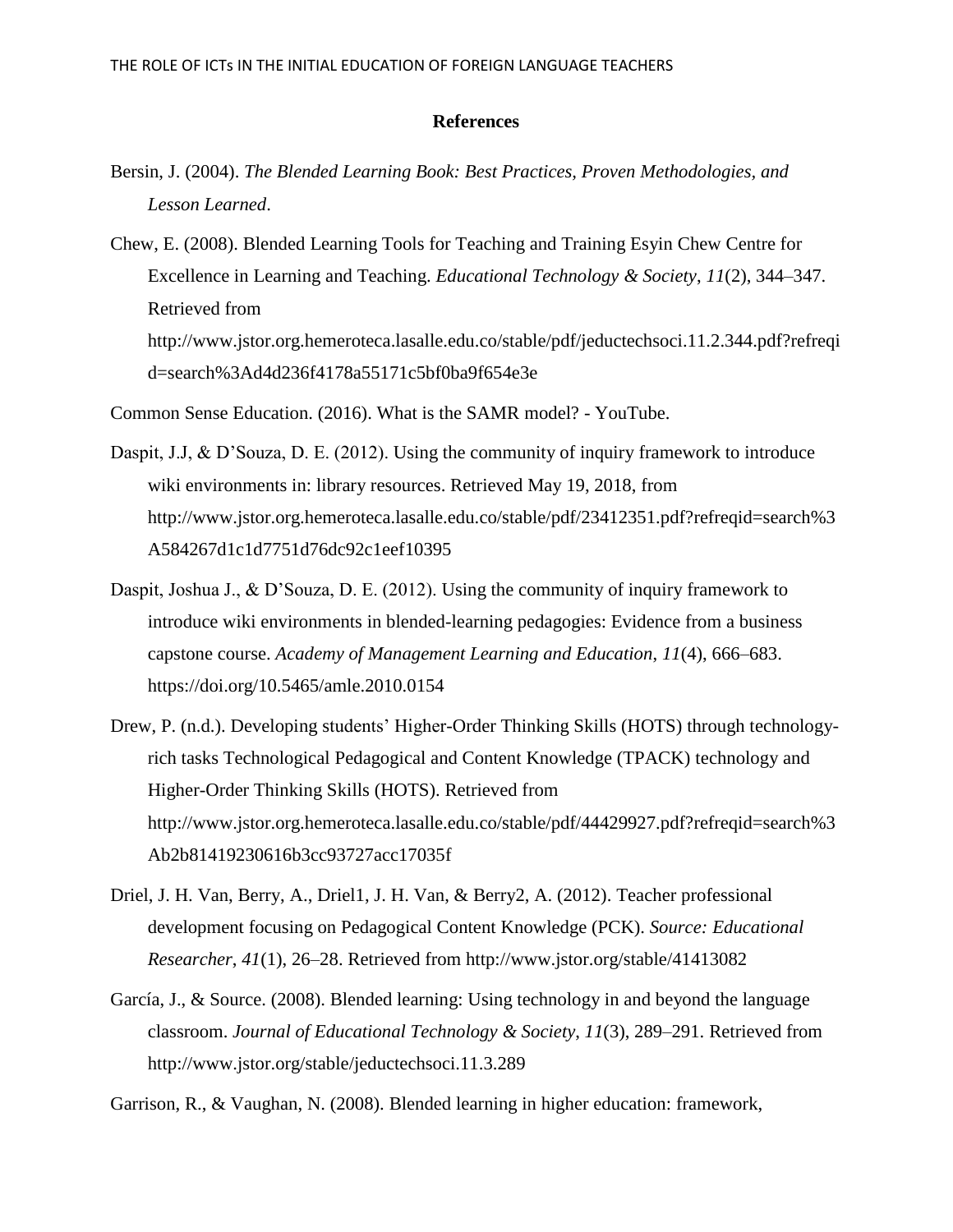principles, and guidelines. EBSCOhost, *1*, 135–137. Retrieved from https://web-aebscohost-com.hemeroteca.lasalle.edu.co/ehost/pdfviewer/pdfviewer?vid=5&sid=d420a828- 20d6-41db-a415-17a7131e778c%40sessionmgr4008

- Ghadiri, K., Qayoumi, M., Junn, E., & Sujitparapitaya, S. (2012). The transformative potential of Blended Learning using MIT edX's 6.002x Online MOOC Content combined with student team-based learning in class. Retrieved from https://www.edx.org/sites/default/files/upload/ed-tech-paper.pdf
- Gill, L., & Dalgarno, B. (2008). *Influences on pre-service teachers' preparedness to use ICTs in the classroom*. Retrieved from https://s3.amazonaws.com/academia.edu.documents/31070682/gill.pdf?AWSAccessKeyId= AKIAIWOWYYGZ2Y53UL3A&Expires=1555867333&Signature=OPRTRmU78hmzeMu De2XcccQ43wQ%3D&response-content-disposition=inline%3B filename%3DInfluences\_on\_pre-service\_teachers\_prepa.
- Graham, C. (2004). *Chapter 1.1 blended learning systems: definition, current trends, and future directions*. Retrieved from www.pfeiffer.com
- Gülbahar, Y. (2008). Ict usage in higher education: a case study on preservice teachers and instructors. *The Turkish Online Journal of Educational Technology* (Vol. 7). Retrieved from https://files.eric.ed.gov/fulltext/ED499580.pdf
- Heinze, A., & Procter, C. (2004). Reflections on the use of blended learning title reflections on the use of blended learning reflections on the use of blended learning. Retrieved from http://usir.salford.ac.uk/1658/
- Holt, T. (2012). Digital discoveries Intro to SAMR YouTube.
- Hunt, V. (2016). Pros and cons of Blended Learning at College eLearning industry. Retrieved April 28, 2019, from https://elearningindustry.com/pros-cons-blended-learning-at-college
- Jang, S.-J., & Chen, K.-C. (2010). From PCK to TPACK: Developing a transformative model for pre-service science teachers. *Source: Journal of Science Education and Technology J Sci Educ Technol*, *19*(19). https://doi.org/10.1007/sl
- Koehler, M. J., Mishra, P., & Cain, W. (2013). What is Technological Pedagogical Content Knowledge (TPACK)? *Source: The Journal of Education PEDAGOGICAL CONTENT*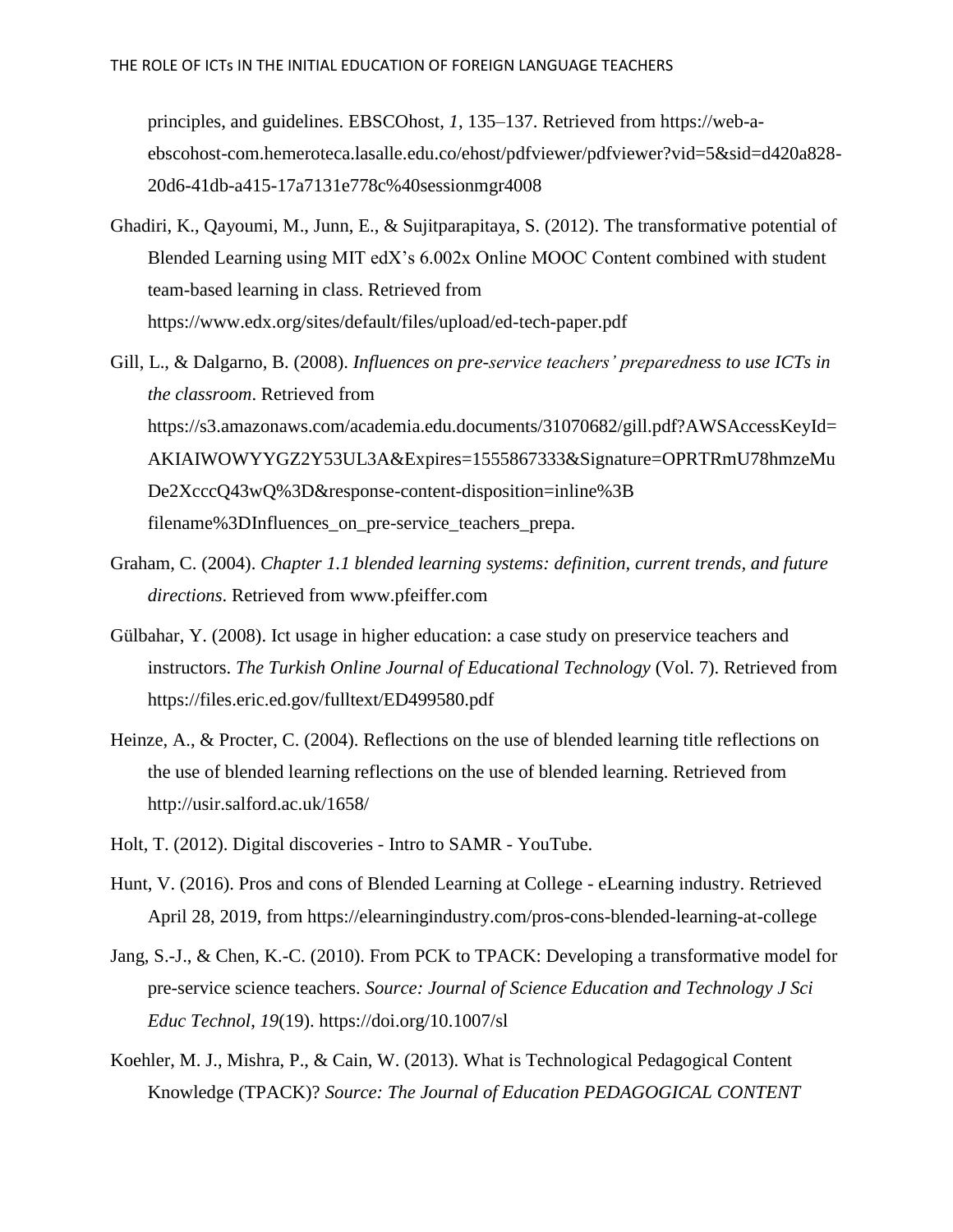*KNOWLEDGE*, *193*(3), 13–19. Retrieved from http://www.jstor.org/stable/24636917

- Margolis, A. R., Porter, A. L., & Pitterle, M. E. (2017). *Research best practices for use of Blended Learning*. Retrieved from https://www.ncbi.nlm.nih.gov/pmc/articles/PMC5423065/pdf/ajpe81349.pdf
- McKnight, K. (2012). Top 12 Ways technology changed learning | TeachHUB. Retrieved April 28, 2019, from http://www.teachhub.com/how-technology-changed-learning
- Ministerio de Educación nacional. (2017). RESOLUCION\_MINEDUCACION\_18583\_2017.
- Oliver, R. (2002). *The role of ICT in higher education for the 21 st century: ICT as a change agent for education*. Retrieved from http://bhs-ict.pbworks.com/f/role of ict.pdf
- Pappas, C. (2016). Applying the SAMR model to create an effective blended learning strategy eLearning industry.
- Puentedura, R. (2010). SAMR and TPCK: intro to advanced practice. *Retrieved February*, *12*, 2013.
- Puentedura, R. R. (2012). Building upon SAMR. Retrieved from http://hippasus.com/rrpweblog/archives/2012/09/03/BuildingUponSAMR.pdf
- Shea, J., Joaquin, M. E., & Gorzycki, M. (2015). Hybrid course design : Promoting student engagement and success. *Journal of Public Affairs Education*, *21*(4), 539–556.
- Smirnova, G. I., & Katashev, V. G. (2017). A study module in the logical structure of cognitive process in the context of variable-based Blended Learning. *European Journal of Contemporary Education*, *6*(61), 48–56. https://doi.org/10.13187/ejced.2017.1.48
- So, H.-J., & Bonk, C. J. (2010). Examining the roles of Blended Learning approaches in Computer- Supported Collaborative Learning (CSCL) Environments: A Delphi study. *Journal of Educational Technology & Society Educational Technology & Society*, *13*(133), 189–200. Retrieved from http://www.jstor.org/stable/jeductechsoci.13.3.189
- T., Hwee, J., Koh, L., Chai, C. S., & Tsai, C.-C. (2014). Demographic factors, TPACK constructs, and teachers' perceptions of constructivist-oriented TPACK. *Source: Journal of Educational Technology & Society*, *17*(171), 185–196. Retrieved from http://www.jstor.org/stable/jeductechsoci.17.1.185